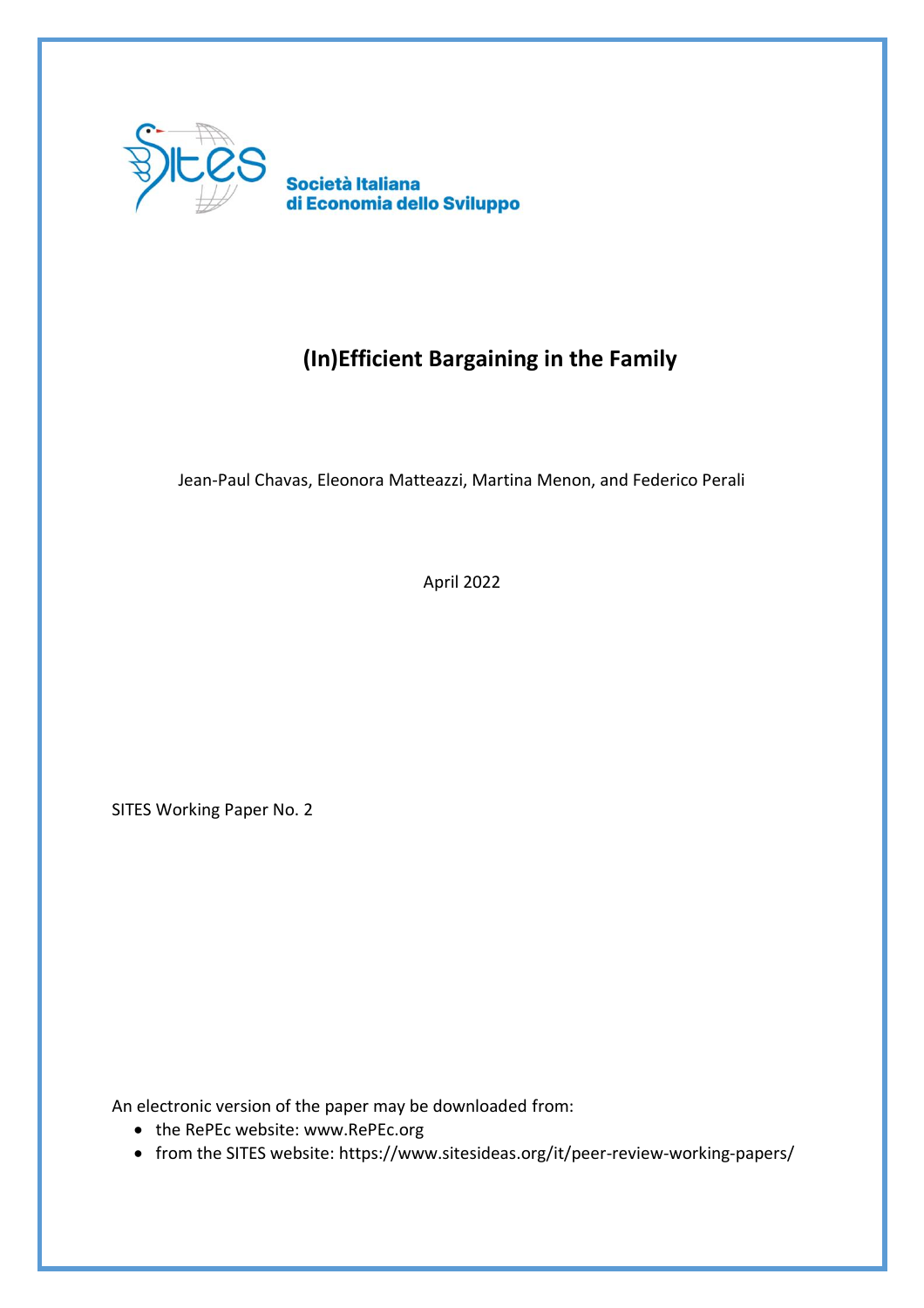## **(In)Efficient Bargaining in the Family**

Jean-Paul Chavas<sup>1</sup>, Eleonora Matteazzi<sup>2</sup>, Martina Menon<sup>3</sup>, and Federico Perali<sup>4</sup>

#### **Abstract**

This paper describes how families bargain to reach an agreement recognizing that the negotiation process is costly and often difficult. Our focus is not only on the efficient outcomes of the decision process but also on the bargaining process. We propose an evolutionary bargaining approach that identifies who is willing to make a concession depending on the perceived cost of bargaining failure. The theoretical analysis extends the original Nash-Harsanyi cardinal representation to ordinal preferences and rationalizes agreements that can be inefficient. Implications for efficiency and income distribution are discussed. We illustrate the usefulness of our theory in an empirical application.

**Keywords:** Bargaining agreements, household efficiency, intra-household welfare, threat strategies.

**JEL Classification:** D13, D61, D74.

<sup>1</sup> University of Wisconsin-Madison, Department of Agricultural and Applied Economics, 427 Lorch Street, Madison WI 53706, U.S. E-mail: [jchavas@wisc.edu.](mailto:jchavas@wisc.edu)

<sup>2</sup> University of Verona, Department of Economics, Via Cantarane 24, 37129, Verona, Italy. E-mail: eleonora.matteazzi@univr.it.

<sup>3</sup> University of Verona, Department of Economics, Via Cantarane 24, 37129, Verona, Italy. E-mail: martina.menon@univr.it.

<sup>4</sup> Corresponding author: University of Verona, Department of Economics, Via Cantarane 24, 37129, Verona, Italy. Telephone number: 0039 045 802 8486. E-mail: federico.perali@univr.it.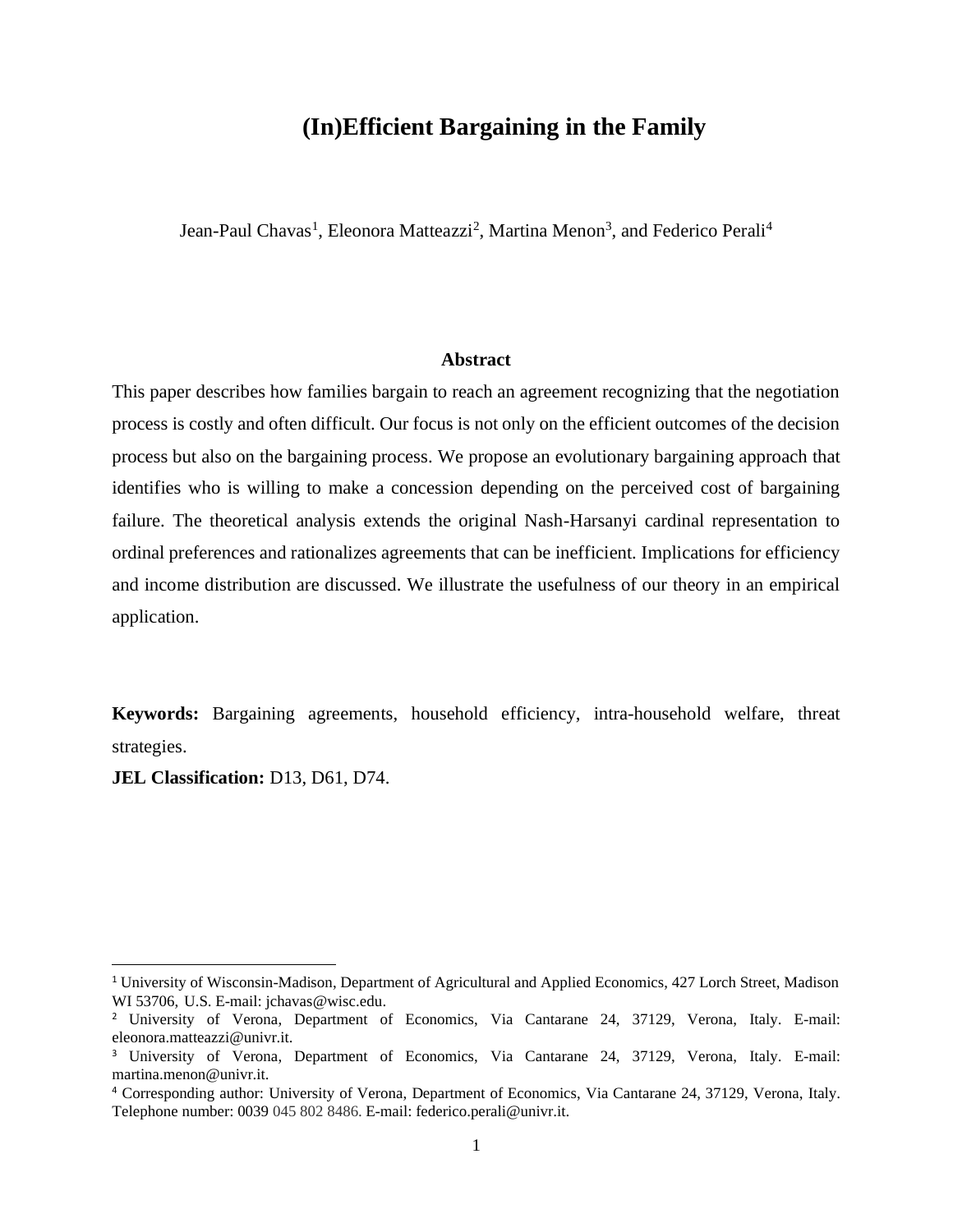#### **1. Introduction**

The family is a basic institution in human society. Yet, it has evolved over time and across cultures and countries (Kertzer, 1991; Jonas, 2007). The functioning of the family involves negotiations among household members about individual time allocation, the management of household resources, and the intra-household distribution of income and purchasing power. However, the negotiations are often complex and deal with conflicts of interest among family members.

Most economic models of the family assume a stable institutional environment where efficient outcomes are the optimal solutions of an intra-household decision process (e.g., Chiappori, 1988; Chiappori, Donni and Komunjer, 2012; Chiappori and Meghir, 2014). But there is empirical evidence of inefficiency in household decisions (e.g., Udry, 1996; Campbell, 2006), reflecting that household members have difficulties identifying and implementing efficient agreements. These difficulties arise under asymmetric information (e.g., Myerson and Satterthwaite 1983) as well as bounder rationality (e.g., Simon, 1979; Rubinstein, 1998; Oprea, 2020). This suggests a need to investigate how family members bargain with each other, what is the nature of bargaining agreements, and how the outcome of the bargaining process relates to efficiency and welfare distribution within a household. This study addresses these issues, with a focus on the intrahousehold negotiation process in a family environment that involves both cooperation and conflicts when dividing household resources and the fruits of cooperation among the members (Sen, 1990). The paper contributes to the economics of the household in several ways. We develop a general model of the intra-household bargaining process represented by a sequence of offers. We evaluate how the sequence convergences to a bargaining agreement. The approach allows for a joint analysis of bargaining, inefficiency, and income distribution within the household. And the model is empirically tractable, its usefulness being illustrated in an application to a sample of Italian households where we identify individual welfares of wives and husbands implementing a collective household model.

This paper is about bargaining in the family. We develop a joint analysis of bargaining and efficiency applied to household economics. We allow for inefficiency, reflecting that attaining efficiency may not succeed when bargaining is costly or difficult. Such difficulties can arise under bounded rationality (Simon, 1979), as the result of cognitive and non-cognitive limitations, bargaining cost, information asymmetries, commitment frictions or time constraints (de Palma et al., 1994; Oprea, 2020). In these cases, bargaining can lead to inefficient outcomes. We propose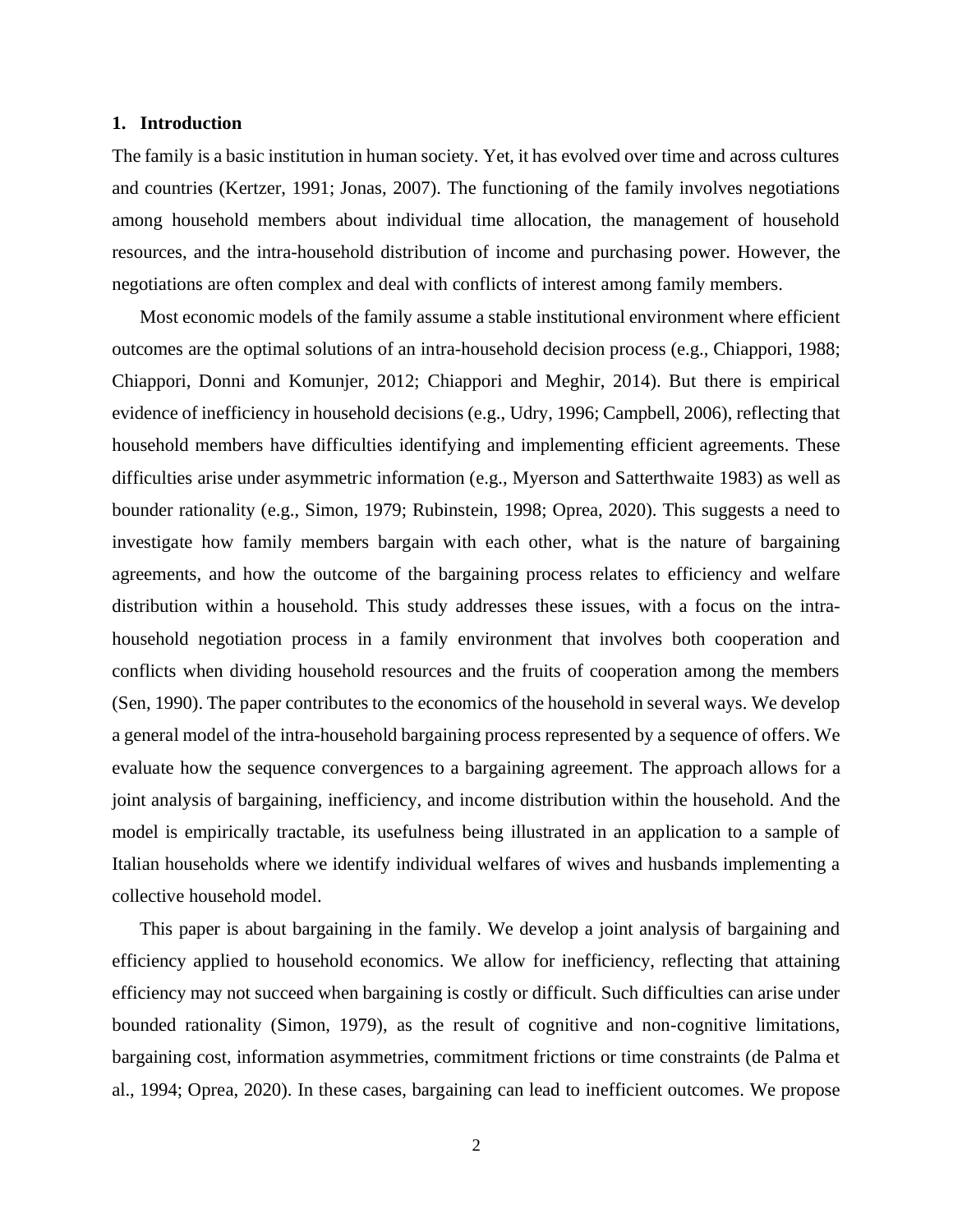to represent the intra-household bargaining process by an evolutionary game where family members negotiate considering iterative offers. Evolutionary strategies have three attractive characteristics: 1) they provide realistic representations of decision making; 2) they can capture the presence of bounded rationality, reflecting difficulties individuals have in obtaining and processing information in the bargaining process; 3) they leave open the possibility of converging to efficient allocations (Gintis, 2007; Sandholm, 2010; Chavas and Wang, 2021). We propose measuring bargaining strength by each individual's willingness-to-pay to avoid bargaining failure. At each step of the bargaining process, our evolutionary scheme identifies who is willing to make a concession depending on the relative perceived cost of bargaining failure. In this context, we examine how the bargaining process converges to bargaining agreements, which may or may not be efficient. We examine the conditions under which bargaining agreements would be efficient. We also evaluate the implications of bargaining agreements for income and welfare distribution within the household.

Our analysis builds on Nash bargaining following the seminal contribution made by Nash (1950, 1953) and Harsanyi (1950, 1963, 1977). <sup>5</sup> Previous literature has seen many applications of the Nash bargaining model to intra-household decisions, including McElroy and Horney (1981), McElroy (1990), Notburga (1992), Lundberg and Pollak (1993, 1996, 2003), Donni and Ponthieux (2011) and Chiappori, Donni and Komunjer (2012). Like the Nash bargaining model, <sup>6</sup> our analysis uses bargaining failure as key determinants of individual bargaining power. But we extend the Nash bargaining model in two important directions: 1/ under bounded rationality, our evolutionary scheme defines bargaining agreements that are not necessarily efficient; and 2/ unlike the Nash bargaining model,<sup>7</sup> our analysis is presented under ordinal preferences and general household technology.

<sup>5</sup> There are many approaches to the economic analysis of bargaining (e.g., Roth, 1985). The Nash-Harsanyi bargaining model focuses on cooperative bargaining. This differs from the non-cooperative approach to bargaining explored by Rubinstein (1982, 1998). While the two approaches can generate similar outcomes (Binmore et al., 1986), we note that bounded rationality means that individuals can have difficulties evaluating efficiency as well as strategic behavior (including coalition formation). Also, the non-existence of core allocations (i.e., allocations that are "coalition-proof") can be problematic (Forges et al., 2002). Our representation of the bargaining process as a sequence of (possibly inefficient) offers avoids these issues.

<sup>&</sup>lt;sup>6</sup> In the Nash bargaining game, bargaining failure defines threat points that provide lower bounds on individual welfare under bargaining agreements (Nash, 1950, 1953). As argued by Zeuthen (1930) and Harsanyi (1977), these threat points also identify who is more willing to make concessions in the bargaining process.

 $\bar{7}$  The basic Nash-Harsanyi bargaining model relies on cardinal preferences under the expected utility model (Nash, 1950, 1953). Extensions of this model under non-expected utility models have been explored by Rubinstein et al. (1992) and Hanany and Safra (2000). Our analysis is more general: it applies under general ordinal preferences.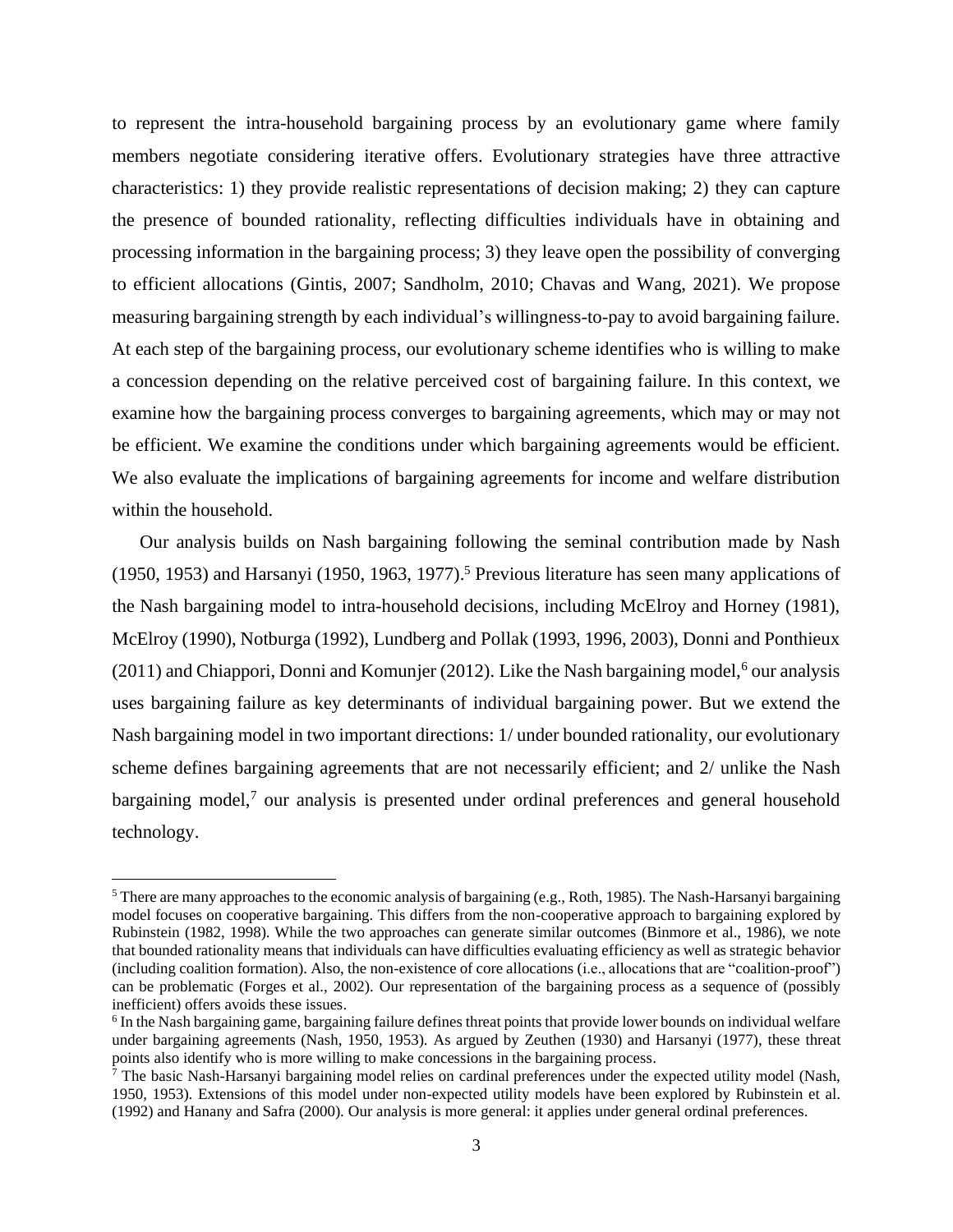We evaluate how an evolutionary bargaining scheme converges to bargaining agreements. These bargaining agreements can be inefficient (reflecting bounded rationality). Our analysis then provides a measure of the welfare loss from bargaining inefficiency. Alternatively, bargaining agreements would be efficient if the bargaining process is costless. In this case, the bargaining outcome identifies a unique point on the Pareto utility frontier. Our analysis also explores the implications of the bargaining process for income and welfare distribution. We show how the intrahousehold income distribution depends on the threat points representing bargaining failure. This reflects the positive aspect of our analysis: income distribution can vary from egalitarian (when all individuals have the same purchasing power at the threat points) to very unequal (when bargaining failure is associated with high inequality). Finally, we show that the outcome of the bargaining process can be represented by the maximization of a "generalized Nash product" that identifies the set of contracts representing intra-household bargaining agreements. This representation provides a convenient framework to support empirical analyses of household behavior.

We illustrate the usefulness of our theory in an empirical application based on a sample of Italian family enterprises that simulates the proposed iterative bargaining scheme, The empirical analysis shows that most of the family agreements are inefficient, lending empirical support to Simon's hypothesis that rational individuals can be sufficiently satisfied also at inefficient but less conflictual positions. We also investigate the factors affecting agreeableness, the difficulty in reaching an agreement, and costs yielded by inefficiency. The theoretical as well as the empirical results are new contributions to the literature.

#### **2. Household Efficiency**

This section establishes the notation. Building on previous literature, it presents a characterization of household efficiency that sets the stage for the analysis given in the rest of the paper. Consider a household composed of *n* members, with  $n \geq 2$ . Household members make decisions related to both consumption and production activities. They choose consumption goods, including public consumption market goods  $x_0 = (x_{01}, x_{02}, ...)$  (i.e., purchased goods that affect the welfare of multiple household members, such as having a roof in the house, or someone smoking in the house), private consumption market goods  $x_i = (x_{i1}, x_{i2}, ...)$ ,  $i \in N \equiv \{1, ..., n\}$  (e.g., clothing and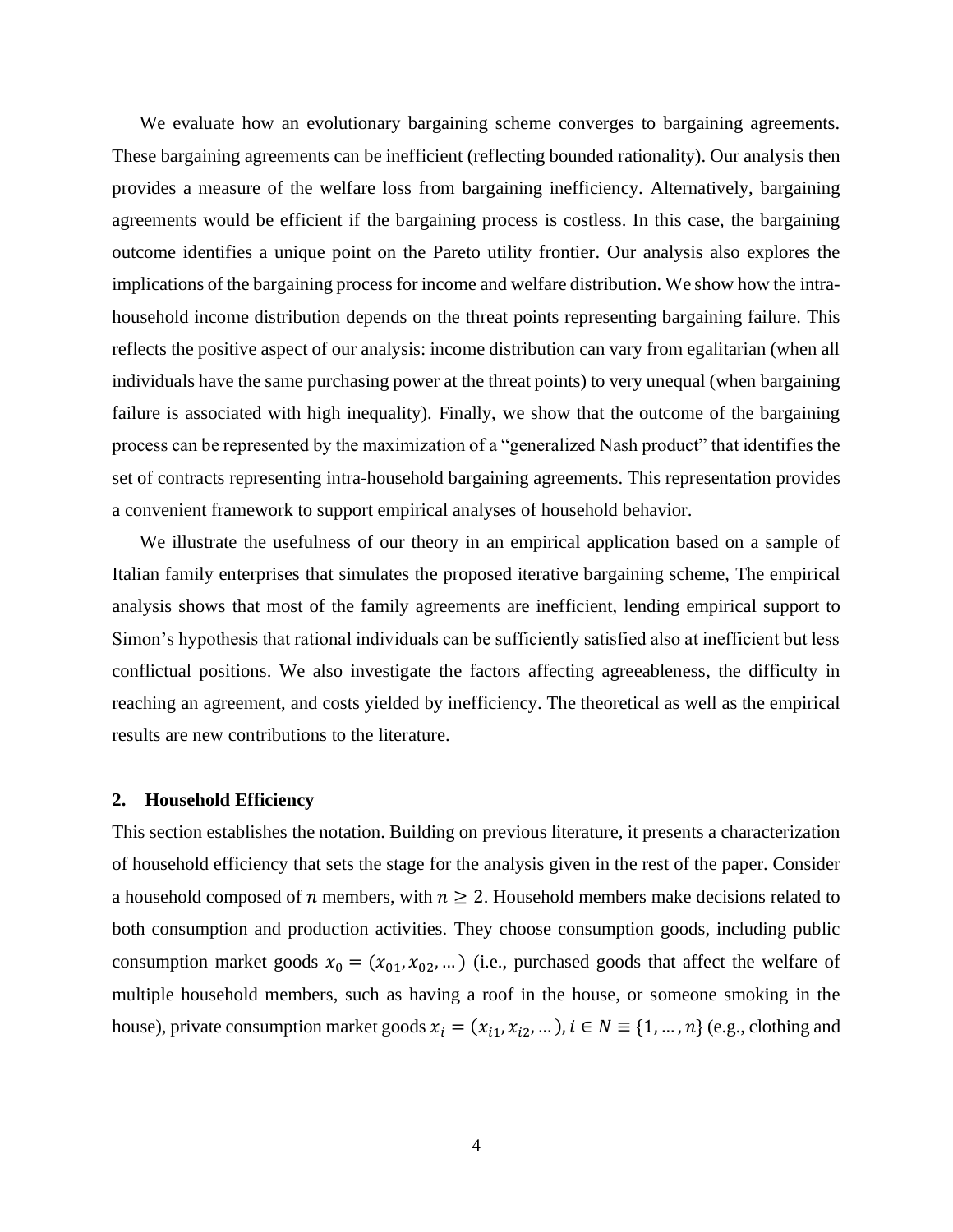food),<sup>8</sup> and non-market goods  $z = (z_1, z_2, ...)$  (e.g., parental care). The inclusion of public goods  $x_0$  and non-market goods z captures situations where there are externalities across household members (Ellickson, 2008). The household also chooses production goods, including market goods  $y$  used to generate household income (e.g., wage labor or inputs and outputs in farms households). The netput notation is used for the market goods  $y = (y_1, y_2, ...)$ :  $y_i \le 0$  when the *i*-th good is an input and  $y_j \ge 0$  when the *j*-th good is an output.

Preferences of the  $i$ -th member of the household are represented by the ordinal utility function  $u_i(x_0, x_i, z)$ ,  $i \in N$ . Let F be the feasible set for household production, where  $(y, z) \in F$  means that  $(y, z)$  is feasible. Let  $X_0$  be the feasible set of  $x_0$  and  $X_i$  be the feasible set of  $x_i$ ,  $i \in N$ . And let  $p_0 > 0$  be the prices of  $x_0, p_i > 0$  be the prices of  $x_i, i \in N$ , and  $q = (q_1, q_2, ...) > 0$  be the prices of y.

The household receives income  $[q y] = \sum_j q_j y_j$ . Household income can come from three sources: from wage labor; from profit, generated by household production activities involving marketed goods (e.g., farm profit in farm household); and from non-labor sources (e.g., interests, dividends, and rents). The allocation of time by each household member involves three components: wage labor, treated as a market good and included in the vector  $y$ , leisure time included in the vector of private market goods, and work spent on household production activities included in the vector z, where the sum of these three-time components is equal to the total amount of time available for each individual. These time allocation decisions allow for specialization of tasks related to both intra-household work and labor market participation (Becker, 1960, 1981; Cigno, 1991).

Throughout the paper, we examine the economics of household decisions about the allocation  $(x, y, z)$ , where  $x \equiv (x_0, x_1, ..., x_n) \in X \equiv X_0 \times X_1 \times ... \times X_n$  and  $(y, z) \in F$  under the following assumptions:

Assumption A1: The utility function of individual *i*,  $u_i(x_0, x_i, z)$ , is continuous and quasi-concave

in  $(x_0, x_i, z)$ ,  $i \in N$ .

<sup>8</sup> Clothing and food are private goods whose consumption is assignable to specific household members. While food items are consumed individually, food purchases are often recorded only at the household level.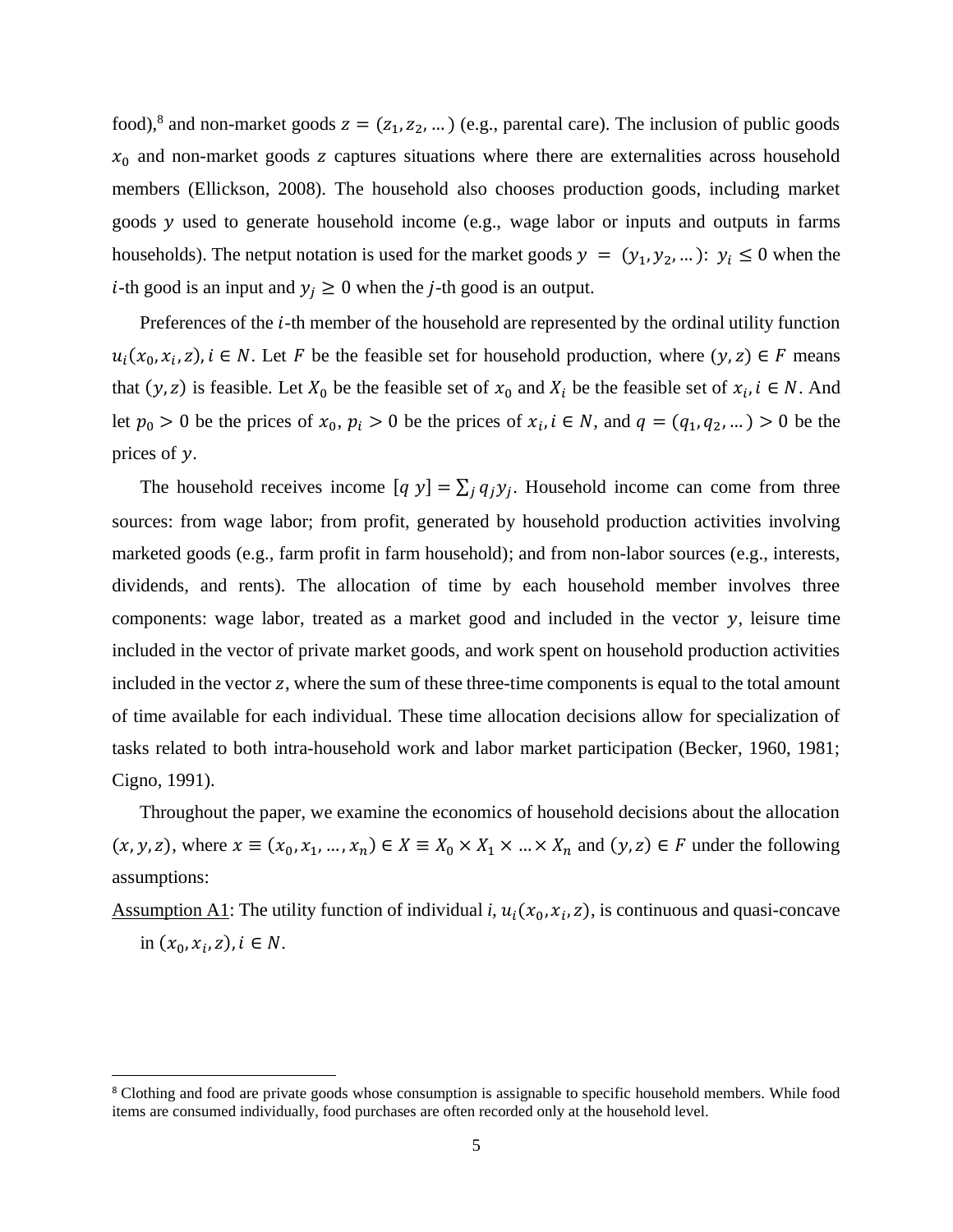- Assumption A2: For each  $i \in N$ , the utility function  $u_i(x_0, x_i, z)$  is non-satiated in  $x_i$ , meaning that for any  $x_i \in X_i$  and any  $(x_0, z)$ , there is a  $x'_i \in X_i$  satisfying  $x'_i \ge x_i$ ,  $x'_i \ne x_i$  and  $u_i(x_0, x'_i, z) > u_i(x_0, x_i, z).$
- Assumption A3: The sets  $X_0, X_1, ..., X_n$  are closed and convex, each set has a lower bound, and the set  $F$  is closed.

Assumptions A1 and A2 are standard. For each individual, the utility function  $u_i(x_0, x_i, z)$  is ordinal and defined up to a monotonic increasing transformation. This means that utilitarian considerations and interpersonal comparison of utilities are superfluous. Note the generality of the approach. First, A3 does not assume that the set  $F$  is necessarily convex. This allows for a general household production technology because we do not assume that the technology exhibits constant returns to scale. Second, the allocation  $(x, y, z)$  can occur over time, allowing for an intertemporal analysis. In this case, the vector  $\gamma$  would include saving/investment (or borrowing if negative) that transfers income across periods and the utility functions would reflect time preferences. Third, the analysis can apply under uncertainty. Representing the uncertainty by states of nature, the elements of the vector  $(x, y, z)$  would then be defined as being state-dependent and the utility functions would represent risk preferences (Debreu, 1959; Radner, 1968).

Our analysis will rely in part on the classical concept of Pareto efficiency. We define a household allocation to be efficient if there does not exist another feasible allocation that can make one household member better off without making anyone else worse off. Feasibility includes the household budget constraint

$$
p_0 x_0 + \sum_{i \in N} p_i x_i \le q y,\tag{1}
$$

stating that household expenditures  $[p_0x_0 + \sum_{i \in N} p_i x_i]$  cannot exceed household income [q y]. Letting  $p = (p_0, p_1, ..., p_n)$ , consider the maximization problem

$$
W(p,q,U) = Max_{x,y,z} \{ q y - p_0 x_0 - \sum_{i \in N} p_i x_i : u_i(x_0, x_i, z) \ge U_i, i \in N; x \in X, (y, z) \in F \},
$$
\n(2)

where  $U_i$  is a reference utility level for the *i*-th household member,  $i \in N$ , and  $U = (U_1, ..., U_n)$ . Denote the solution to (2) by  $x^*(p, q, U)$ ,  $y^*(p, q, U)$  and  $z^*(p, q, U)$ . The allocation evaluated in equation (2) is conditional on  $U = (U_1, ..., U_n)$ . We make the additional assumption:

Assumption A4:  $U \in \mathcal{U}$  where  $\mathcal{U} \equiv \{U : W(p, q, U) \geq 0; [\mathbf{x}_i : \mathbf{x}_i < \mathbf{x}_i^*(p, q, U)] \cap \mathbf{X}_i \neq \emptyset, i \in \mathbb{N}\}.$ 

Assumption A4 allows for a wide income distribution, including poverty where low purchasing power is associated with low consumption of private goods, but it rules out situations of complete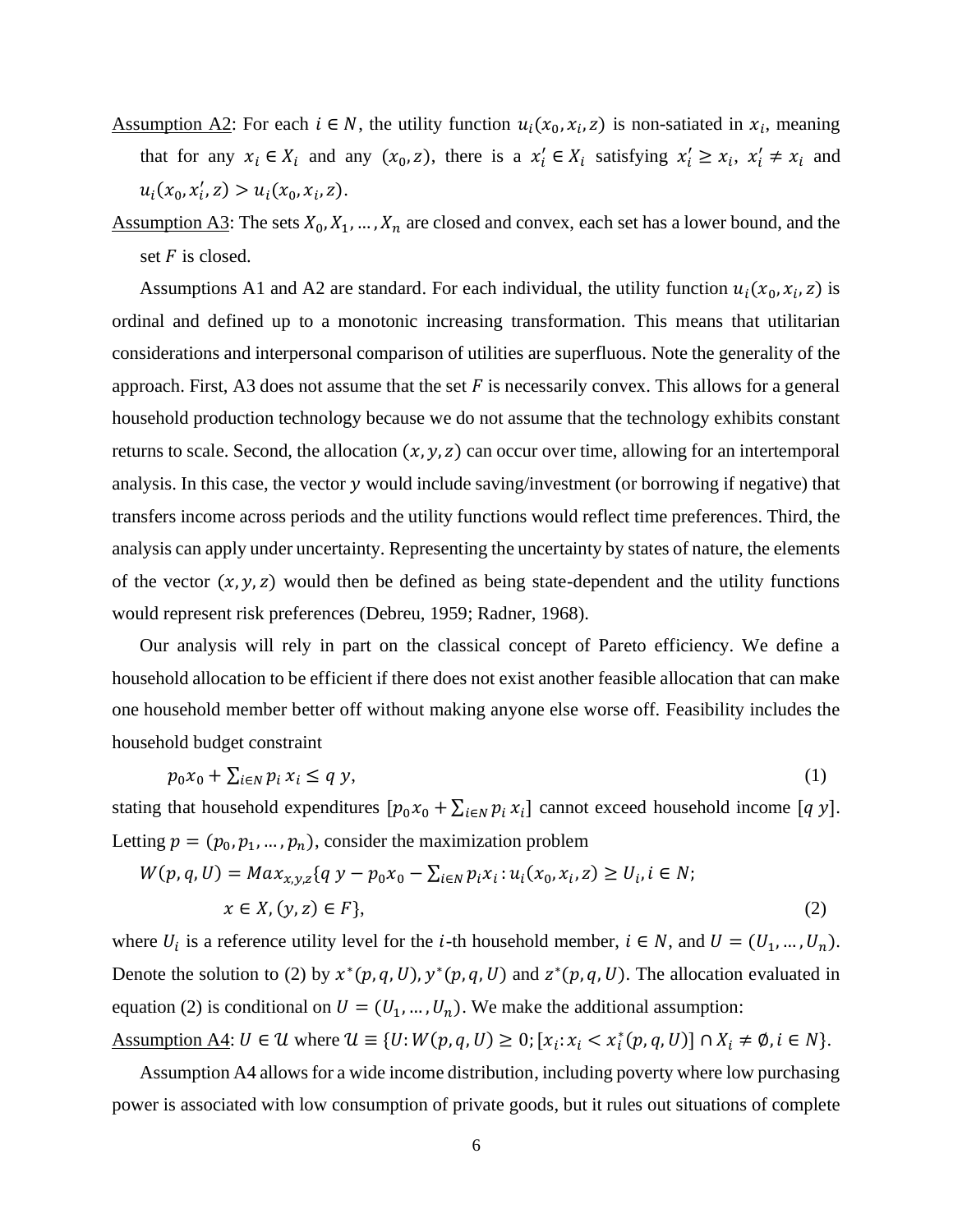destitution where  $x_i^*(p, q, U)$  would be located on the lower bound of  $X_i$ . This ensures that each individual has enough purchasing power to allow a reduction in consumption of private goods, thus guaranteeing that individual willingness-to-pay remains a valid welfare measure. Assuming that the set  $U$  is not empty, consider the following choice for  $U$ :

$$
U^* \in \{U: W(p, q, U) = 0, U \in \mathcal{U}\}.
$$
\n(3)

A representation of household efficiency is presented next. See the proof in Appendix A. Proposition 1. Under assumptions A1-A4, a household allocation  $(x^*, y^*, z^*)$  is Pareto efficient if and only if it satisfies equations (2) and (3).

For a given household welfare distribution  $U = (U_1, ..., U_n)$ , equation (2) associates an efficient allocation with the maximization of household net income  $[q y - p_0 x_0 - \sum_{i \in N} p_i x_i]$ . It defines  $W(p, q, U)$  as the maximized household net income conditional on  $U = (U_1, ..., U_n)$ . Equation (3) states that the distribution of welfare  $U = (U_1, ..., U_n)$  is such that the maximized net income  $W(p, q, U)$  is entirely redistributed among the *n* household members. To see that (3) is an integral part of an efficient allocation, note that having  $[q y] < [p_0 x_0 + \sum_{i \in N} p_i x_i]$  would not be feasible (as it would not satisfy the budget constraint (1)) while having  $[q y] > [p_0 x_0 + \sum_{i \in N} p_i x_i]$ would be inefficient (under assumption A2), implying the household budget constraint (1) must be binding under efficiency.

A useful interpretation of equation (3) is that choosing  $U = (U_1, ..., U_n)$  such that  $W(p, q, U)$ 0 defines the household utility frontier. For example, when  $n = 2$ , solving  $W(p, q, U_1, U_2) = 0$  for  $U_2$  gives the household utility frontier  $U_2(p, q, U_1)$ , which traces out the utilities  $\{U_1, U_2(p, q, U_1)\}$ that can be attained under an efficient household allocation. Thus, when  $n \ge 2$ , equations (2) and (3) identify the set of efficient allocations along the household utility frontier. It makes it clear that efficient allocations are not unique (as they change depending on the values taken by  $U_1$  and  $U_2(p, q, U_1)$ ). Which point on the utility frontier is obtained depends on the distribution of welfare within the household. In turn, since  $x^*$ ,  $y^*$  and  $z^*$  depend on  $U^*$ , the welfare levels obtained by each household member will affect behavior.

Next, we establish linkages between Proposition 1 and previous literature on household economics. Proposition 1 can alternatively be written as follows.

Corollary 1. Under assumptions A1-A4, a household allocation  $(x^*, y^*, z^*)$  is Pareto efficient if and only if it satisfies equation (3), along with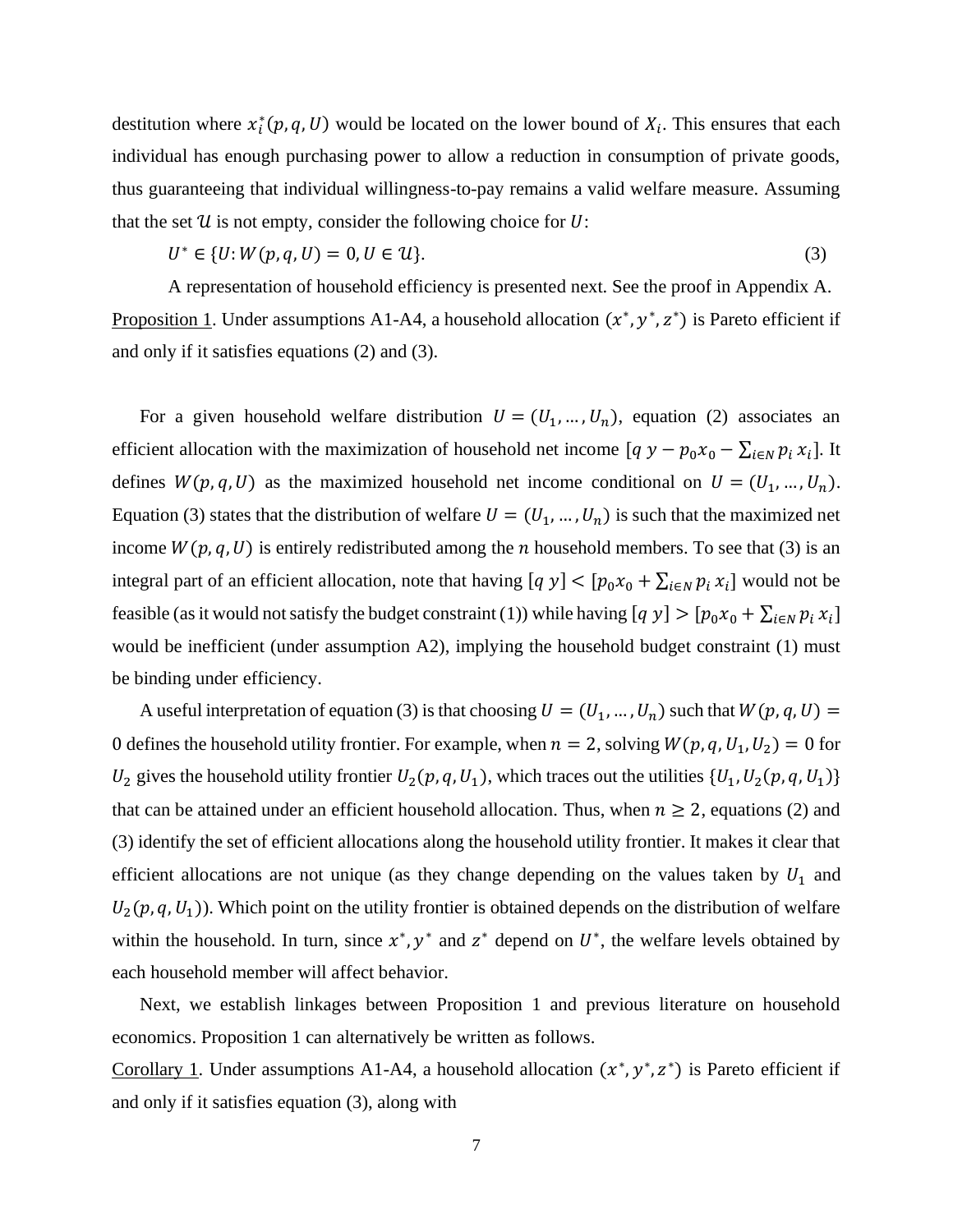$$
e_i(p_i, x_0, z, U_i) = \min_{x_i} \{p_i x_i : u_i(x_0, x_i, z) \ge U_i, x_i \in X_i\}, i \in N,
$$
\n(4)

$$
E(p, z, U) = \min_{x_0} \{ p_0 x_0 + \sum_{i \in N} e_i(p_i, x_0, z, U_i) : x_0 \in X_0 \},\tag{5}
$$

$$
\pi(q, z) = \max_{y} \{ q \ y: (y, z) \in F \},\tag{6}
$$

$$
W(p,q,U) = \max_{z} \{ \pi(q,z) - E(p,z,U) \}. \tag{7}
$$

Equations (4)-(7) follow directly from a stage-wise decomposition of the optimization problem in (2). Conditional on  $(x_0, z)$ , equation (4) is a standard expenditure minimization problem. For the *i*-th member of the household, it generates the private expenditure function  $e_i(p_i, x_0, z, U_i)$ . Denoting by  $w_i$  the part of household income received by the *i*-th individual, a dual representation of (4) is given by the standard utility maximization problem  $V_i(p_i, x_0, z, w_i) =$  $\max_{x_i} \{u_i(x_0, x_i, z): p_i x_i \leq w_i, x_i \in X_i\}$ , where  $V_i(p_i, x_0, z, w_i)$  is an indirect utility function satisfying  $w_i = e_i(p_i, x_0, z, V_i(p_i, x_0, z, w_i))$ ,  $i \in N$  (Deaton and Muellbauer, 1980: 38). Because z are non-market goods, they have shadow prices. Under differentiability,  $\partial e_i/\partial z$  measures the shadow prices of z for each  $i \in N$ . Equation (5) is an optimization problem involving the choice of  $x_0$  conditional on z (Pollak and Wachter, 1975). It generates the household expenditure function  $E(p, z, U)$ . Equation (6) is a standard profit maximization problem, yielding the profit or household income function  $\pi(q, z)$ . Under differentiability,  $\partial \pi/\partial z$  measures the shadow cost of the nonmarket goods  $z$ . Equation  $(7)$  states that the efficient choice of non-market goods  $z$  is consistent with the maximization of net aggregate household income  $[\pi(q, z) - E(p, z, U)]$ . The choices for  $(x_0, y, z)$  given in (5)-(7) include the case of efficient management of externalities across individuals within the household (Coase, 1960; Ellickson, 2008; Chavas, 2015).

From equation (7), feasibility means that the household budget constraint can be written as  $E(p, z, U) \leq \pi(q, z)$  or  $W(p, q, U) \geq 0$ . From equation (3), Pareto efficiency means that  $E(p, z, U) = \pi(q, z)$ , implying that the household budget constraint is necessarily binding. If  $W(p, q, U) \ge 0$  under feasibility and  $W(p, q, U) = 0$  under Pareto efficiency, it follows that  $W(p, q, U) > 0$  is necessarily associated with inefficiency. The inefficiency can come from three sources: 1/ the household does not maximize profit, thus lowering its purchasing power; 2/ the consumers do not minimize their expenditures; 3/ some of the income is not used, with adverse effects on expenditures and household welfare.

The efficiency considerations presented in Proposition 1 and Corollary 1 are commonly assumed in the analysis of economic behavior (Deaton and Muellbauer, 1980). However, empirical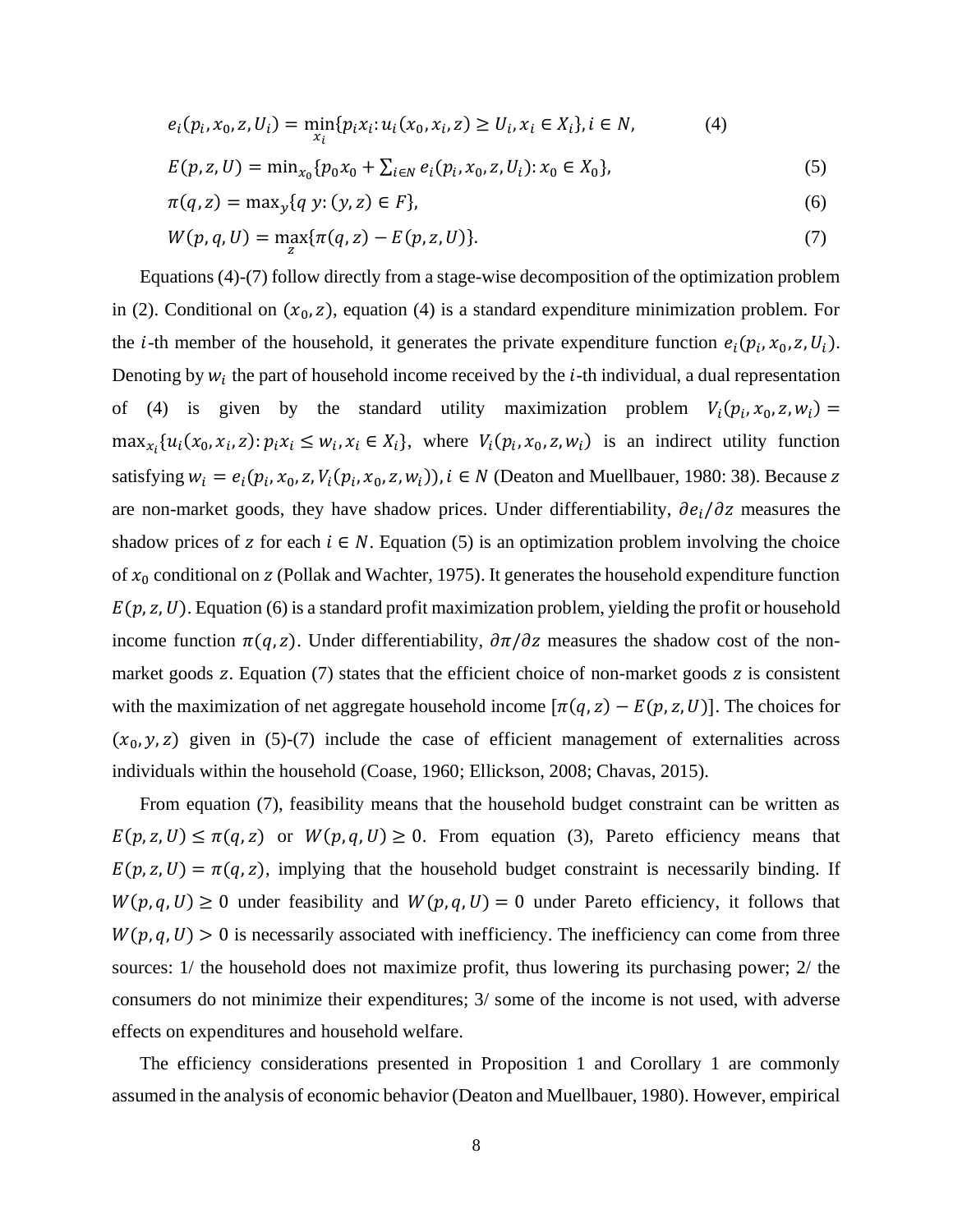research has presented evidence of situations where families are unable to reach efficient resource allocations (Udry 1996; Duflo and Udry 2004; Apps and Rees, 2010). Next, we investigate how the bargaining process can affect intra-household allocations.

#### **3. Intra-household Bargaining**

How to choose a point  $U^*$  on the Pareto utility frontier, as given in equation (3)? Many efficient points exist along the Pareto utility frontier. Given  $w_i = e_i(p_i, x_0, z, V_i(p_i, x_0, z, w_i))$ , moving along the Pareto utility frontier is associated with changing the distributions of income  $(w_1, ..., w_n)$ within the household. In egalitarian households, we would have  $w_1 = w_2 = \cdots = w_n$ . However, efficiency can also be associated with unequal distribution of income. Under extreme inequality, it is possible to have an efficient allocation where one individual receives most of the household income. The sharing of income within the household can be measured by the  $i$ -th individual sharing rule  $s_i = w_i / \sum_{i \in N} w_i$ ,  $i \in N$ . A very unequal income distribution would occur when  $s_i$  is large and close to 1 for one individual. Although this would likely imply a very unequal intrahousehold distribution of welfare, this situation can be consistent with Pareto efficiency. For example, it could happen when an individual acquires enough power within the household to shift the welfare distribution in her/his favor (Crockett et al., 2011). This indicates a need to go beyond Pareto efficiency and to examine the exercise of power and its implications for income and welfare distribution within the household.

This section investigates intra-household distribution as the outcome of a bargaining process among the  $n$  members of the household, which could lead to either efficient or inefficient outcomes. The analysis is inspired by seminal work on bargaining by Nash (1950) and Harsanyi (1950, 1963, 1977). As noted in previous literature, the Nash-Harsanyi approach is limiting as it was presented under the expected utility model where utilities are defined up to a positive linear transformation. We extend the Nash-Harsanyi approach by presenting our analysis under ordinal preferences.

The analysis starts with threat points. Threat points are defined as feasible allocations representing outcomes that would arise in case of bargaining failure among the *n* household members. We denote the threat allocation for the *i*-th individual by  $(x_{0i}^t, x_i^t, y_i^t, z_i^t) \in$  $X_0 \times X_i \times F$ ,  $i \in N$ . Denote by  $U_i^t = u_i(x_{0i}^t, x_i^t, z_i^t)$  the utility obtained by individual  $i \in N$  if no agreement is reached, with threat utilities given by  $U^t = (U_1^t, ..., U_n^t)$ . In this section, we start with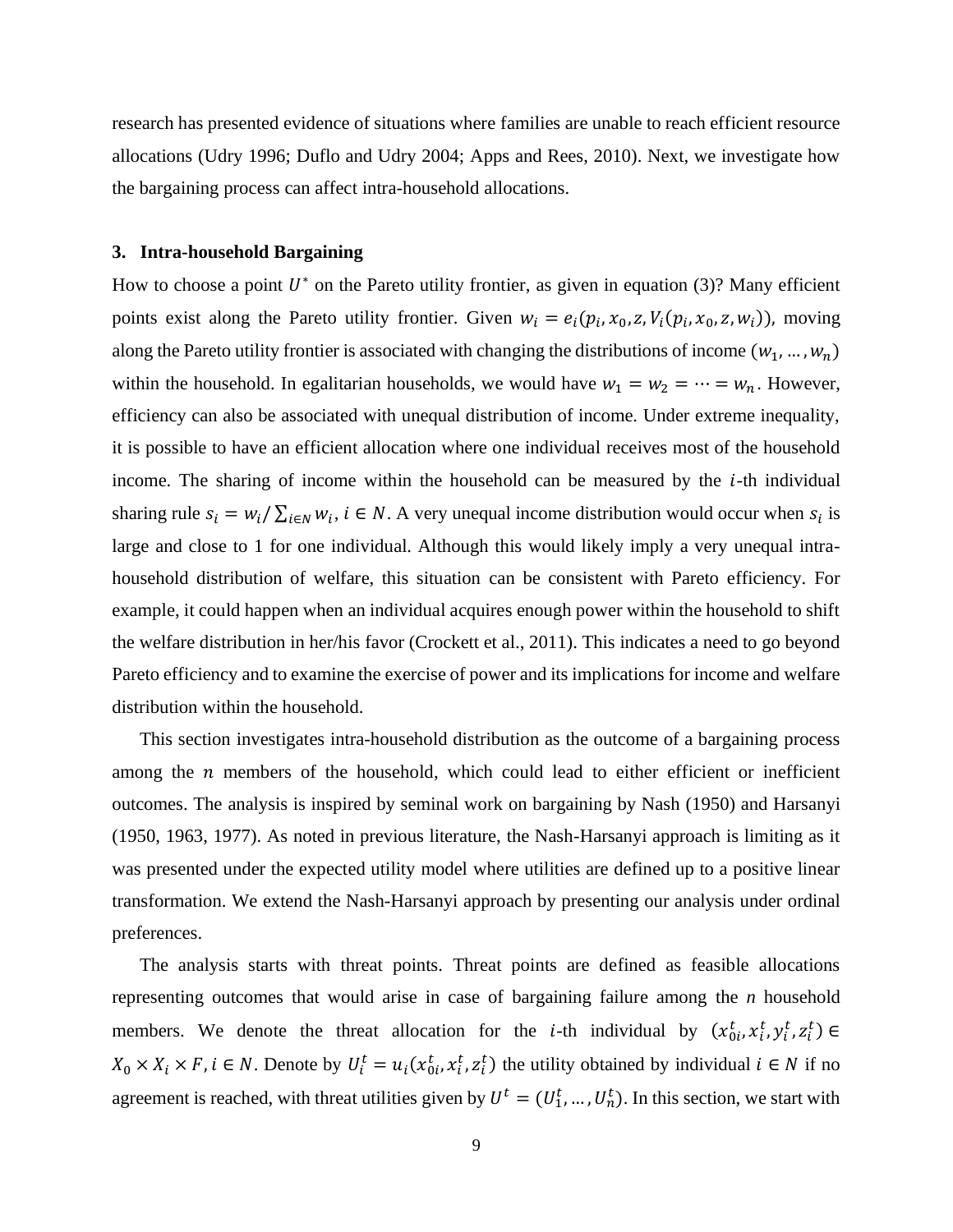the simple situations where the threat points are treated as given. How bargaining can fail and how the threat points get determined will be discussed in Section 6.

Using equation (4),  $e_i(p_i, x_0, z, U_i)$  measures the private expenditure (or purchasing power) of the *i*-th individual conditional on  $(x_0, z, U_i)$ . Let

$$
\Delta_i(p_i, x_0, x_i, z, U_i^t) = e_i(p_i, x_0, z, u_i(x_0, x_i, z)) - e_i(p_i, x_0, z, U_i^t), i \in N.
$$
\n(8)

The term  $\Delta_i(p_i, x_0, x_i, z, U_i^t)$  in (8) is a willingness-to-pay measure for the *i*-th individual facing a choice between  $(x_i, x_0, z)$  and the threat point  $U_i^t = u_i(x_0^t, x_i^t, z^t), i \in N$ . For a given  $(x_i, x_0, z)$ , it is a money-metric measure of the welfare loss perceived by the *i*-th individual facing the prospect of reaching the breakdown position: the greater  $\Delta_i(p_i, x_0, x_i, z, U_i^t)$ , the greater the reduction in her/his purchasing power, and the greater the associated welfare loss. Given  $U_i^t$  =  $u_i(x_{0i}^t, x_i^t, z_i^t)$ , note that the individual willingness-to-pay measure  $\Delta_i(p_i, x_0, x_i, z, U_i^t)$  is invariant to a positive monotonic transformation of  $u_i$ .

To the extent that the threat outcomes are feasible and always available, no individual will not be willing to accept any payoff less favorable than his/her threat point. Thus, we restrict our bargaining analysis to the allocations  $(x, y, z) \in X \times F$  satisfying  $u_i(x_0, x_i, z) \ge U_i^t$ ,  $i \in N$ . It follows from (8) that  $\Delta_i(p_i, x_0, x_i, z, U_i^t) \geq 0, i \in N$ , stating that the willingness-to-pay to avoid the threat points is non-negative. It also implies that  $W(p,q,U^t) \ge 0$ , with  $W(p,q,U^t)$  providing a measure of the aggregate welfare loss associated with bargaining failure.

We propose to use  $\Delta_i(p_i, x_0, x_i, z, U_i^t)$  to evaluate the bargaining position of the *i*-th individual,  $i \in N$ .

Definition 1: The *i*-th individual facing  $(x_0, x_i, z)$  is less willing to accept a bargaining failure than individual  $i'$  if

$$
\Delta_i(p_i, x_0, x_i, z, U_i^t) > \Delta_{i'}(p_{i'}, x_0, x_{i'}, z, U_{i'}^t), i \in N, i' \in N - i. \tag{9}
$$

Definition 1 states that a move from an allocation  $(x, y, z) \in X \times F$  to the threat points would decrease the purchasing power more for individual i than individual i'. It asserts that the  $i$ -th individual is less willing to face a bargaining failure (compared to  $i'$ ) when a bargaining failure, represented by a move from  $(x_0, x_i, z)$  to  $(x_0^t, x_i^t, z_i^t)$ , would reduce his/her purchasing power more than individual i'. For a given  $(x_0, x_i, z)$ , the greater  $\Delta_i(p_i, x_0, x_i, z, U_i^t)$  is, the less the individual is willing to accept a bargaining failure.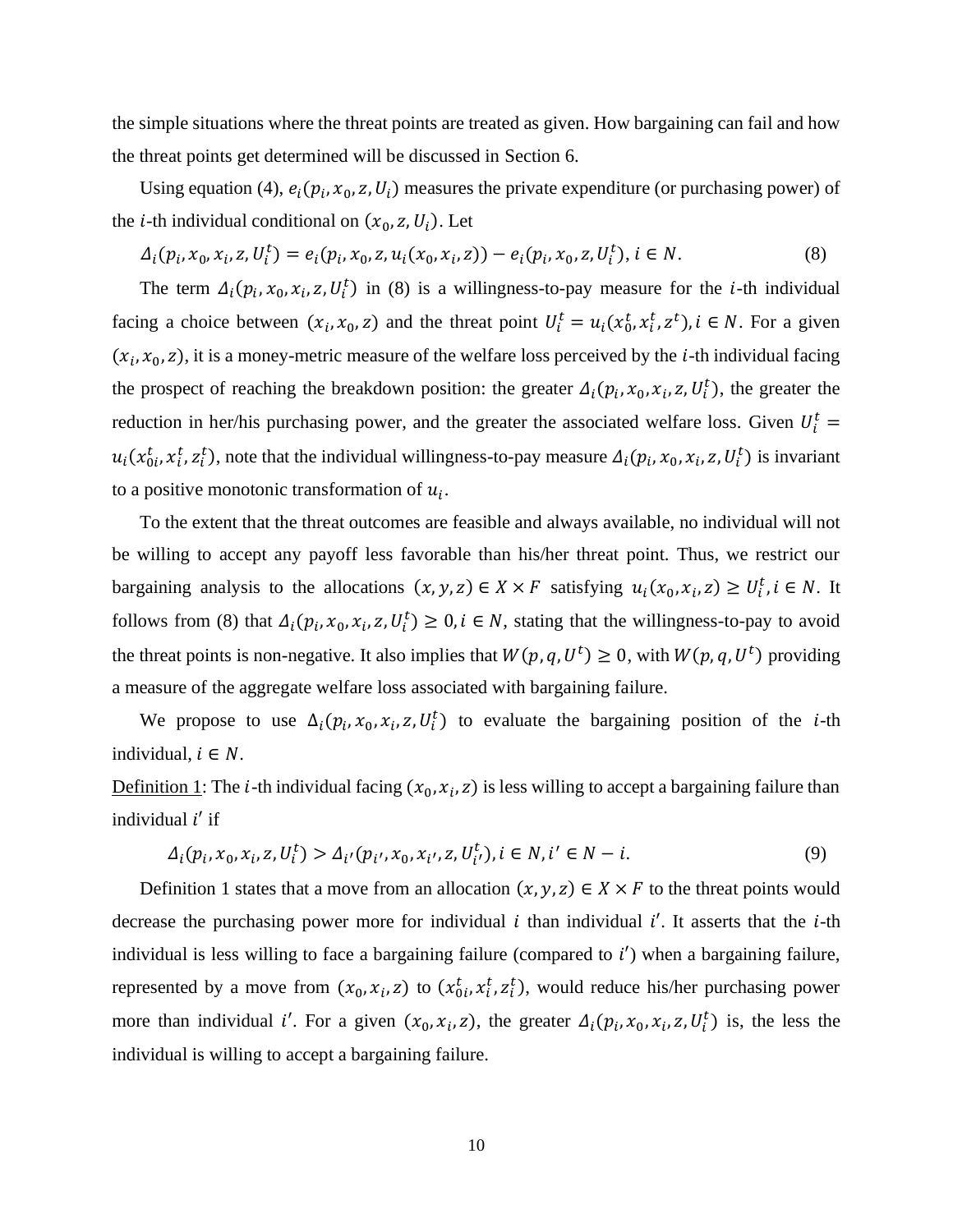Definition 2: A feasible allocation  $(x, y, z) \in X \times F$  satisfying equation (1) is a bargaining agreement for all  $n$  individuals if

$$
\Delta_i(p_i, x_0, x_i, z, U_i^t) = M(p, x, z, U^t) \text{ for all } i \in N,
$$
\n(10a)

where

$$
M(p, x, z, U^t) = \max_i \{ \Delta_i(p_i, x_0, x_i, z, U_i^t) : i \in N \}.
$$
 (10b)

Definition 2 states that a feasible allocation  $(x, y, z)$  is a bargaining agreement when all n individuals are equally willing to accept a bargaining failure. How can household members proceed to reach a bargaining agreement? Could bargaining agreements be inefficient? Under what conditions would an agreement be efficient? Building on evolutionary games (Sandholm, 2010), our analysis provides answers to these questions. We focus on the following iterative scheme providing a representation of the bargaining process under bounded rationality.

#### Bargaining scheme S:

- Step S1: Start at iteration  $k = 1$ . Propose a feasible allocation  $(x^k, y^k, z^k) \in X \times F$ satisfying equation (1), with corresponding utilities  $U_i^k = u_i(x_0^k, x_i^k, z^k)$ ,  $i \in N$ . Let  $\Delta_i^k =$  $[e_i(p_i, x_0^k, z^k, U_i^k) - e_i(p_i, x_0^k, z^k, U_i^t)], i \in N$ , and  $M^k = \max_i {\{\Delta_i^k : i \in N\}}$ .
- Step S2: Find the set  $N^k$  of individuals being least willing to face a failure  $N^k = \{i : \Delta_i^k = M^k, i \in N\}.$  (11)
- Step S3:
	- o step S3a: If  $N^k = N$ , then stop the bargaining process at  $k^* = k$  and announce  $(x^{k^{\#}}, y^{k^{\#}}, z^{k^{\#}})$  as a bargaining agreement.
	- o step S3b: If  $N^k \neq N$ , propose a feasible allocation $(x^{k+1}, y^{k+1}, z^{k+1}) \in X \times F$  satisfying equation (1),

$$
\Delta_i^{k+1} < \Delta_i^k, i \in N^k, \text{ and} \tag{12a}
$$

$$
\Delta_i^{k+1} \le M^k, i \in N - N^k,\tag{12b}
$$

where  $a_i^{k+1} = u_i(x_0^{k+1}, x_i^{k+1}, z^{k+1}), \Delta_i^{k+1} = [e_i(p_i, x_0^{k+1}, z^{k+1}, U_i^{k+1})$  $e_i(p_i, x_0^{k+1}, z^{k+1}, U_i^t)$ ,  $i \in N$ , and  $M^{k+1} = \max_i {\{\Delta_i^{k+1}: i \in N\}}$ . Then, let  $k = k+1$  and go to step S2.

The bargaining scheme S involves identifying the individuals who are the least willing to face a bargaining failure. At the k-th iteration, the set of these individuals is denoted by  $N^k$  in equation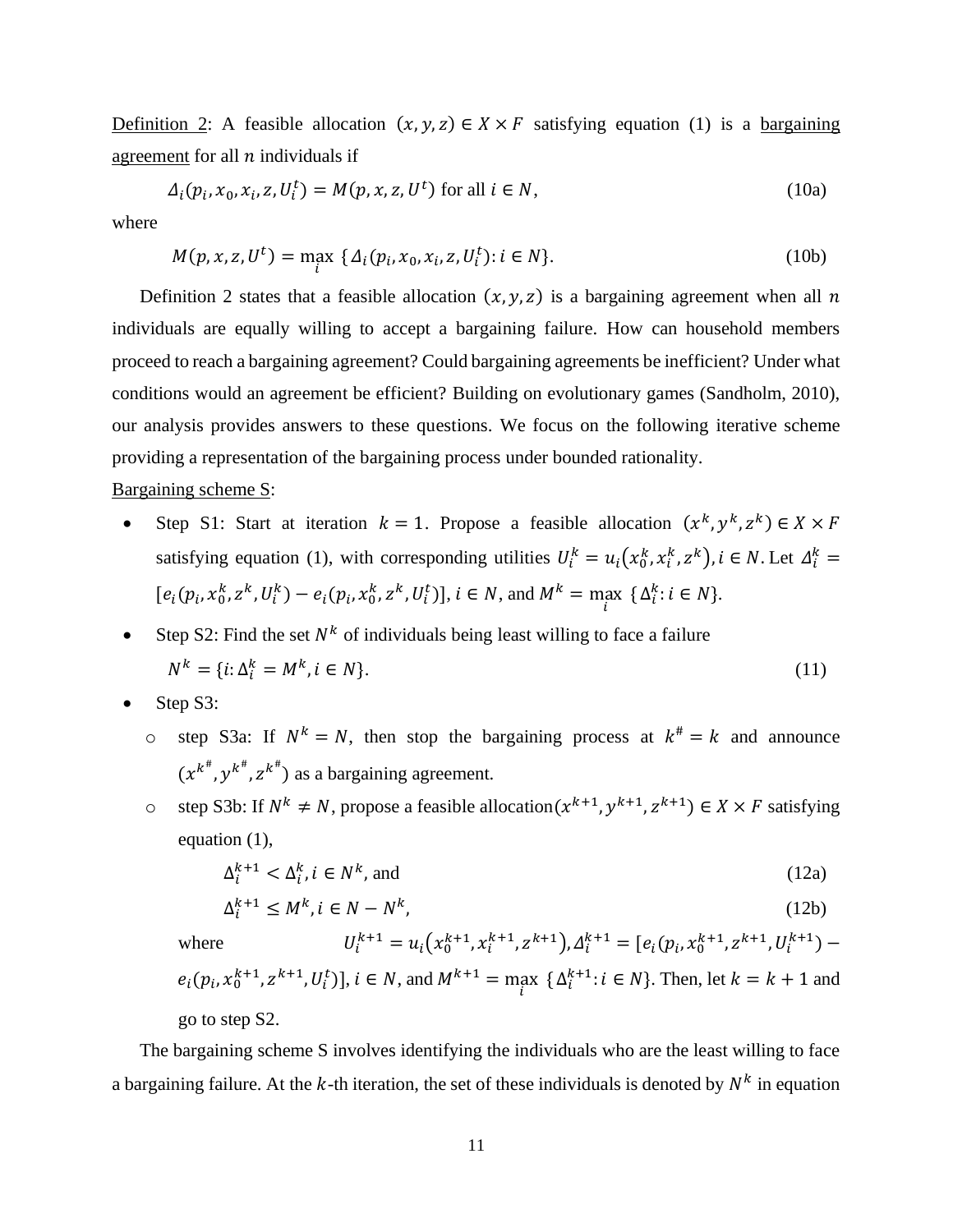(11) in step S2. In a way consistent with Definition 2, step S3a identifies a bargaining agreement occurring when  $N^k = N$ , i.e. when all *n* individuals are equally willing to face a bargaining failure. In step S3b, equations (12) state that the individuals in  $N^k$  are the ones making a concession at the  $k$ -th iteration, where making a concession means reducing their willingness to face a bargaining failure. As in Zeuthen (1930), the individuals making concessions are the ones least willing to face a bargaining failure (Zeuthen, 1930; Harsanyi, 1950, 1977). The process of making concessions in S leads to a bargaining agreement (see the proof in Appendix A).

Proposition 2: Upon convergence, the bargaining scheme S identifies a bargaining agreement  $(x^{k^{\#}}, y^{k^{\#}}, z^{k^{\#}}).$ 

Proposition 2 identifies a bargaining agreement. Note that Proposition 2 does not say that a bargaining agreement is unique. In general, it allows for multiple bargaining agreements. From Definition 2, a bargaining agreement occurs when all household members are equally willing to face a bargaining failure.

This raises two questions. First, what are the relationships between a bargaining agreement and bargaining power? Second, what are the linkages between bargaining agreements and Pareto efficiency? These questions are addressed next.

#### **4. Bargaining Position and Income Distribution**

From equations  $(8)-(10)$ , our definition of a bargaining agreement relies on the *i*-th individual willingness-to-pay measure  $(p_i, x_0, x_i, z, U_i^t) \equiv [e_i(p_i, x_0, z, u_i(x_0, x_i, z))$  $e_i(p_i, x_0, z, U_i^t)$ ,  $i \in N$ . This measure depends on individual preferences  $u_i(x_0, x_i, z)$  as well as the threat utility  $U_i^t = u_i(x_0^t, x_i^t, z^t)$ ,  $i \in N$ . Our analysis indicates that any factor that contributes to increasing (decreasing)  $\Delta_i(p_i, x_0, x_i, z, u_i(x_0^t, x_i^t, z^t))$  would increase (decrease) the *i*-th individual's willingness to make a concession and thus weaken (strengthen) his/her bargaining position within the household. This section discusses the implications of these arguments.

First, consider the role of preferences and their effects on bargaining outcomes. An example is the role of patience in situations where  $(x, y, z)$  represents a multi-period allocation over some future planning horizon. Different individual may discount the future at different rates, with "more patient" individuals having a lower discount rate (Rubinstein, 1982). A result we obtain from our analysis is that greater patience would weaken the bargaining position of individual  $i$  when it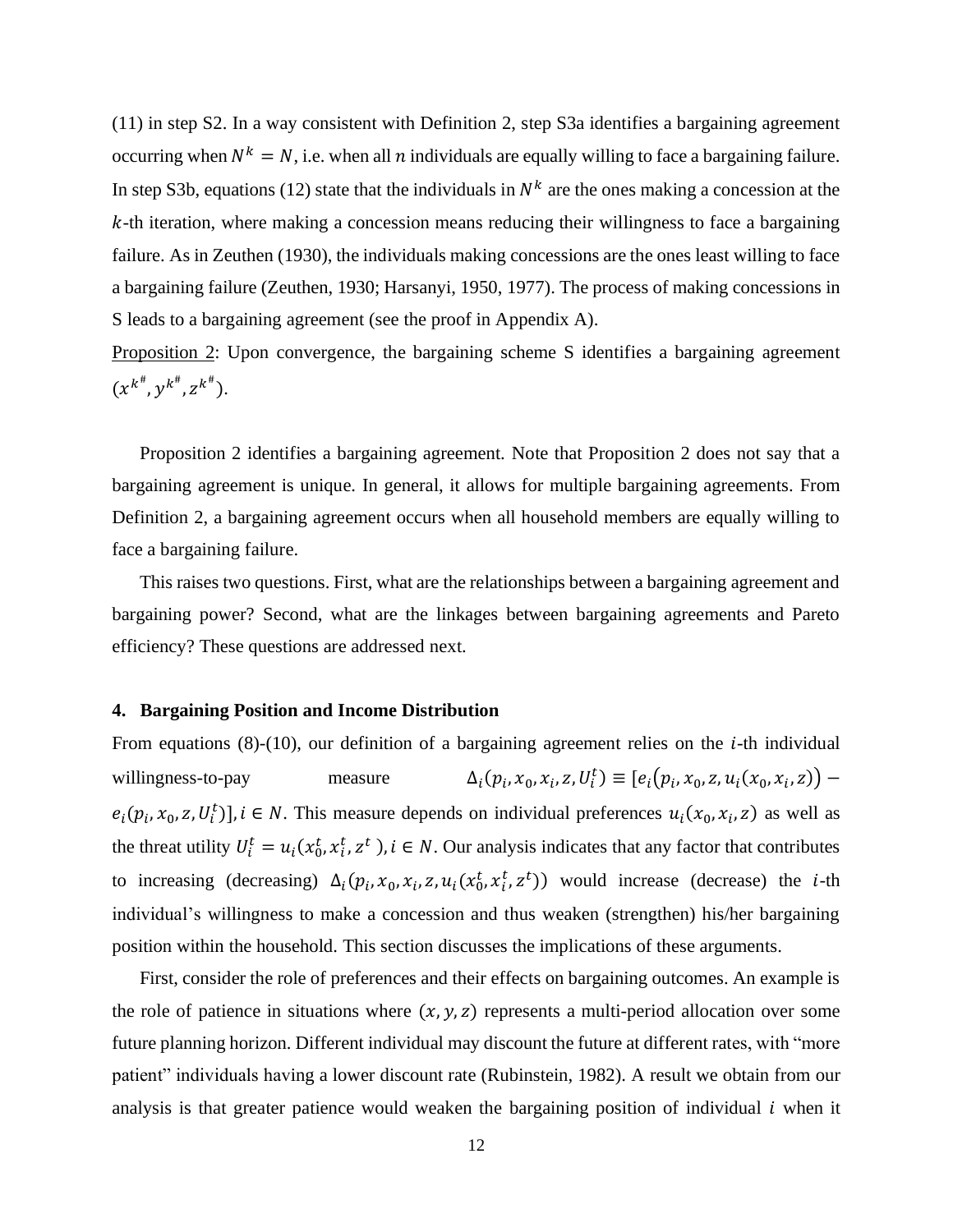induces an increase in  $\Delta_i(p_i, x_0, x_i, z, u_i(x_0^t, x_i^t, z^t))$ , as this would make individual *i* more willing to make a concession. This would occur when bargaining failure has large adverse effects on future benefits, thus associating greater patience with a rise in *ex ante* willingness to pay to avoid a bargaining failure. This result differs from the one obtained by Rubinstein (1982), reflecting that our evaluation of bargaining is relative to the threat points.

Another example involves the effects of risk preferences when benefits are uncertain. How would change in risk aversion affect the outcome of the bargaining process (e.g., Murnighan et al., 1988)? From our analysis, the willingness-to-pay  $\Delta_i(p_i, x_0, x_i, z, u_i(x_0^t, x_i^t, z^t))$  is an *ex ante* measure. For risk averse individuals, this willingness-to-pay would decline when benefits become more uncertain. A prediction from our analysis is the  $i$ -th individual becoming more risk averse would weaken his/her bargaining position when this change raises  $\Delta_i(p_i, x_0, x_i, z, u_i(x_0^t, x_i^t, z^t)),$ thus increasing his/her willingness to make a concession. This would occur when bargaining failure tends to increase individual risk exposure, thus associating higher risk aversion with a rise in *ex ante* willingness to pay to avoid a bargaining failure.

Perhaps more importantly, our analysis provides useful insights on the role of threat points (represented by  $U_i^t = u_i(x_0^t, x_i^t, z^t), i \in N$ ) and their effects on intra-household bargaining and income distribution. For the *i*-th individual, the expenditure function  $e_i(p_i, x_0, z, U_i)$  reflects his/her purchasing power under utility  $U_i$  and can be used to evaluate how income is distributed within the household. To see that, consider the following expenditure share associated with the  $i$ -th household member

$$
\sigma_i(p_i, x_0, z) = \frac{e_i(p_i, x_0, z, u_i(x_0, x_i, z))}{\sum_{i' \in N} e_{i'}(p_{i'}, x_0, z, u_{i'}(x_0, x_{i'}, z))} \in [0, 1], i \in N.
$$
\n(13)

Equation  $(13)$  measures the proportion of expenditures on private goods captured by the *i*-th individual. This measure has several attractive features. First, it reflects the role of relative bargaining power within the household. Intuitively, seeing a family member receiving a larger (smaller) expenditure share would indicate that this individual has a greater (weaker) bargaining power. Second, it is a money metric measure of how income is shared within the household, thus providing useful insights into intra-household welfare distribution. Finally, as illustrated below,  $\sigma_i(p_i, x_0, z)$  in equation (13) is empirically tractable.

What are the linkages between  $\sigma_i(p_i, x, z)$  in equation (13) and a bargaining agreement? To answer this question, let  $(x^b, y^b, z^b)$  be a bargaining agreement satisfying Definition 2. It follows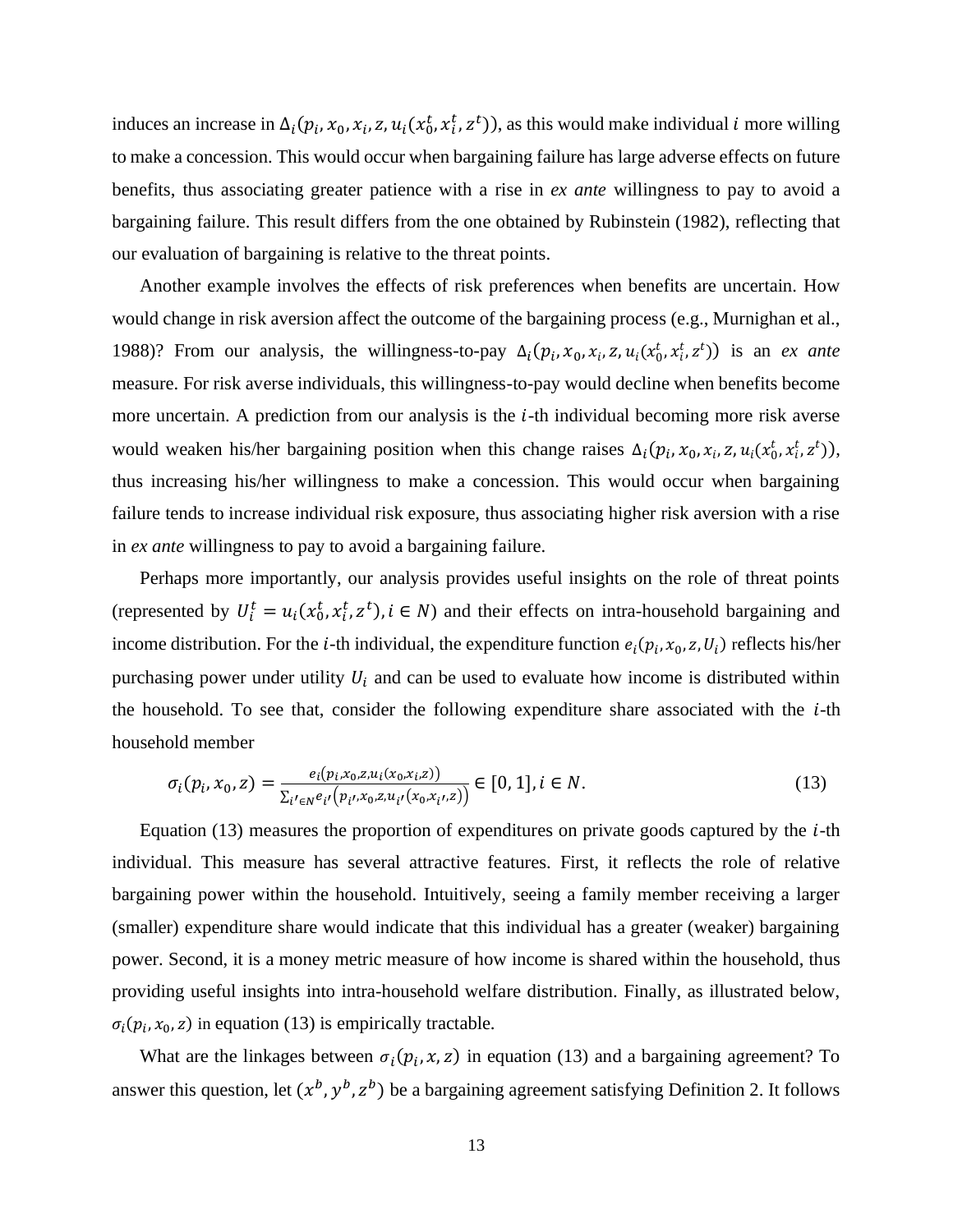from equations (8)-(10) that  $e_i (p_i, x_0^b, z^b, u_i (x_0^b, x_i^b, z^b)) - e_i (p_i, x_0^b, z^b, U_i^t) = k, i \in N$ , for some constant  $k$ , implying that

$$
e_i\left(p_i, x_0^b, z^b, u_i(x_0^b, x_i^b, z^b)\right) - e_i\left(p_i, x_0^b, z^b, U_i^t\right) =
$$
  

$$
\sum_{i \in N} \left[ e_i\left(p_i, x_0^b, z^b, u_i(x_0^b, x_i^b, z^b)\right) - e_i\left(p_i, x_0^b, z^b, U_i^t\right) \right] / n,
$$

or, using equation (13),

$$
\sigma_i(p_i, x_0^b, z^b) = \frac{1}{n} + \frac{e_i(p_i, x_0^b, z^b, U_i^t) - [\sum_{i' \in N} e_{i'}(p_{i'}, x_0^b, z^b, U_{i'}^t)/n]}{\sum_{i' \in N} e_{i'}(p_{i'}, x_0^b, z^b, u_{i'}(x_0^b, x_{i'}^b, z^b))}.
$$
\n(14)

Equation  $(14)$  shows how the expenditure share of the *i*-th individual depends on the threat points  $(U_1^t, ..., U_n^t)$ . It indicates that a *ceteris paribus* increase in  $U_i^t$  would increase both  $e_i(p_i, x_0^b, z^b, U_i^t)$  and  $\sigma_i(p_i, x_0^b, z^b)$ . Thus, an individual would increase his/her expenditure share when he/she can make a bargaining failure less threatening. Alternatively, an individual would receive a lower expenditure share when faced with more threatening bargaining failures. Associating the threat utility  $U_i^t$  with the strength of the *i*-th individual's bargaining power, we obtain the intuitive result: a family member with stronger bargaining power would capture a larger share of household expenditures.

Equation (14) implies that, under a bargaining agreement,  $\sigma_i(p_i, x_0^b, z^b)\}$ > =  $\lt$  $\{1/n$  when

$$
e_i(p_i, x_0^b, z^b, U_i^t) \begin{cases} \ge \\ = \\ \le \end{cases} \sum_{i' \in N} e_{i'}(p_{i'}, x_0^b, z^b, U_{i'}^t) / n.
$$
 It follows that all individuals would have equal

expenditure share (with  $\sigma_i = 1/n$ ) when they have the same purchasing power at the threat points (when bargaining fails). This corresponds to an egalitarian distribution of income where each household member receives the same individual income. Our analysis also allows for unequal income distribution. Indeed, equation (14) can generate a very unequal distribution of household income when purchasing power varies a lot across household members under bargaining failure. In this case, individuals facing damaging threats (with low  $e_i(p_i, x_0^b, z^b, U_i^t)$ ) would receive lower income, while individuals with high  $e_i(p_i, x_0^b, z^b, U_i^t)$  would receive a larger share of household income. These results have two implications. First, they illustrate that our analysis is positive (and not normative). As such, our approach can provide useful insights into intra-household welfare inequality and distribution issues (including the case of domestic violence). Second, our analysis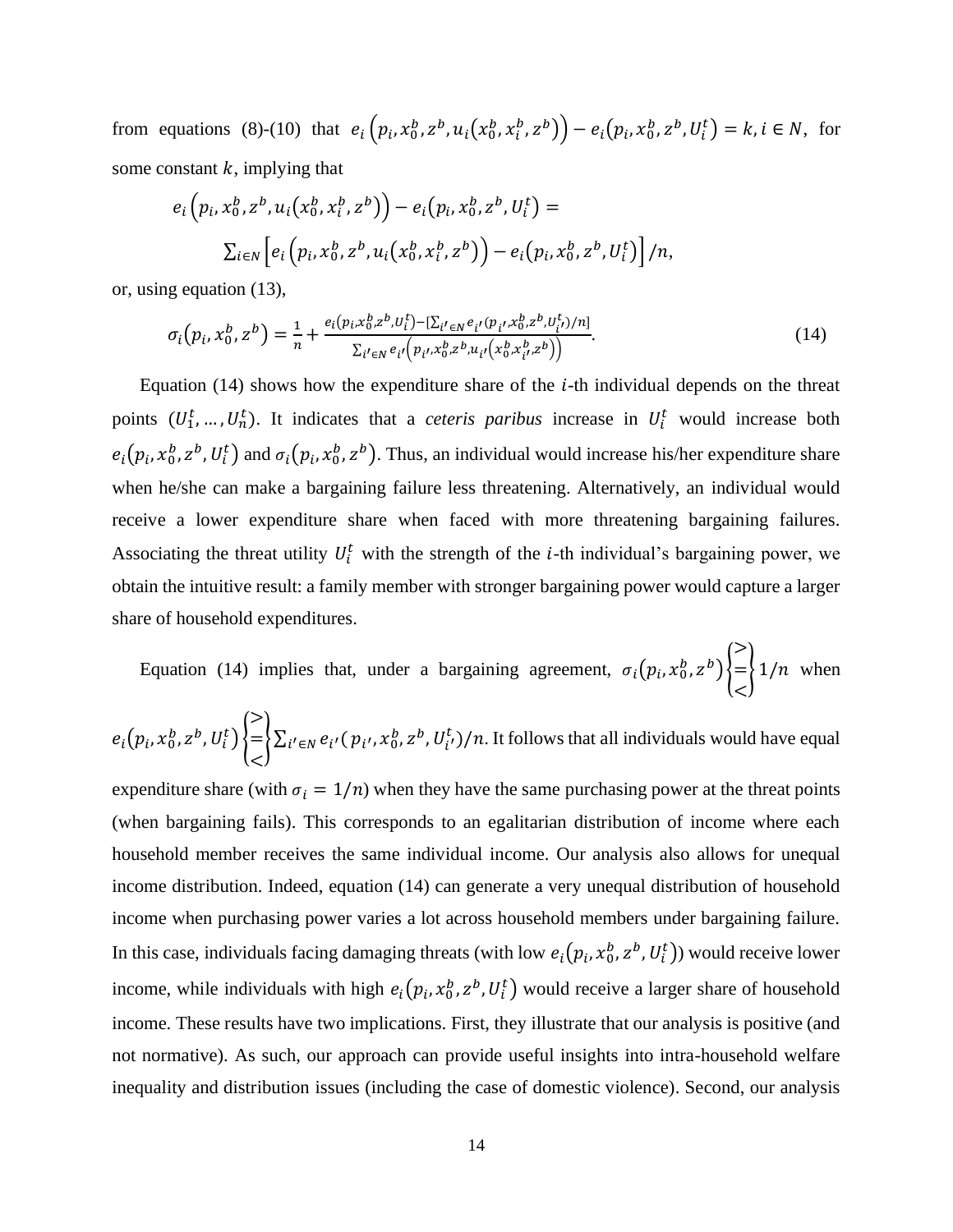stresses the importance of threat points as they affect both bargaining power and the distribution of income. The socio-economic and political factors affecting threat strategies are discussed in Section 6 below.

#### **5. Bargaining and Efficiency**

Note that Proposition 2 does not require the bargaining agreement  $(x^{k^{\#}}, y^{k^{\#}}, z^{k^{\#}})$  to be Pareto efficient. Thus, it allows for inefficient bargaining outcomes. This seems useful to the extent that assessing household efficiency typically requires a lot of information about all aspects of household allocations. When obtaining and processing this information proves difficult, identifying and implementing efficient allocations may be problematic in household bargaining.

Alternatively, if the bargaining outcome  $(x^{k^{\#}}, y^{k^{\#}}, z^{k^{\#}})$  is not Pareto efficient, it means the possibility of untapped efficiency gains. Letting  $U^* = (U_1^{k^*}, ..., U_n^{k^*})$ , the corresponding aggregate efficiency gain would be  $W(p, q, U^*) > 0$ . This raises the question: could the bargaining scheme S be modified to converge to an efficient allocation? A positive answer to this question is presented next.

Bargaining scheme  $S^E$  (Efficient scheme): The scheme  $S^E$  is the same as S except that step S3 is replaced by  $S<sup>E</sup>3$ :

- Step  $S<sup>E</sup>3$ 
	- o step S<sup>E</sup>3a: If  $N^k = N$  and  $W(p, q, U^k) = 0$ , then stop the bargaining process at  $k^* = k$ and announce  $(x^{k^*}, y^{k^*}, z^{k^*})$  as a bargaining agreement.
	- o step S<sup>E</sup>3b: If  $N^k \neq N$  or  $W(p,q,U^k) > 0$ , propose a feasible allocation  $(x^{k+1}, y^{k+1}, z^{k+1})$  satisfying equations (12a), (12b) and

$$
W(p, q, U^{k+1}) < W(p, q, U^k) \text{ if } W(p, q, U^k) > 0 \tag{15}
$$
\n
$$
\text{where } U_i^{k+1} = u_i \left( x_0^{k+1}, x_i^{k+1}, z^{k+1}, d \right), U^{k+1} = \left( U_1^{k+1}, \dots, U_n^{k+1} \right). \Delta_i^{k+1} =
$$
\n
$$
\left[ e_i \left( p_i, x_0^{k+1}, z^{k+1}, U_i^{k+1} \right) - e_i \left( p_i, x_0^{k+1}, z^{k+1}, U_i^t \right) \right], i \in \mathbb{N}, \text{ and } M^{k+1} = \max_i \left\{ \Delta_i^{k+1}: i \in \mathbb{N} \right\}. \text{ Then, let } k = k+1 \text{ and go to step S2.}
$$
\n
$$
(15)
$$

Scheme S<sup>E</sup> differs from S in two ways. First,  $W(p,q,U^k) = 0$  has been added in step S<sup>E</sup>3a. From Proposition 1, this corresponds to Pareto efficiency. Second, when  $W(p, q, U^k) > 0$ , equation (15) has been added to the iterative scheme. Equation (15) states that the bargaining process must reduce the distance to the Pareto utility frontier across iterations from  $k$  to  $k + 1$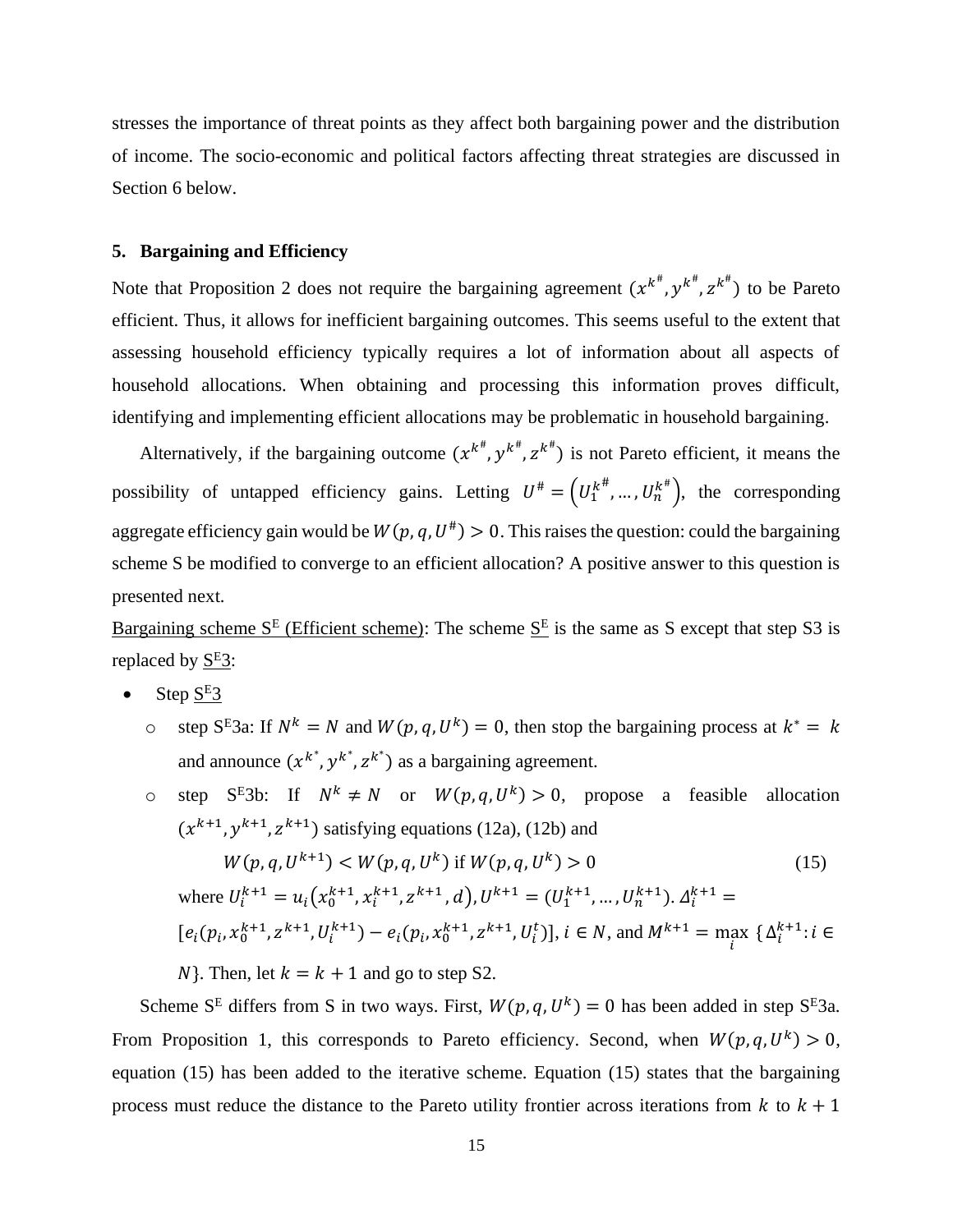implying that the iterative process necessarily moves toward the Pareto utility frontier. Upon convergence, from S<sup>E</sup>3a, this leads to an allocation on the Pareto utility frontier. Building on Proposition 2, we have the following result (see the proof in Appendix A).

Proposition 3: Upon convergence, the bargaining scheme  $S<sup>E</sup>$  identifies an efficient bargaining agreement  $(x^{k^*}, y^{k^*}, z^{k^*})$  that corresponds to a unique point on the Pareto utility frontier.

Proposition 3 states that the bargaining process given in  $S<sup>E</sup>$  converges to a unique point on the Pareto utility frontier. The bargaining schemes S and  $S<sup>E</sup>$  have some nice properties. First, they involve simple iterations that may reflect the steps taken during an actual bargaining session. Second, upon convergence, scheme  $S<sup>E</sup>$  finds a bargaining agreement for an allocation that is Pareto efficient and where all individuals are equally willing to face a bargaining failure. Third, the bargaining process  $S<sup>E</sup>$  identifies a unique point on the Pareto utility frontier. This unique point depends on the threat points, thus stressing the importance of bargaining failure.

Note that the identification of a unique point on the Pareto utility frontier was obtained from an intra-household bargaining process. It did not require the specification of a household preference function. Yet, a household preference function can always be found to rationalize observed behavior. For example, if the Pareto utility frontier is concave, then there exists a hyperplane tangent to the utility frontier at some evaluation point. In this case, the slopes of this hyperplane can be treated as Bergsonian weights in a household utility function. But changing these Bergsonian weights can rationalize any point of the utility frontier, meaning that a household preference function does not really help identifying the factors affecting distribution issues. In contrast, our bargaining approach and its reliance on threat points do provide the additional information we can use in the investigation of income and welfare distribution within the household.

Is there a simple representation of the outcome of the bargaining process  $S<sup>E</sup>$ ? The answer is given in the following proposition (see the proof in Appendix A).

Proposition 4. Consider the following optimization problem

$$
\begin{aligned}\n\max_{x_0, y, z, U} \{ \prod_{i \in N} [e_i(p_i, x_0, z, U_i) - e_i(p_i, x_0, z_0, U_i^t)] : \\
\sum_{i \in N} e_i(p_i, x_0, z, U_i) + p_0 x_0 \le q y, \\
e_i(p_i, x_0, z, U_i) \ge e_i(p_i, x_0, z_0, U_i^t), i \in N; x_0 \in X_0, (y, z) \in F \},\n\end{aligned} \tag{16}
$$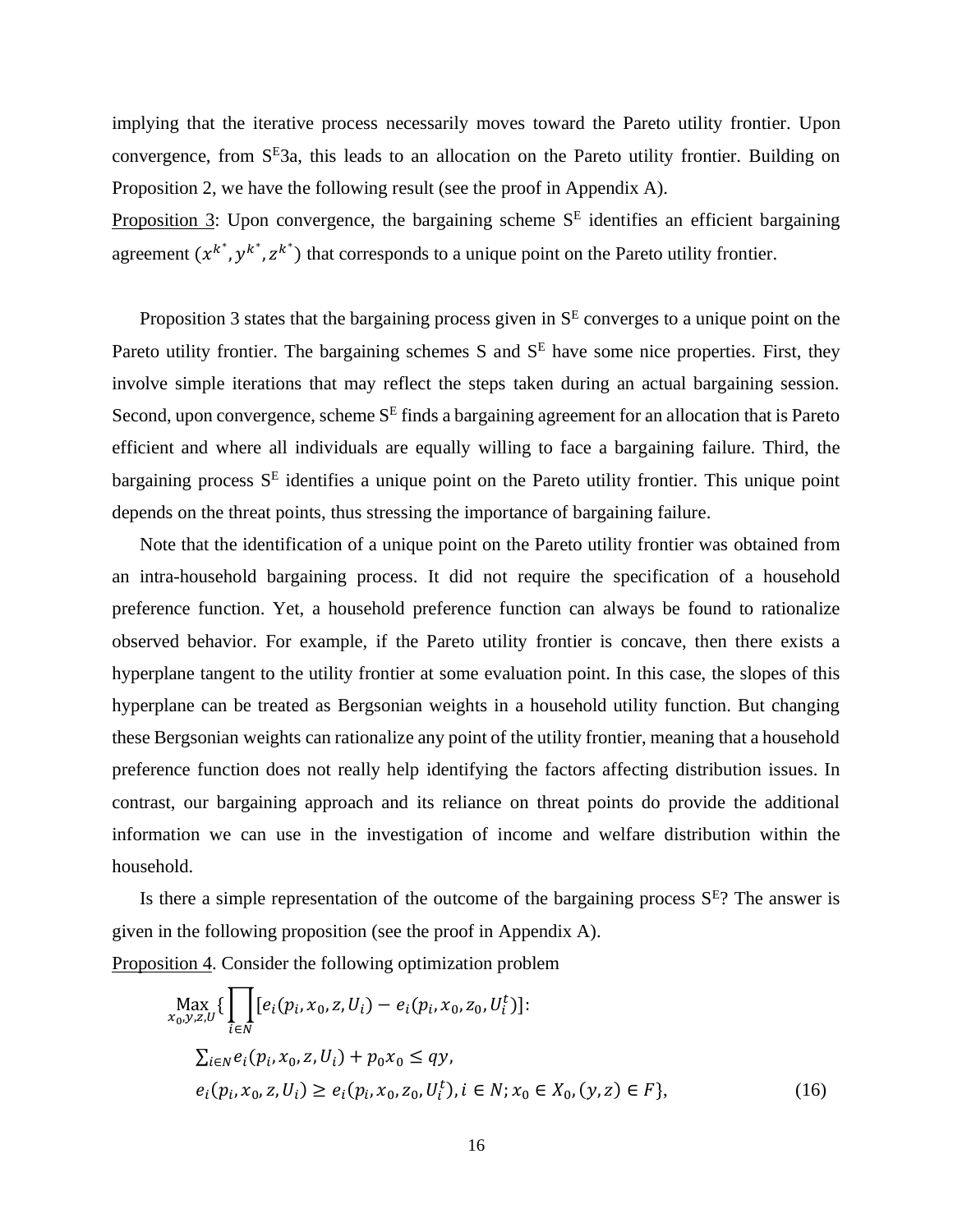which has for solution  $(x_0^e, y^e, z^e, U^e)$ . The allocation  $(x_0^e, y^e, z^e, U^e)$  is an efficient bargaining agreement.

Proposition 4 is an extension of Nash bargaining under ordinal preferences (Nash, 1950). As such, the term  $\prod_{i \in N} [e_i(p_i, x_0, z, U_i) - e_i(p_i, x_0, z, U_i^t)]$  in (16) is a generalized "Nash product". The maximization problem in (16) subject to two sets of constraints: the budget constraint  $\sum_{i \in N} e_i(p_i, x_0, z, U_i) + p_0 x_0 \le qy$ , and the incentive compatibility constraint  $e_i(p_i, x_0, z, U_i) \ge$  $e_i(p_i, x_0, z, U_i^t)$ ,  $i \in N$ . When combined with Proposition 3, Proposition 4 states that the constrained maximization of the generalized Nash product in problem (16) picks a unique point on the Pareto frontier that is a bargaining agreement as identified in scheme  $S<sup>E</sup>$ .

While Proposition 4 identifies scenarios where bargaining leads to efficient allocations (under bargaining scheme  $S<sup>E</sup>$ ), we also considered allocations associated with bargaining agreements that may be inefficient. In general, the bargaining scheme S can generate bargaining outcomes that are inefficient. Clearly, inefficiency could arise only if the individuals involved in the bargaining process fail to identify the benefits from efficiency gains. This can happen if the individuals have difficulties in identifying these benefits, for example due to information cost and/or cognitive limitations bounding individual rationality.

In this context, it is useful to examine what are the efficiency cost of these agreements. Consider a bargaining agreement  $(x^a, y^a, z^a)$  associated with scheme S. How does it compare with an efficient bargaining agreement  $(x^e, y^e, z^e)$  associated with scheme  $S<sup>E</sup>$ ? Let  $U<sup>a</sup>$  =  $\{(U_1^a, ..., U_n^a): U_i^a = u_i(x_0^a, x_i^a, z^a), i \in N\}$ . Let  $U^e = \{(U_1^e, ..., U_n^e): U_i^e = u_i(x_0^e, x_i^e, z^e), i \in N\}$ . From Proposition 1, note that  $W(p, q, U^e) = 0$  under efficiency, while  $W(p, q, U^a) \ge 0$ . Then the efficiency cost of a bargaining agreement  $(x^a, y^a, z^a)$  can be measured as

$$
\Delta W^a = W(p, q, U^a) \ge 0. \tag{17}
$$

Equation (17) gives as  $\Delta W^a$  as a welfare measure of the distance between the bargaining agreement  $(x^a, y^a, z^a)$  and the Pareto utility frontier. When bargaining leads to efficient outcomes then  $\Delta W^a = 0$  (from Proposition 1). But when bargaining agreements lead to allocations that fall short of efficiency, then  $\Delta W^a > 0$ . In this case, equation (17) evaluates the welfare cost of imperfect bargaining.

Note that there are many ways for a household to be inefficient. From Corollary 1, inefficiency can arise when  $x_0$  does not satisfy (5), when y does not satisfy (6), when z does not satisfy (7)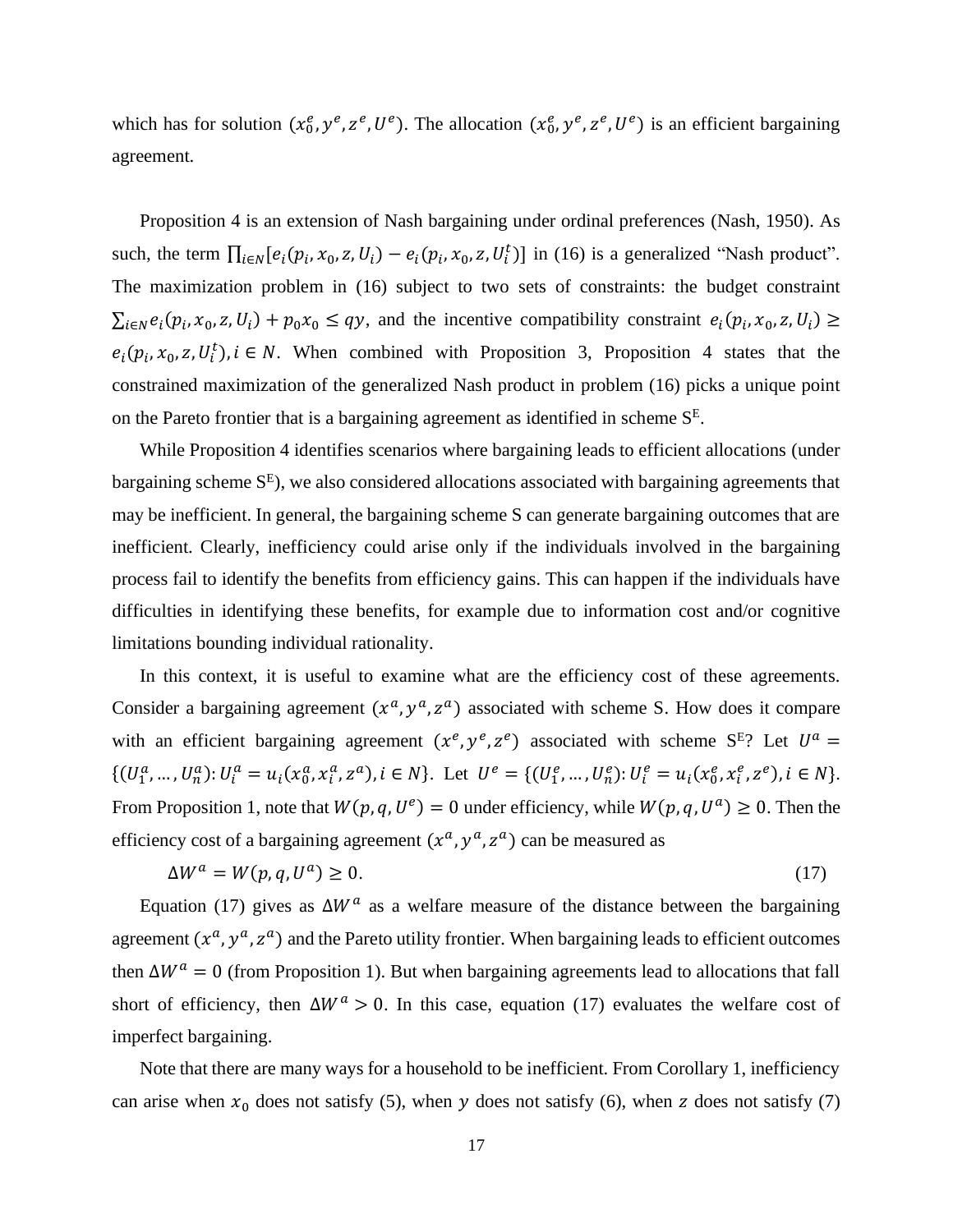and/or when the household budget constraint (1) is not binding. Given this complexity, is there a simple way to represent inefficient agreements? As indicated in Oprea (2020), the answer is affirmative. Consider the case where imperfections in household bargaining can be represented by a bargaining cost  $c$ . This bargaining cost can provide a rational for inefficient agreements: the household would stop bargaining when  $\Delta W^a \leq c$ , i.e., when the benefit of bargaining is less than its cost. This suggests introducing bargaining cost in the evaluation of bargaining agreements. This can be done by modifying Proposition 4 as stated next. The proof is similar to Proposition 4 and is omitted.

#### Proposition 5:

a/ if  $c \geq W(p, q, d, U^t)$ , there is no bargaining agreement, and the household allocation is the threat point  $(x_0^t, y^t, z^t, U^t)$  $\,$ ).  $(18a)$ b/ if  $0 \leq c \leq W(p, q, d, U^t)$ , consider the optimization problem

$$
\begin{aligned}\n\max_{x_0, y, z, U} \{ \prod_{i \in N} [e_i(p_i, x_0, z, U_i) - e_i(p_i, x_0, z, U_i^t)] : \\
\sum_{i \in N} e_i(p_i, x_0, z, U_i) + p_0 x_0 &\le qy - c, \\
e_i(p_i, x_0, z, U_i) &\ge e_i(p_i, x_0, z, U_i^t), i \in N; x_0 \in X_0, (y, z) \in F; \},\n\end{aligned}
$$
\n(18b)

which has for solution  $(x_0^b, y^b, z^b, U^b)$ . Then, the allocation  $(x_0^b, y^b, z^b, U^b)$  is a bargaining agreement which is efficient if  $c = 0$  but inefficient if  $c > 0$ .

Proposition 5 proposes a simple representation of inefficient bargaining agreements, conditional on  $c$ . Equation (18a) states that household bargaining fails, generating the threat allocation  $(x_0^t, y^t, z^t, U^t)$ , when bargaining cost is larger than bargaining benefit:  $c \geq W(p, q, U^t)$ . And equation (18b) generalizes (16) by introducing cost  $c$  in the budget constraint. Like (16), the solution to (18b) is a bargaining agreement (see the proof in Proposition 4). When  $c = 0$ , (18b) reduces to (16), which identifies an efficient bargaining agreement (from Proposition 4). But when  $0 \leq c \leq W(p, q, U^t)$ , (18b) provides useful information on inefficient bargaining agreements. In general, the solution  $(x_0^b, y^b, z^b, U^b)$  to (18b) varies with c. Evaluating (18b) for different values of  $c \ge 0$  generates a set of bargaining agreements going from an efficient agreement (when  $c =$ 0), to inefficient agreements (when  $0 < c < W(p,q,U<sup>t</sup>)$  and to no agreement (when  $c \ge$  $W(p, q, U<sup>t</sup>)$ ). In this context, following Oprea (2020), c can be interpreted as a measure of cost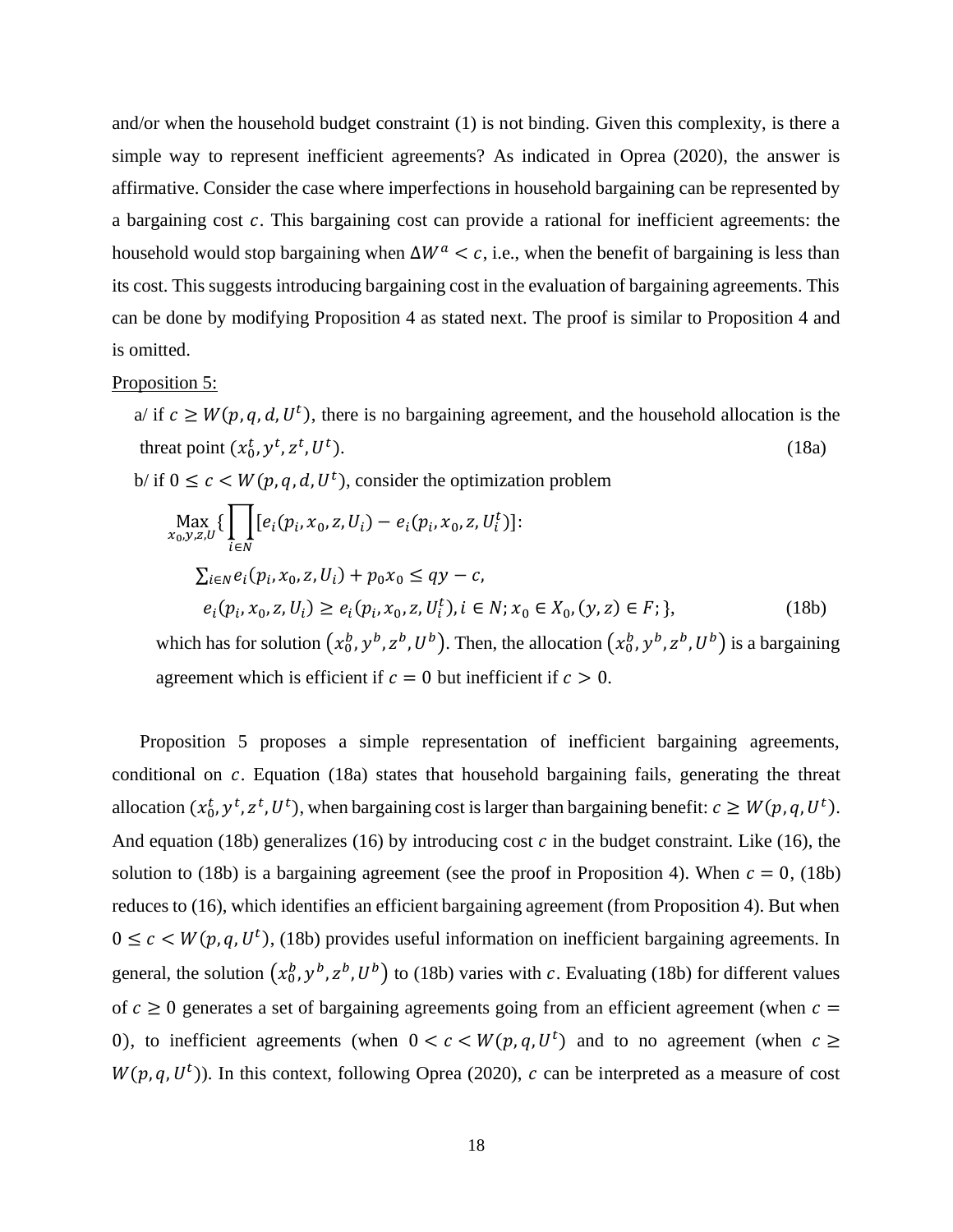that reflects both the degree of complexity and the degree of inefficiency: the agreements represented by (18b) become increasing inefficient as c increases from 0 to  $W(p, q, U^t)$ .

This is illustrated in Figure 1 in the case where  $n = 2$ . Figure 1 shows the range of utilities  $(U_1, U_2)$  that can be obtained under alternative allocations. The Pareto utility frontier is given by the line AEC, representing the set of utilities  $(U_1, U_2)$  where  $W(p, q, U_1, U_2) = 0$ . The set of utilities obtained under bargaining agreements represented by (18a-18b) is given by the line TBE, that we label bargaining or contract curve. This line starts at point T, representing the threat points  $(U_1^t, U_2^t)$  obtained when bargaining fails: when  $c \geq W(p, q, U^t)$ . As c decreases from  $W(p, q, U^t)$ toward 0, the line TBE represents inefficient bargaining agreements as one moves up toward the Pareto utility frontier. When  $c = 0$ , the line TBE crosses the Pareto utility AEC at point E, identifying point E as an efficient agreement. As illustrated in Figure 1, any move up the line TBE corresponds to a Pareto improvement as it would make both individuals better off. Point E is unique: it is the only point  $(U_1, U_2)$  that is both efficient and a bargaining agreement. This illustrates a key result from Propositions 3 and 4. The bargaining scheme  $S<sup>E</sup>$  generates a unique point on the Pareto utility frontier. This is one of our important results: combining bargaining and efficiency settles the issue of how welfare is distributed within the household. But scheme S opens the possibility that bargaining does not always lead to efficient outcomes. Figure 1 shows that any point along the line TBE is a possible bargaining agreement. Point B represents one of those agreements. Point B is inefficient (it is below the Pareto utility frontier AEC) and the inefficiency is measured by the distance between points B and E.

[Figure 1 about here]

#### **6. Threat Strategies**

What determines the threat strategies  $(x_0^t, x_i^t, y_i^t, z_i^t)$ ,  $i \in N$ ? In this section, we discuss alternative approaches to the investigation of threat strategies. The first approach involves a situation where the threats imply breaking up the households into  $n$  parts, each household member managing his/her resources independently. In this case, the threat points would correspond to the exit options available to each individual. An example would be the case of divorce applied to a married couple, which would represent an *extrema ratio* solution (Manser and Brown, 1980; McElroy and Horney, 1981). The threat to break-up the sentimental relation is probably the most powerful among the possible threats. It corresponds to the level of utility, net of transaction or emotional costs, that would be achieved if living alone. Compared to a threat based on a non-cooperating decision, it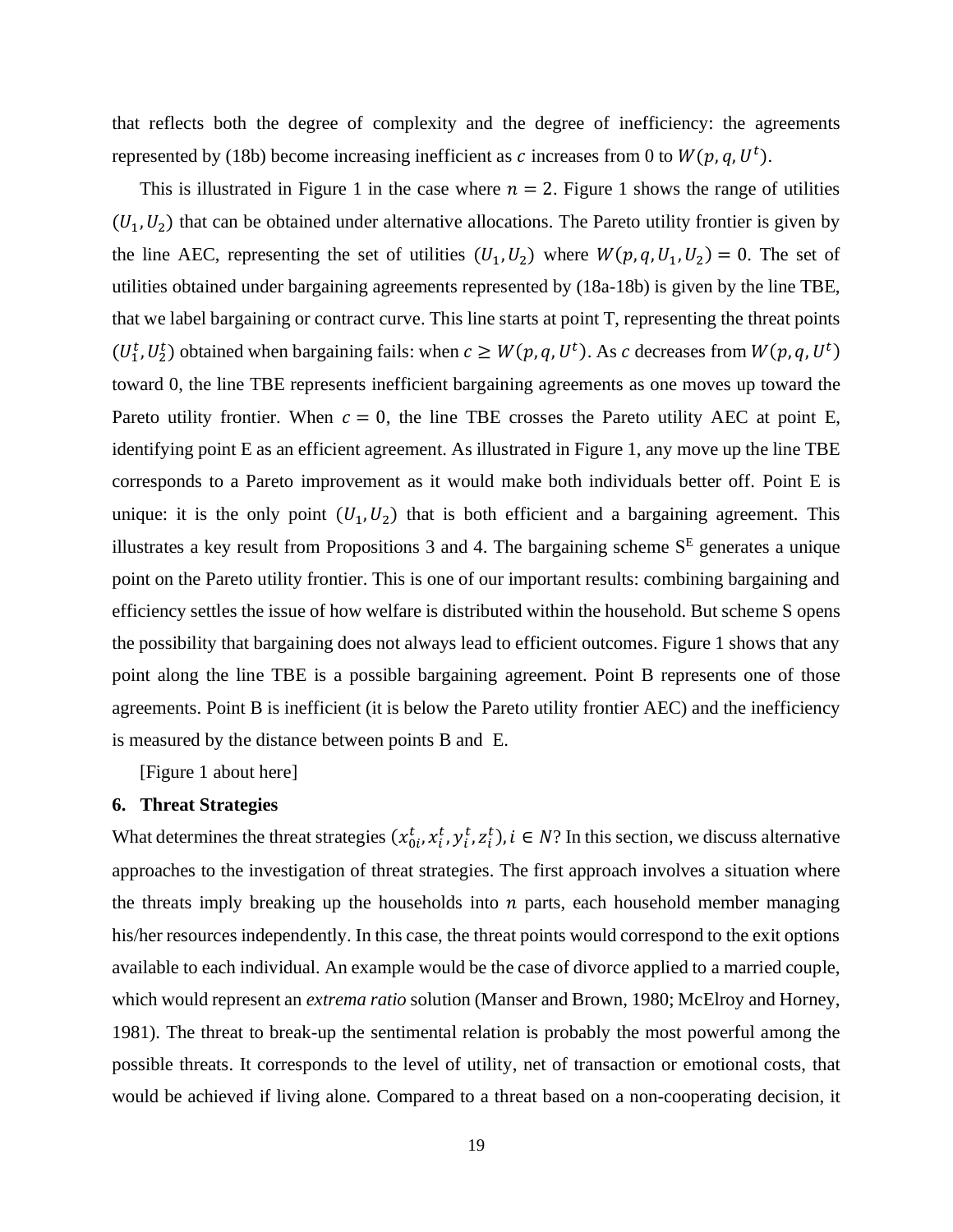has the practical advantage of defining the maximum size of the negotiation set. In this context, the threat points  $(x_0^t, x_i^t, y_i^t, z_i^t) \in X_0 \times X_i \times F$  would be obtained from applying the analysis presented above to each individual,  $i \in N$ .<sup>9</sup>

The second approach would consist in associating the threats to non-cooperative behavior within the household (Lundberg and Pollak, 1993, 1996; Ulph, 1988; Woolley, 1988). In this case, the threat points are internal to the marriage, not external as in situations that consider divorce as a credible threat (Lundberg and Pollak, 1993, 1996). These disagreement situations would be identified as the outcomes of a non-cooperative game played by the  $n$  household members. For example, such outcomes would be equilibrium points in non-cooperative, voluntary contribution Nash equilibrium (Nash, 1951; Rosen, 1965). As noted by Lundberg and Pollak (1996:147) "noncooperative marriage in which the spouses receive some benefits due to joint consumption of public goods may be a more plausible threat in day-to-day marital bargaining." Deciding to live non-cooperatively in separate spheres within the same house is also a strong threat especially if sustained through time. It is probably a strategy that is not commonly adopted in ordinary conflicts. By reinterpreting an inefficient bargaining agreement as a non-cooperative threat with respect to a movement towards the efficient agreement, in the sense that the couple decides not to cooperate to do an extra effort to move closer to the Pareto frontier, as we do in our study, we are also adopting a milder version of the separate sphere noncooperative threat.

A third approach would involve the role of social rules and their effects on the resolution of conflicts within the household. Such social rules can guide and constrain socio-economic behavior of household members. As discussed in Ellickson (2008), these rules can be formal (e.g., explicit contracts) as well as informal (e.g., implicit contracts developed and managed within the household). Social rules play a role when conflicts arise among household members. Conflict resolution mechanisms can help regulate bargaining failure and affect the threat points used in our analysis. This includes the role of the Courts in settling disputes (including divorce settlements). These arguments stress that the determinants of threat points are complex and vary with the sociopolitical environment.

<sup>&</sup>lt;sup>9</sup> Interestingly, Boto-García and Perali (2020) find that this exit option is more frequent than one may expect. Around 44% of their sample has seriously considered to end the relationship with their current partner in the past. The intention to break-up is more frequent among those who score low in marital locus of control, males, low-income earners, individuals with university studies and couples without children.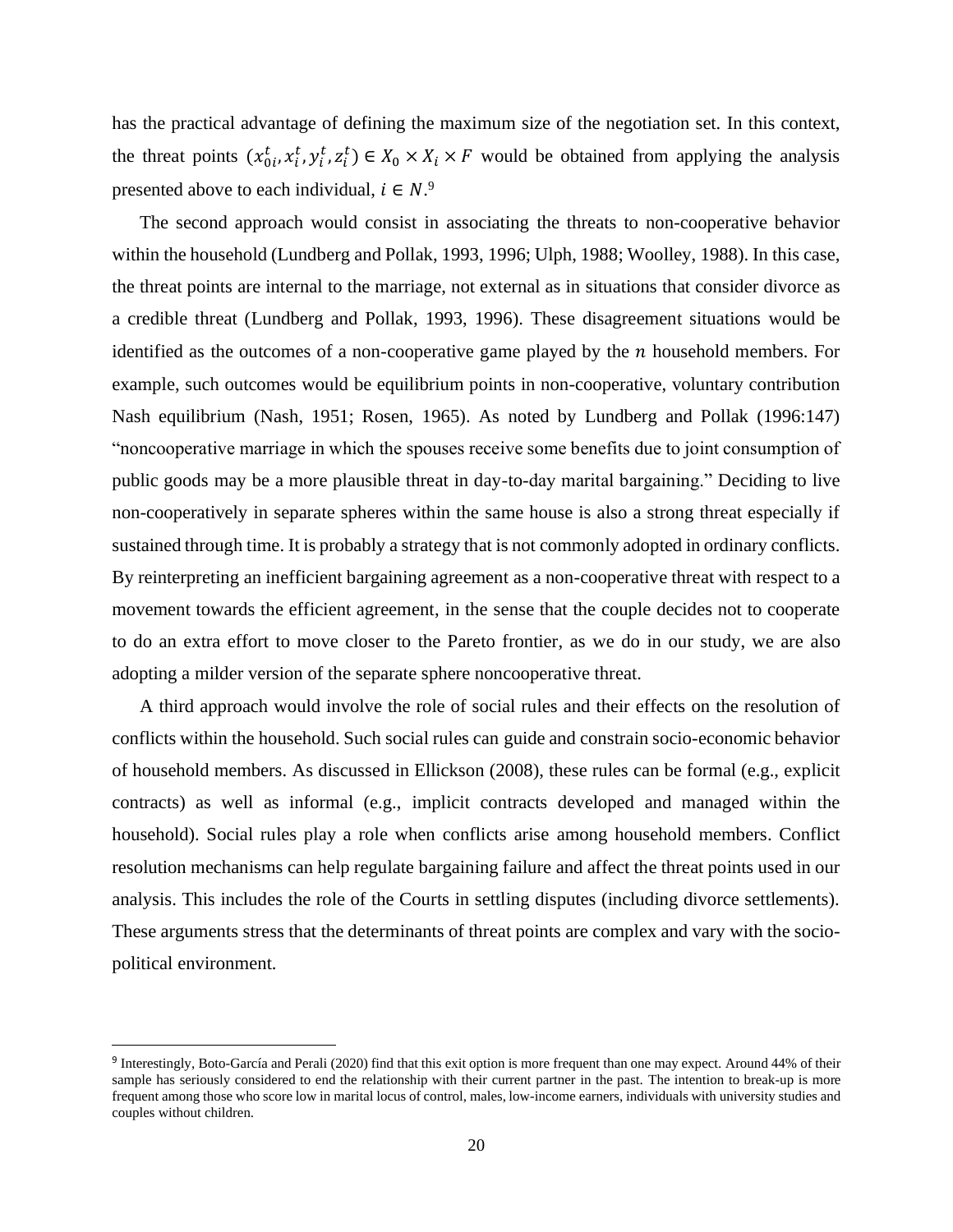#### **7. Empirical Application of the Household Bargaining Model**

In this section we take Propositions 3 and 5 to the data. Proposition 3 identifies efficient bargaining outcomes employing the efficient bargaining scheme S<sup>E</sup> based on an *iterative* process to reach an agreement.<sup>10</sup> Proposition 5 generates a set of bargaining agreements using the notion of bargaining cost associated with the individual willingness-to-pay to avoid the breakdown position. Unlike Proposition 3, Proposition 5 involves an *optimization* process.

#### **7.1. Data, Individual Preference Structure and Household Technology**

The analysis is carried out using a nationwide survey on socioeconomic characteristics of Italian rural households undertaken in 1995 by the Italian Institute for Agricultural Markets (ISMEA). The farm-household survey combines information about household and farm characteristics, farm production and profits, stylized time use, off-farm labor income, governmental and intrahousehold transfers, consumption, and information on the degree of autonomy in decision making by household members. A relevant feature of our data is information about the private consumption of assignable goods, such as clothing for women and men, which is sufficient to identify the bargaining power as defined in equation (13), a concept analogous to the sharing rule governing the intra-household allocation of resources (Chiappori 1988, 1992; Chiappori and Ekeland, 2009).

The empirical implementation of the household bargaining process is based on a collective family enterprise model (Matteazzi, Menon and Perali, 2017) described in Appendix B. We next investigate how agreements are settled and explore the link between the bargaining position and the distribution of income within the household as discussed in Section 4. We then study the determinants of the occurrence of a bargaining agreement, an efficient allocation, and an efficient bargaining agreement. We explore how families differ in the speed in reaching an agreement, as measured by the number of iterations employed to find an arrangement, and in the cost of inefficiency, as measured by the distance between the settled inefficient agreements and the Pareto frontier.

#### **7.2. Implementation of the Bargaining Process**

We apply the bargaining algorithm of Proposition 3 assuming that two individuals  $(n = 2)$ , the wife  $(i = 1)$  and the husband  $(i = 2)$ , bargain over household resources. For each spouse the threat point is the level of private expenditure of a person living alone corresponding to her purchasing power when bargaining fails. To investigate how the threat point influences the

<sup>&</sup>lt;sup>10</sup> We present only the bargaining scheme  $S<sup>E</sup>$  because it encompasses the bargaining scheme S.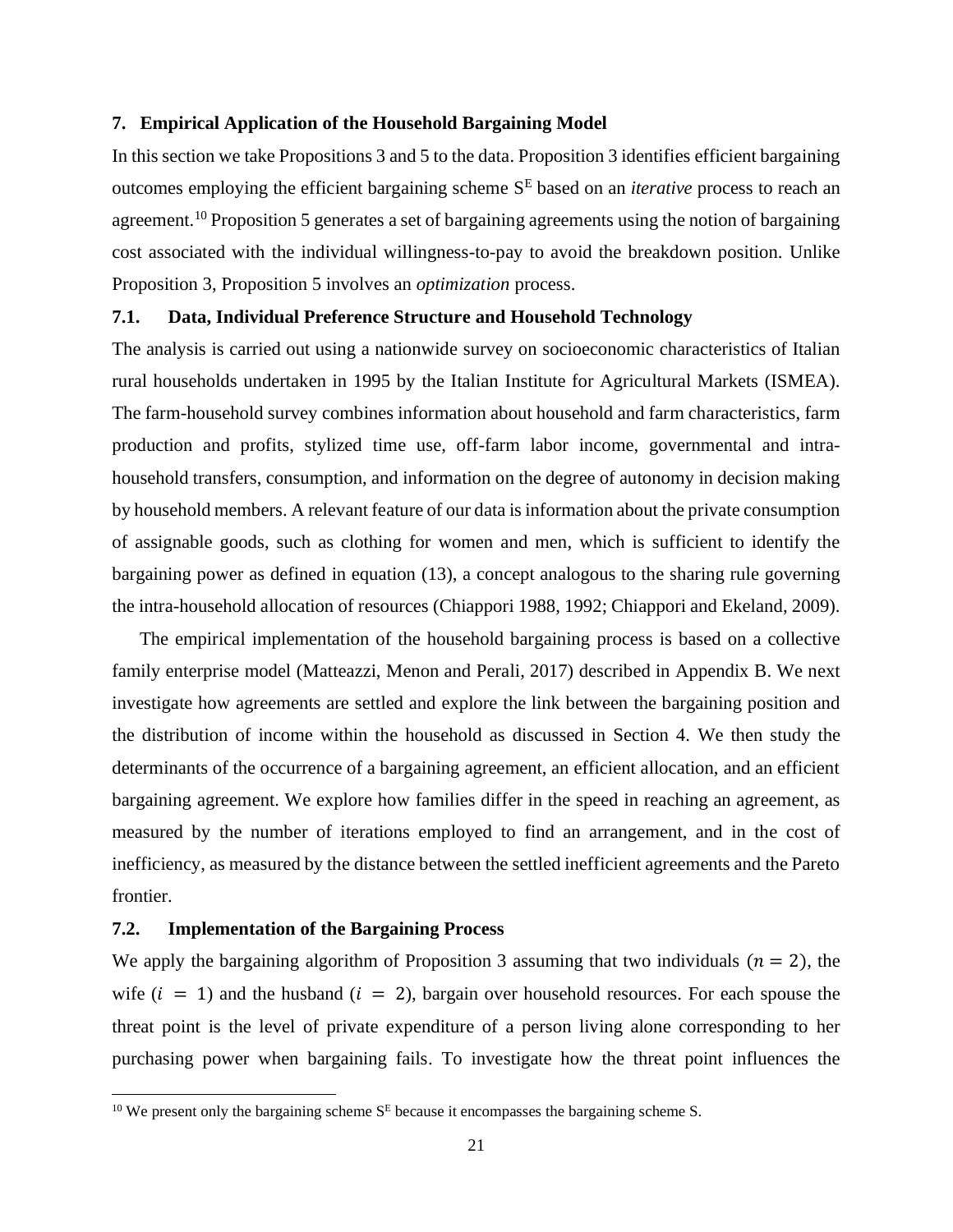bargaining process and the final location on the utility Pareto frontier, we replicate the bargaining iterative process for different threat points. The iteration process in  $S<sup>E</sup>$  is mimicked using a stochastic simulation that generates 1,000,000 feasible allocations. The detailed description of the process is reported in Appendix C.

Figures 2 provides a graphical representation of the  $S<sup>E</sup>$  scheme. The figure traces the feasible negotiation set where spouses have a utility level equal to or greater than the individual utility associated with the threat point. For the average family, at the breakdown position the spouses have a similar purchasing power: 1,622€ for the wife and 1,533€ for the husband. The grey line, starting from the threat point and ending on the Pareto frontier, is the set of bargaining agreements defining the bargaining curve. It corresponds to the TBE blue line in Figure 1. Along the bargaining curve, spouses have the same willingness-to-pay to avoid a bargaining failure, which is measured as the difference between the randomly generated individual private expenditure and individual purchasing power at the threat point. The point on the Pareto frontier corresponding to the allocation randomly generated at iteration  $k = 136,526$  is the unique efficient agreement. Only 1.4% of randomly generated allocations (14,142 out of 1,000,000) produce a bargaining agreement. The set of efficient bargaining agreements, where the value of the household maximized net income  $(W)$  is very close to zero, represents the 0.2% of the cases, suggesting that there exists significant inefficiency within the family. Efficient allocations are desirable outcomes, but, more realistically, family life tends to accept sufficient levels of satisfaction even though inefficient.

[Figure 2 about here]

Proposition 5 shows how to identify the set of efficient and inefficient bargaining agreements conditional on bargaining cost  $c$ .<sup>11</sup> We solve the optimization model of equations (18a) and (18b) for different values of c. Looking at Table 1, when  $c = 0$  the spouses are on the Pareto frontier with a utility level equal to 7.7 for the wife and 10.9 for the husband corresponding to the efficient

$$
\frac{1}{e_1\left(p_1, x_0, z, u_1\left(x_0, x_1, z\right)\right) - e_1\left(p_1, x_0, z, u_1'\right)} = \lambda, \quad \frac{1}{e_2\left(p_2, x_0, z, u_2\left(x_0, x_2, z\right)\right) - e_2\left(p_2, x_0, z, u_2'\right)} = \lambda,
$$
\n
$$
e_1\left(p_1, x_0, z, u_1\left(x_0, x_1, z\right)\right) + e_2\left(p_2, x_0, z, u_2\left(x_0, x_2, z\right)\right) = y - c,
$$

 $11$  The empirical implementation of Proposition 5 involves solving the following set of equations

where y is household income,  $c$  is bargaining cost, and  $\lambda$  is the Lagrange multiplier of the family budget constraints. The specification of the individual expenditure functions is in Appendix B.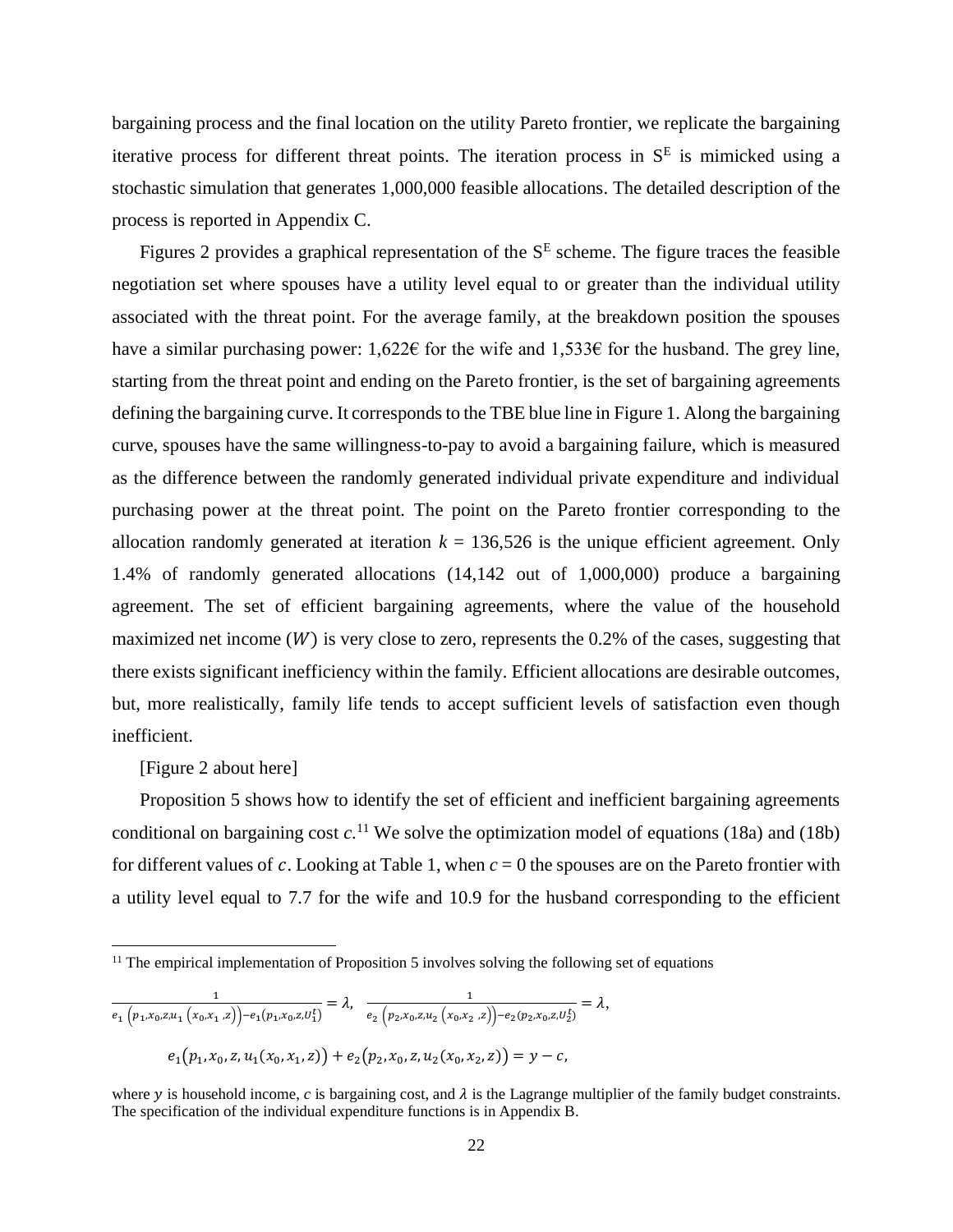allocation reached at iteration  $k = 136,526$  (Table C1 in Appendix C). When the bargaining cost is set to 2,666€, corresponding to the welfare loss associated with the threat allocation, the utility level is 6.4 for the wife and 9.6 for the husband. For values of  $c \in (0, 2666)$ , the optimal solutions of the program correspond to bargaining agreements but inefficient (grey curve in Figure 2).

[Table 1 about here]

### **7.3. Threat Point, Bargaining and Intra-Household Inequality**

This section shows 1/ how the bargaining process  $S<sup>E</sup>$  generates Pareto-improving redistributions of resources, and 2/ how the threat point affects both the location of the bargaining agreement on the Pareto frontier and the intra-household inequality.

In Panel A of Figure 3, at the threat point ( $\sigma_2 = 0.486$  and  $\sigma_1 = 1 - \sigma_2 = 0.514$ ) the husband  $(i = 2)$  and wife  $(i = 1)$  have similar expenditure shares. Panel B shows the case of a higher expenditure share of the wife  $(\sigma_1 > \sigma_2)$ . At the threat point, the private expenditure of the wife is 2,085€, while the private expenditure of the husband is 657€, with an expenditure share  $\sigma_2$  equal to 0.24 ( $\sigma_1$  = 0.76), suggesting that the husband faces a relatively more damaging threat than his wife. In Panel C, the husband is favored at the threat point. His purchasing power is  $1,751 $\epsilon$ , against$ 927€ for his wife, with an expenditure share  $\sigma_2$  equal to 0.65. In all three panels, moving upward along the bargaining curve from the threat point towards the Pareto frontier, equity improves. When the couple achieves a bargaining agreement, the intra-household allocation of resources becomes more equal, indicating that the bargaining process is Pareto and equity improving.

[Figure 3 about here]

Figure 3 also shows that the degree of equity of process  $S<sup>E</sup>$  depends on the threat point. If at the threat point resources are (almost) equally allocated within the couple, then equality is maintained at the final location on the Pareto utility (Panel A).<sup>12</sup> On the other hand, Panel B and C show that if resources are unequally allocated between spouses at the threat point, then the final location on the Pareto utility frontier remains unequal, though less so. This is evidence that the bargaining process may be unable to fully adjust for equity even when efficiency is reached. At the efficient bargaining agreement, the allocation of economic resources is more equal than the one at the threat point, suggesting that the bargaining process is equity improving as measured by the Shannon entropy index  $-\sum_{i=1}^{2} \sigma_i \ln \sigma_i$  developed by Chavas et al. (2018) and presented in

<sup>&</sup>lt;sup>12</sup> In Appendix C, Figure C1 shows the bargaining process  $S<sup>E</sup>$  starting at an egalitarian threat point.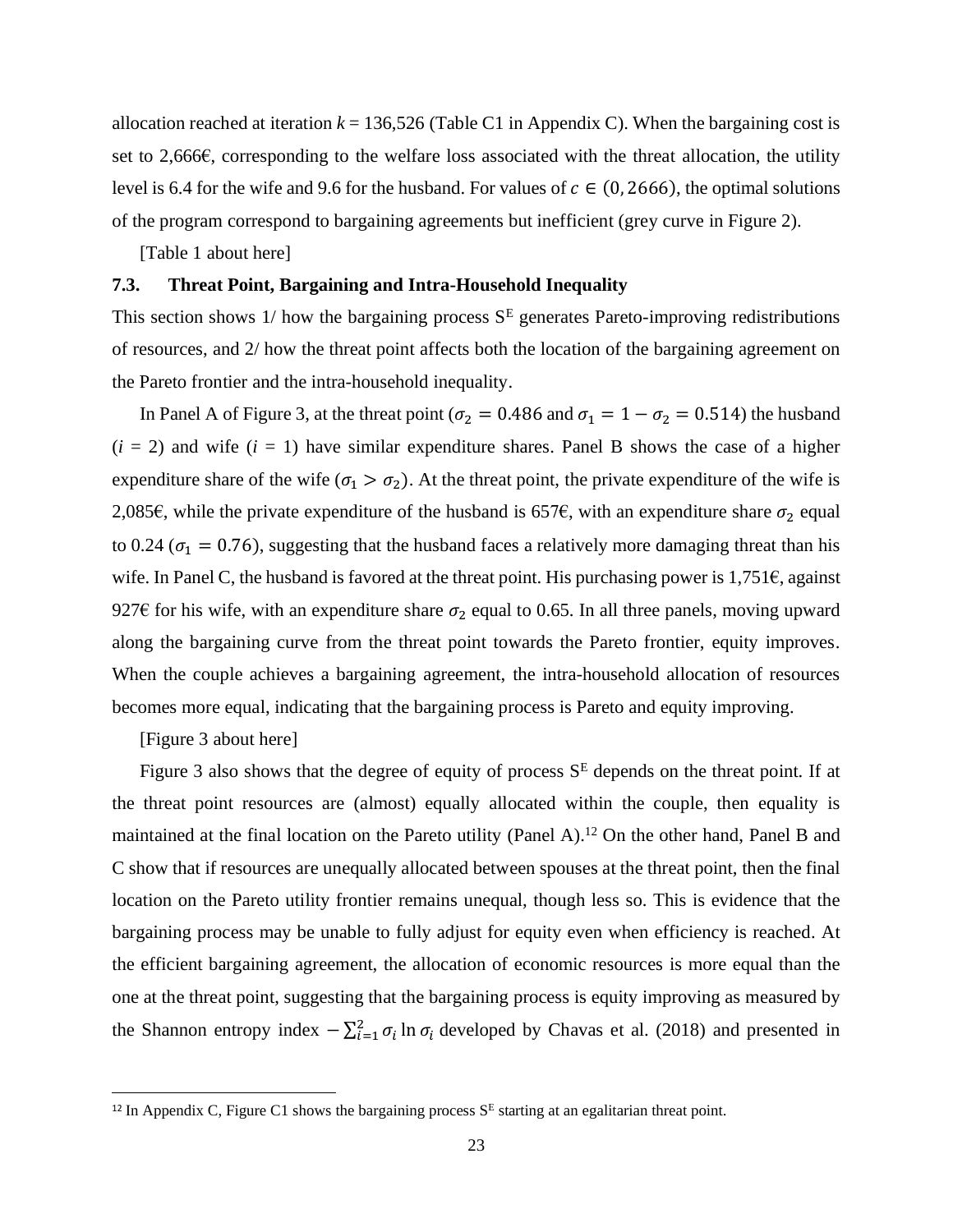Panel D. The inequality index takes values in the range (0,1) and has an inverted U-shape. For egalitarian allocations ( $\sigma_i = 0.5$ ,  $i = 1.2$ ), the Shannon index takes its highest value of 0.693. The lower the index, the higher the degree of inequality within the couple. As shown in Panel D, at the Pareto frontier, the value of the Shannon index is equal to or higher than its value at the threat point and closer to 0.693, implying that the negotiation process improves equity within the couple. When individuals have similar purchasing powers at the threat point (Panel A), the Shannon index is close to its maximum value of 0.639 and remains unchanged at the efficient bargaining agreement. The size of the equity-improving effect of the bargaining process is larger when at the threat points are in favor of one spouse (Panel B and C).

#### **8. Determinants of Bargaining Outcomes**

Here we address the following questions: a) What are the factors affecting agreeableness? b) How difficult is it to reach an agreement? and c) How does the cost of inefficiency vary across households?

The analysis is carried out using data generated by replicating the efficient bargaining scheme  $S<sup>E</sup>$ . For each family, we randomly generate  $k = 2,000$  feasible allocations.<sup>13</sup> At each iteration the family can either fail to reach an agreement, be on the contract curve, or move toward the contract curve up to an efficient point on the Pareto utility frontier. Within the selected range of *k* iterations, in our sample 93% of families reach at least a bargaining agreement, 40% reaches an efficient allocation and only 9% reaches a bargaining agreement that is efficient.

#### **8.1 Factors Affecting Agreeableness**

We study the determinants of the likelihood of occurrence of the bargaining outcomes by estimating three logit models: 1) the probability of reaching a bargaining agreement (93%), 2) the probability of reaching Pareto efficiency (40%), and 3) the probability of simultaneously reaching a bargaining agreement and an efficient allocation (9%). The regressors include a set of variables measuring the intra-household bargaining power of the husband. The husband control over resources is captured by a dummy equal to one if at the threat point his expenditure share is larger than 0.5. The husbands outside options when bargaining fails are proxied by the husband-wife

<sup>&</sup>lt;sup>13</sup> This choice is based on the trade-off between computational burden and robustness. At the ceiling of about 2,000 allocations the number of families reaching an agreement remains almost unchanged and those reaching an efficient bargaining agreement slightly increases (Table D1 in Appendix D).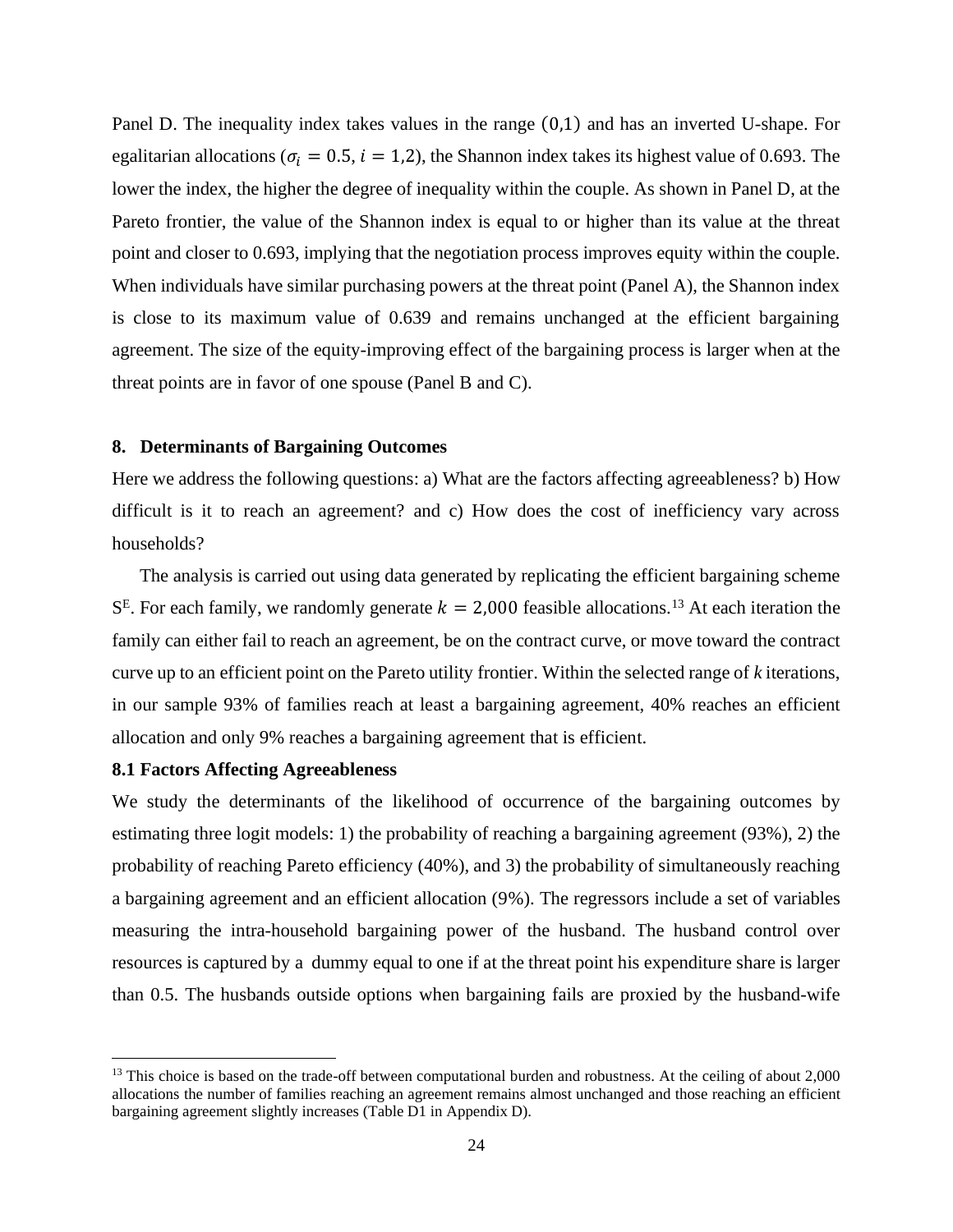wage ratio and a dummy equal to one if the husband inherited the farm activity. We also construct an ordinal index describing who is the principal decision maker when it comes to decisions related to business, the family, job opportunities, and household finance. For each of these decisional spheres, we define a variable taking value 0 if the wife is the sole decision-maker, 1 if the husband and the wife decide together, and 2 if the husband is the sole decision-maker. Summing over the four domains, we associate a score in the [0,8] range to the husband decision-making power index. At 0 the husband does not have power in any of the four domains, while at 8 the husband acts as "a dictator." Other variables are the educational dummy equal to one if both spouses have at least a lower secondary education, the age classes of the husband, the farmers risk propensity, macroregions (North, South, Center), and the number of wage earners in the family. Descriptive statistics are in Table D2 of Appendix D.

Table 2 shows the predicted probabilities and average marginal effects of the three logit models. A household with a threat allocation more favorable to the husband has a probability of reaching a bargaining agreement 8% points lower than a family where the wife has better outside options than her spouse (column 1). This suggests that households where the husband has the most to lose from a failed negotiation are less likely to come to an agreement revealing that men may have a lower propensity to make concessions. The allocation at the threat point is not significant for the other two outcomes (column 2 and 3). On the other hand, an increase in the decision-making power of the husband results in a reduction of the probability of reaching an efficient allocation (column 2). In a household where the husband has little decision-making power, the predicted probability of attaining efficiency is 55%, against 31% when he acts as a "dictator". These results suggest that inefficiency tends to be lower when wives are more involved in the household decision process. An increase of one standard deviation in the wage ratio results in a 2.5% points reduction in the probability of achieving an efficient bargaining agreement (column 3).

[Table 2 about here]

#### **8.2 Difficulties in Reaching an Agreement**

Descriptive statistics shows that families are highly heterogeneous with respect to the speed with which they reach an agreement (Table D2 in Appendix D). Reaching an efficient (inefficient) outcome may take a short or long negotiation process. We refer to families where the outcome is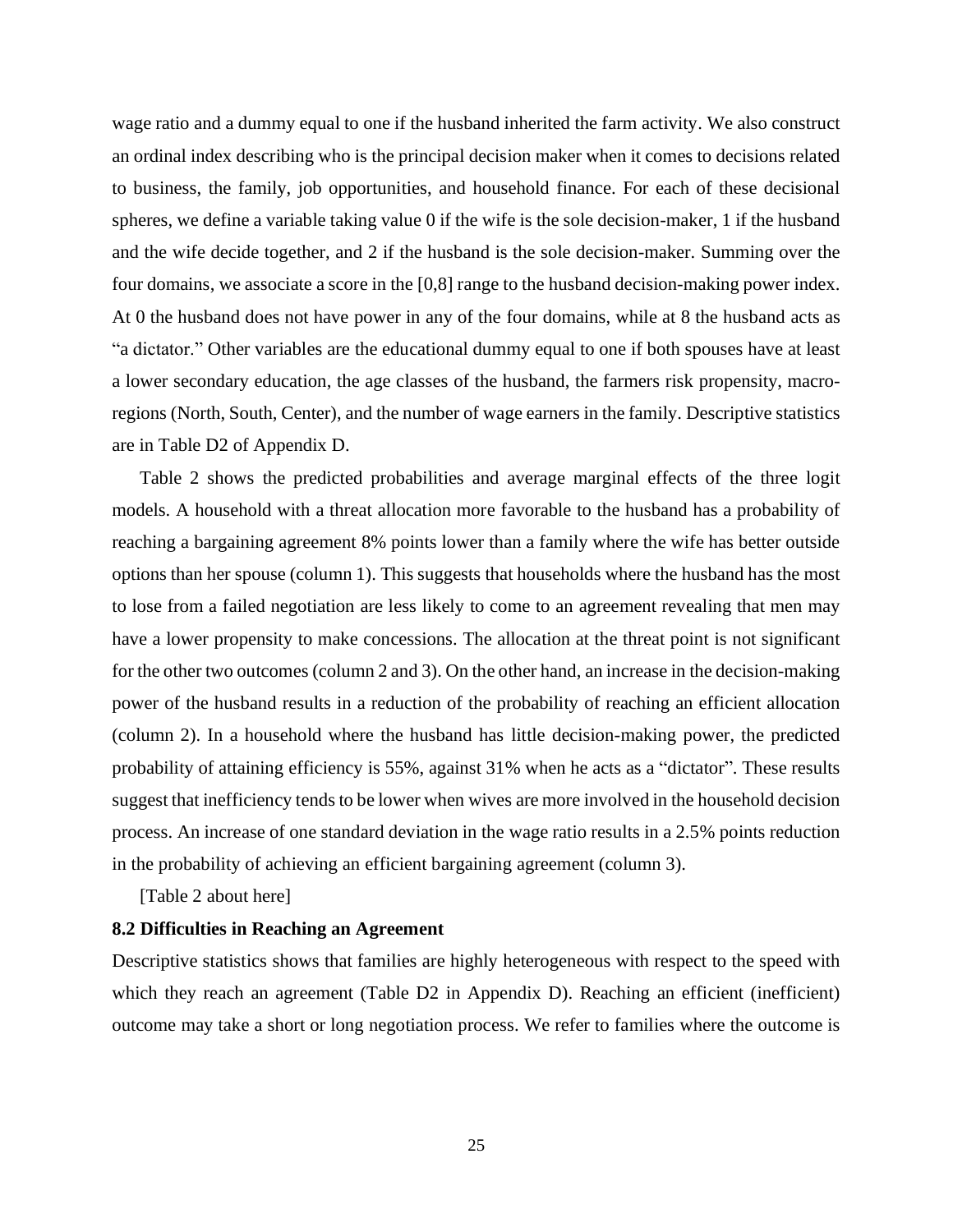reached within the first 50 iterations as *fast* families; in contrast, *slow* families attain an agreement after the 50-th iteration.<sup>14</sup>

Table 3 shows the estimation results of a multinomial logit model analyzing the determinants of the speed of the bargaining process.<sup>15</sup> In general, more favorable outside options for the husband are associated with a higher probability of a bargaining failure. Focusing on efficient allocations, *fast* and *slow* families (column 5 and 6) have similar bargaining behavior, except for the role of the decision-making power of the husband that increases the probability of failure to achieve efficiency by 3.2% points (column 4). It decreases by a similar amount the probability of being a *slow* family (column 5), but it does not significantly affect the probability of being a *fast* family. The predicted probability of being a *fast* family is 16% when the husband has no decision-making power, and 20% when he acts as a dictator. On the other hand, the probability of failing to reach efficiency is 43% when the husband has no decision-making power and 69% when he acts as a dictator. These probabilities are 41% and 11% for *slow* families.

[Table 3 about here]

#### **8.3 Cost of Inefficiency Across Households**

We examine the determinants of the cost associated with inefficient outcomes, measured as the difference between total household income  $\pi$  and the sum of the spouses' private expenditures,  $W = \pi - \sum_{i=1}^{2} e_i (p_i, x_0, z, u_i(x_i, x_0, z))$ , by calculating the individual level of private expenditure  $e_i$  at each randomly generated allocation. To account for household heterogeneity, we estimate a linear mixed-effect model with random intercepts.

The husband decision-making power has a positive and significant effect because it raises the cost of imperfect bargaining (Table 4). The estimated cost for a family whose husband has no decision power amounts to 3,067€, while it increases up to 5,395€ for a family whose husband acts as a "dictator". This finding is strictly related to the evidence in Table 3, where the index for the husband's decision-making power negatively affects the probability of reaching efficiency.

[Table 4 about here]

<sup>&</sup>lt;sup>14</sup> We cannot undertake this analysis for the efficient bargaining agreements because of the small size of this subsample.

<sup>&</sup>lt;sup>15</sup> The Hausman-McFadden test does not reject the null that the IIA assumption is not violated.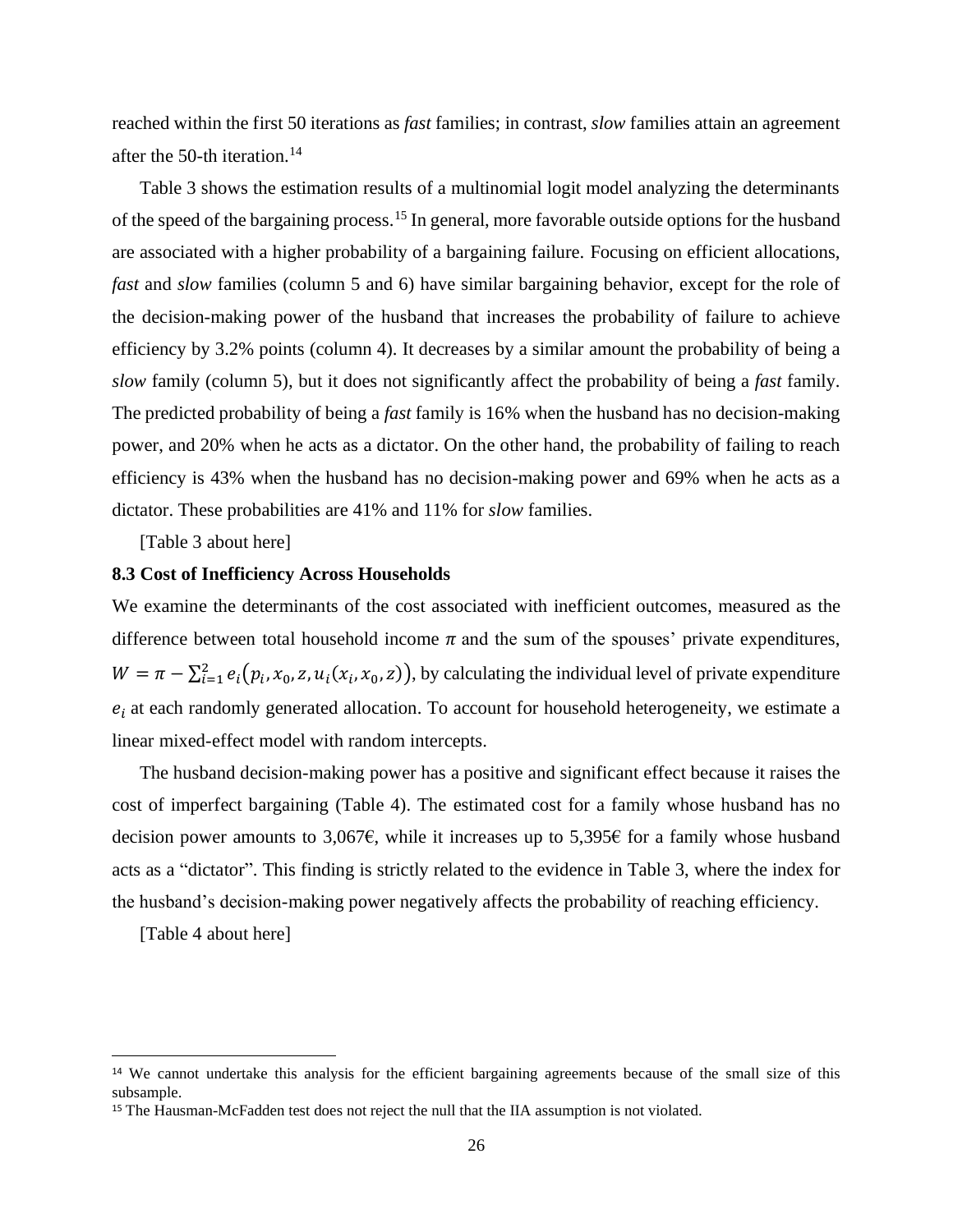#### **9. Conclusions**

This study revisits the Nash-Harsanyi bargaining model making it closer to the day-to-day functioning of a family and a more realistic representation of the decision process. Our approach recognizes that negotiation is costly and often difficult explaining why family members may accept Pareto inefficient bargaining agreements that make the family disputants sufficiently happy. Our focus is not only on the efficient outcomes of the decision process, but also on the bargaining process as it evolves inside the negotiation set. Our evolutionary bargaining approach identifies who is willing to make a concession depending on the perceived cost of bargaining failure. We extend the Nash-Harsanyi cardinal representation to ordinal preferences; and we consider agreements that may not be efficient.

We illustrate the usefulness of our theory in an application that reveals the many interesting and meaningful traits of a previously unexplored empirical content of the bargaining model. The outcomes of the bargaining schemes show that most of the agreements are not efficient, lending empirical support to Simon's hypothesis that rational individuals can be sufficiently satisfied also at inefficient but less conflictual positions on the contract curve. The bargaining process reduces intra-household inequalities but does not necessarily lead to an equal allocation when efficiency is reached. The higher the initial level of utility at the threat point, the higher the final utility at the agreement point.

The study of the determinants of the bargaining agreements is also very informative. In general, a household with a threat allocation more favorable to the husband has a lower probability of reaching a bargaining agreement than a family where the wife has better outside options. This suggests that households where husbands have the most to lose from a failed negotiation are less likely to come to an agreement. In a household where the husband holds little decision-making power, the probability of attaining efficiency is significantly higher as compared to a situation where the husband holds most of the power. Inefficiency tends to be lower when wives are more involved in the household decision process. The odd of attaining an efficient bargaining agreement is higher as the wife's earnings increase.

Families differ substantially also in the speed in reaching an agreement. Families that are *fast* in reaching a bargaining agreement are relatively older and less risk averse. On the other hand, *fast* and *slow* families appear to have similar bargaining behavior when engaged in reaching efficient agreements, except for the role of the bargaining power of the husband. In *slow* families,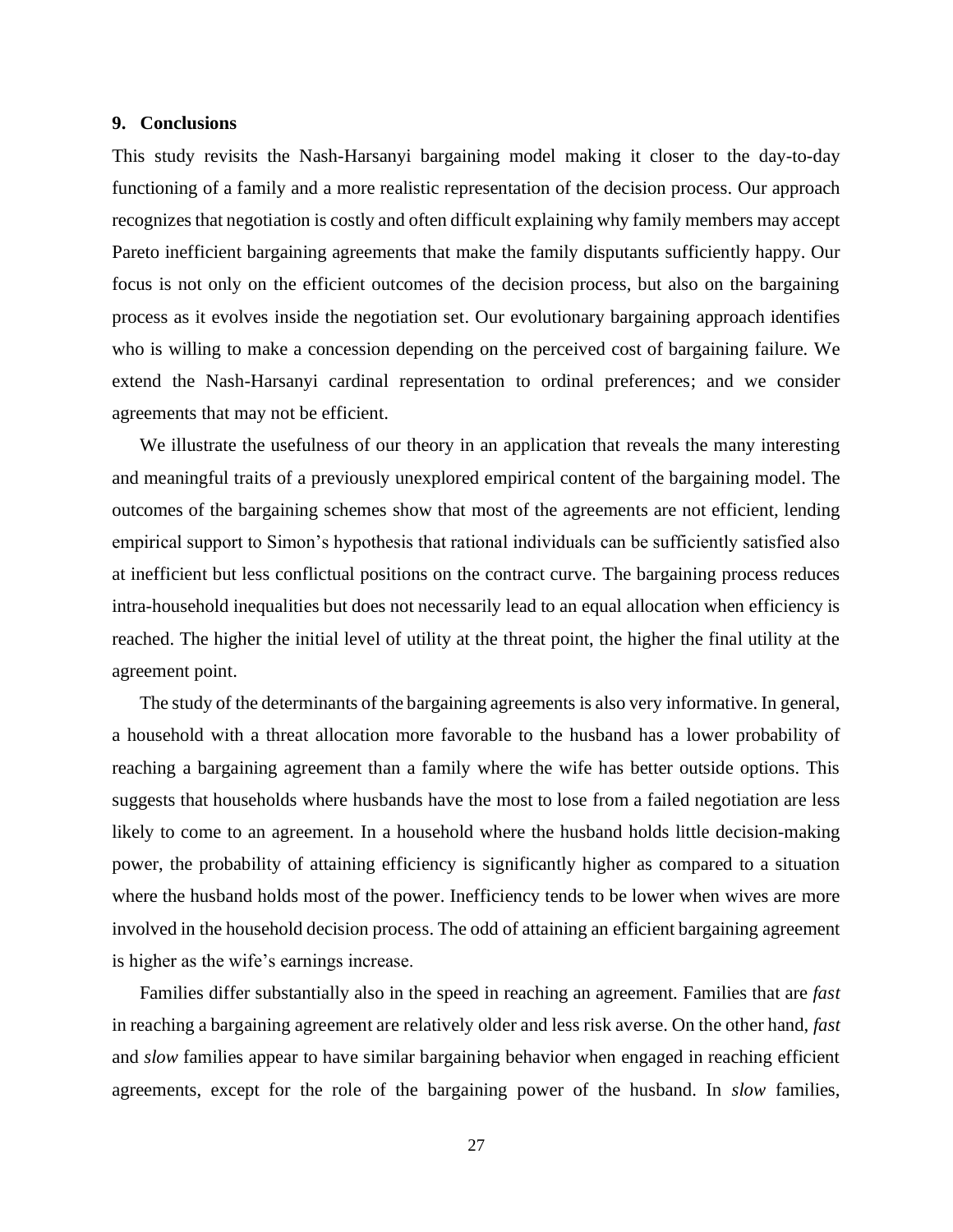preponderant husbands are less influential. Welfare costs associated with bargaining are in general positively related with the bargaining power of the husband, his age and risk propensity and the education level of the wife.

While we have presented a general conceptual approach to intra-household bargaining, there is a need to extend its applications to specific economic issues. This includes studies of labor supply choices, the harmonization of work and family duties, task specialization within the household, fertility choices, and antisocial behavior such as the case of domestic violence. It would also be useful to explore the linkages between intra-household behavior and economic policy. Addressing these issues seems to be good directions for future research.

### **Acknowledgements**

We are grateful to Carlos Arias, Andre de Palma, Olivier Donni, Eliane El Badaoui, and Nathalie Picard for helpful comments and suggestions on an earlier draft of the paper. All errors and omissions are the sole responsibility of the authors.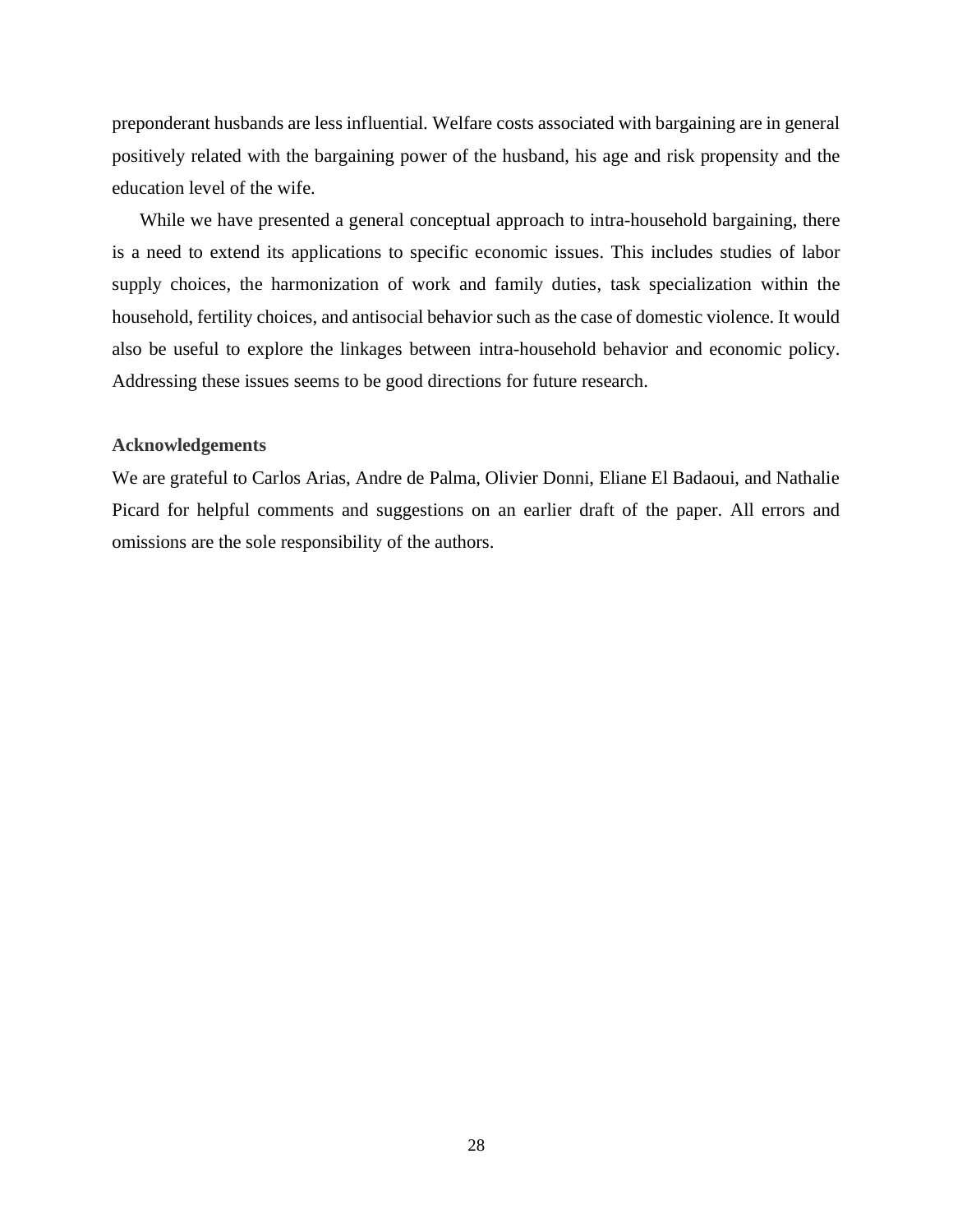#### **References**

- Apps, P., and Rees, R. (1997). Collective Labor Supply and Household Production. *Journal of Political Economy*, 105(1): 178-190.
- Apps, P., and Rees, R. (2010). [Testing the Pareto Efficiency of Household Resource Allocations.](https://ideas.repec.org/a/ekn/ekonom/v13-14y2010-2011i2-1p57-68.html) *[Ekonomia](https://ideas.repec.org/s/ekn/ekonom.html)*, 13-14(2-1): 57-68.
- Becker, G. (1960). *A Theory of Marriage, in Economics of the Family: Marriage, Children, and Human Capital*. Ed. Theodore Schultz, Univ. of Chicago Press.
- Becker, G.S. (1981). *A Treatise on the Family*. Harvard University Press, Cambridge, MA.
- Binmore, K., A. Rubinstein, and Wolinsky, A. (1986). The Nash Bargaining Solution in Economic Modelling. *The RAND Journal of Economics,* 17: 176-188.
- Boto-García, D., and Perali, F. (2020). Marital Locus of Control and Break-up Intentions. Working Paper, Department of Economics, University of Verona.
- Campbell, J.Y. (2006). Household Finance. *Journal of Finance,* 61(4): 1553-1603.
- Chavas, J.P. (2015). Coase Revisited: Economic Efficiency under Externalities, Transaction Costs and Non-Convexity. *Journal of Institutional and Theoretical Economics*, 171(4): 709-734.
- Chavas, J.P., Menon, M., Pagani, E., and Perali, F. (2018). Collective Household Welfare and Intra-Household Inequality. *Theoretical Economics*, 13: 667-696.
- Chavas, J.P. and Wang, R. (2021). Evolutionary Economics under Nonconvexity and Externalities. *Oxford Economic Papers,* 73(3): 1369-1389.
- Chiappori, P.A. (1988). Rational Household Labor Supply. *Econometrica*, 56(2): 63-90.
- Chiappori, P.A. (1992). Collective Labor Supply and Welfare. *Journal of Political Economy*, 100(1): 437-467.
- Chiappori, P.A., and Ekeland, I. (2009). The Microeconomics of Efficient Group Behavior: Identification. *Econometrica*, 77(3): 763–99.
- Chiappori, P.A., Donni, O., and Komunjer, I. (2012). Learning from a Piece of Pie. *Review of Economic Studies*, 79(2):162–195.
- Chiappori, P.A., and Meghir, C. (2014). Intrahousehold Welfare. NBER Working Paper Series, No. 20191.
- Cigno, A. (1991). *Economics of the Family.* Clarendon Press, Oxford.
- Coase, R. (1960). The Problem of Social Cost. *Journal of Law and Economics*, 3(1): 1-44.
- Crockett, S., Oprea, R., and Plott, C. (2011). Extreme Walrasian Dynamics: The Gale Example in the Lab. *American Economic Review*, 101: 3196–220.
- de Palma, A., Myers, G., and Papageorgiou, Y. (1994). Rational Choice Under an Imperfect Ability to Choose. *American Economic Review*, 84(3): 419-440.
- Deaton, A., and Muellbauer, J. (1980). *Economics and Consumer Behavior*. Cambridge University Press, Cambridge.
- Debreu, G. (1959). *The Theory of Value: An Axiomatic Analysis of Economic Equilibrium*. Wiley, New York.
- Donni, O., and Ponthieux, S. (2011). Economic Approaches to Household Behavior: From the Unitary Model to Collective Decisions. *Travail, Genre et Sociétés*, 6(2): 67-83.
- Duflo, E., and Udry, C. (2004). Intrahousehold Resource Allocation in Côte d'Ivoire. NBER Working Papers No. 10498.
- Ellickson, R. (2008). *The Household: Informal Order Around the Hearth*. Princeton University Press, Princeton.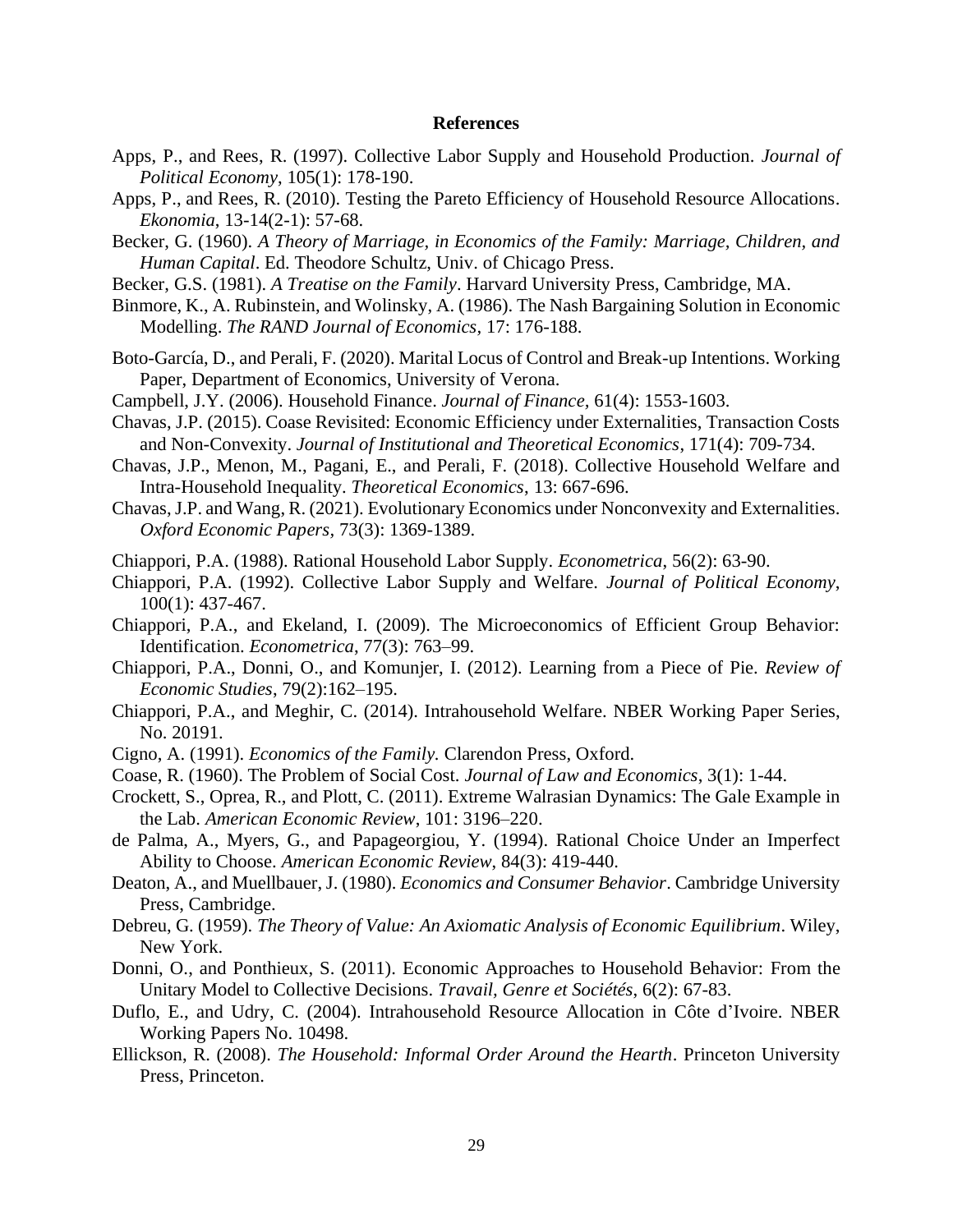- Forges, F., Mertens, J. F., and Vohra, R. (2002). The Ex-ante Incentive Compatible Core in the Absence of Wealth Effects. *Econometrica,* 70: 1865-1892.
- Gintis, H. (2007). The Dynamics of General Equilibrium, *The Economic Journal*, 117: 1280– 309.
- Hanany, E., and Safra, Z. (2000). Existence and Uniqueness of Ordinal Nash Outcomes. *Journal of Economic Theory*, 90(3): 254-276.
- Harsanyi, J. (1950). Approaches to the Bargaining Problem before and after the Theory of Games: A Critical Discussion of Zeuthen's Hicks's and Nash's Theories. *Econometrica*, 24(3): 144- 157.
- Harsanyi, J. (1963). A Simplified Bargaining Model for the *n*-Person Cooperative Game. *International Economic Review,* 4(3): 194-220.
- Harsanyi, J. (1977). *Rational Behavior and Bargaining Equilibrium in Games and Social Situations*. Cambridge University Press, Cambridge.
- Jonas, N. (2007). "La Famille. Thèmes et Débats Sociologie" Bréal Editors, Rosny Cedex, France.
- Kertzer, D. (1991). Household History and Sociological Theory. *Annual Review of Sociology,* 17: 155-179.
- Lundberg, S., and Pollak, R. (1993). Separate Spheres Bargaining and the Marriage Market. *Journal of Political Economy*, 101(6): 988-1010.
- Lundberg, S., and Pollak, R. (1996). Bargaining and Distribution in Marriage. *Journal of Economic Perspectives*, 10(4): *139-158.*
- Lundberg, S., and Pollak, R. (2003). Efficiency in Marriage. *Review of Economics of the Household*, 1(3): 153-67.
- Manser, M., and Brown, M. (1980). Marriage and Household Decision-Making: A Bargaining Analysis. *International Economic Review*, 21(1):31-44.
- Matteazzi, E., Menon, M., and Perali, F. (2017). The Collective Farm-household Model: Policy and Welfare Simulations. *Applied Economic Perspectives and Policy*, 39(1): 111-53.
- McElroy, M. (1990). The Empirical Content of Nash-bargained Household Behavior. *Journal of Human Resources*, 25(4): 559-583.
- McElroy, M., and Horney, M. (1981). Nash Bargained Household Decisions: Toward a Generalization of the Theory of Demand. *International Economic Review*, 22(3): 333-349.
- Murnighan, J., Roth, A., and Schoumaker, F. (1988). Risk Aversion in Bargaining: An Experimental Study. *Journal of Risk and Uncertainty*, 1: 101-124.
- Myerson, R.B. and M.A. Satterthwaite. (1983). Efficient Mechanisms for Bilateral Trading. *Journal of Economic theory* 29: 265-281.
- Nash, J. (1950). The Bargaining Problem. *Econometrica*, 18(3): 155-162.
- Nash, J. (1951). Non-Cooperative Games. *Annals of Mathematics*, 54(3): 286-295.
- Nash, J. (1953). Two-Person Cooperative Games. *Econometrica*, 21(2): 128-40.
- Notburga, O. (1992). *Intrafamily Bargaining and Household Decisions*. Heidelberg, Springer-Verlag, Berlin.
- Oprea, R. (2020). What Makes a Rule Complex? *American Economic Review,* 110(12): 3913- 3951.
- Pollak, R., and Wachter M. (1975). The Relevance of the Household Production Function and Its Implications for the Allocation of Time. *Journal of Political Economy*, 83(3): 255-278.
- Radner, R. (1968). Competitive Equilibrium Under Uncertainty. *Econometrica*, 36(1): 31-58.
- Rosen, J.B. (1965). Existence and Uniqueness of Equilibrium Points for Concave *N*-Person Games. *Econometrica*, 33(3): 520-534.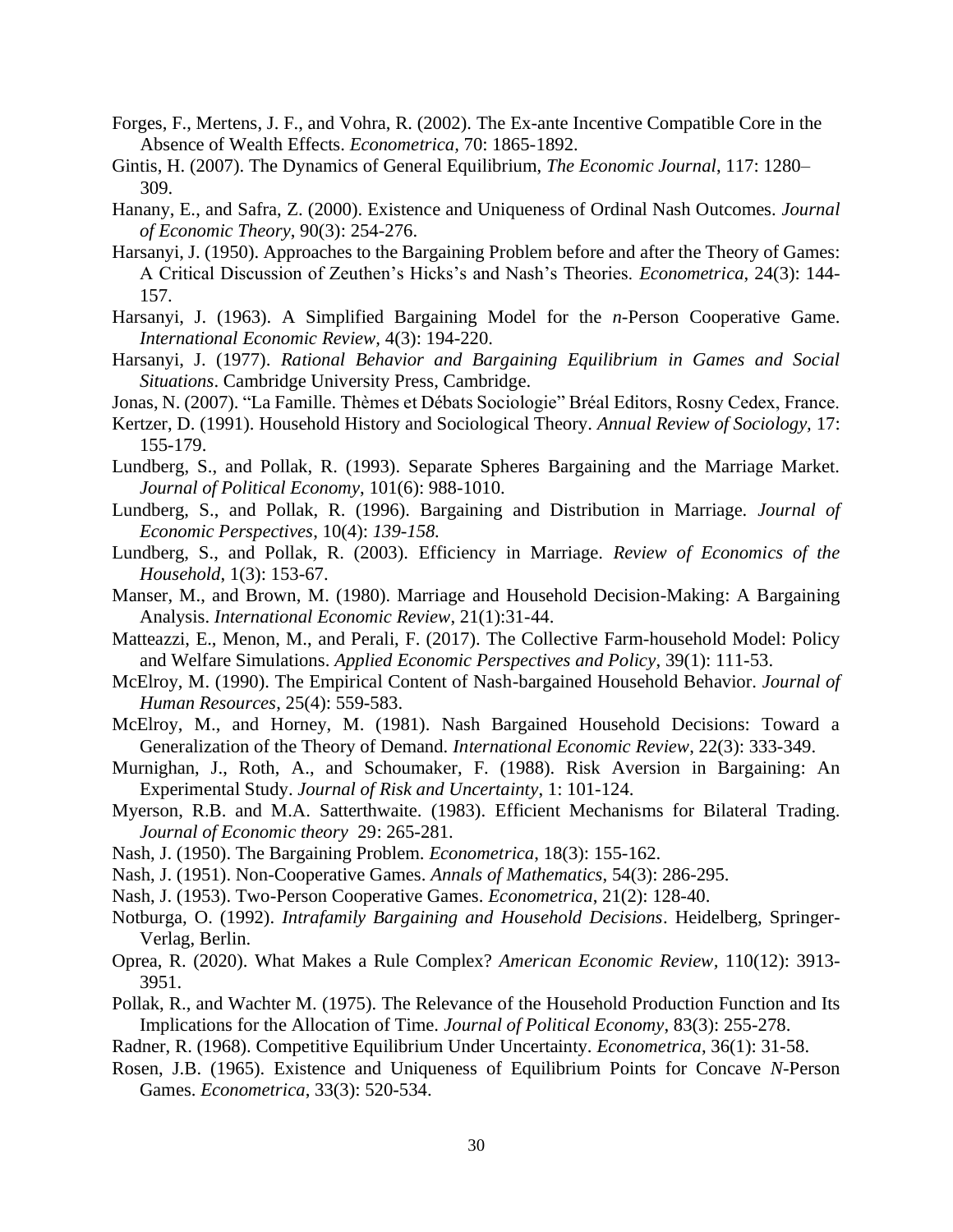- Roth, A.E. (1985). *Game-Theoretic Models of Bargaining*. Cambridge University Press, Cambridge.
- Rubinstein, A. (1982). Perfect Equilibrium in a Bargaining Model. *Econometrica*, 50(2): 97-109.
- Rubinstein, A., Safra, Z., and Thomson, W. (1992). On the Interpretation of the Nash Bargaining Solution and its Extension to Non-Expected Utility Preferences. *Econometrica*, 60(5): 1171- 1186.
- Rubinstein, A. (1998). *Modeling Bounded Rationality*. MIT Press, Cambridge, Massachusetts.
- Sandholm, W. (2010). Local Stability Under Evolutionary Game Dynamics. *Theoretical Economics*, 5(1): 27-50.
- Sen, A. (1990). [Gender and Cooperative Conflicts.](https://scholar.harvard.edu/sen/publications/gender-and-cooperative-conflicts) In: Tinker I. *Persistent Inequalities*. New York: Oxford University Press.
- Simon, H. (1979). Rational Decision Making in Business Organizations. *American Economic Review*, 69(4): 493-513.
- Udry, C. 1996. Gender, Agricultural Production, and the Theory of the Household. *Journal of Political Econom*y, 104(5): 1010-1046.
- Ulph, D. (1988). A General Non-Cooperative Nash Model of Household Consumption Behaviour. University of Bristol Working Paper.
- Woolley, F. (1988). A Non-Cooperative Model of Family Decision Making. LSE Working Paper No. 125.
- Zeuthen, F. (1930). *Problems of Monopoly and Economic Warfare*. Routledge & Kegan Paul, London.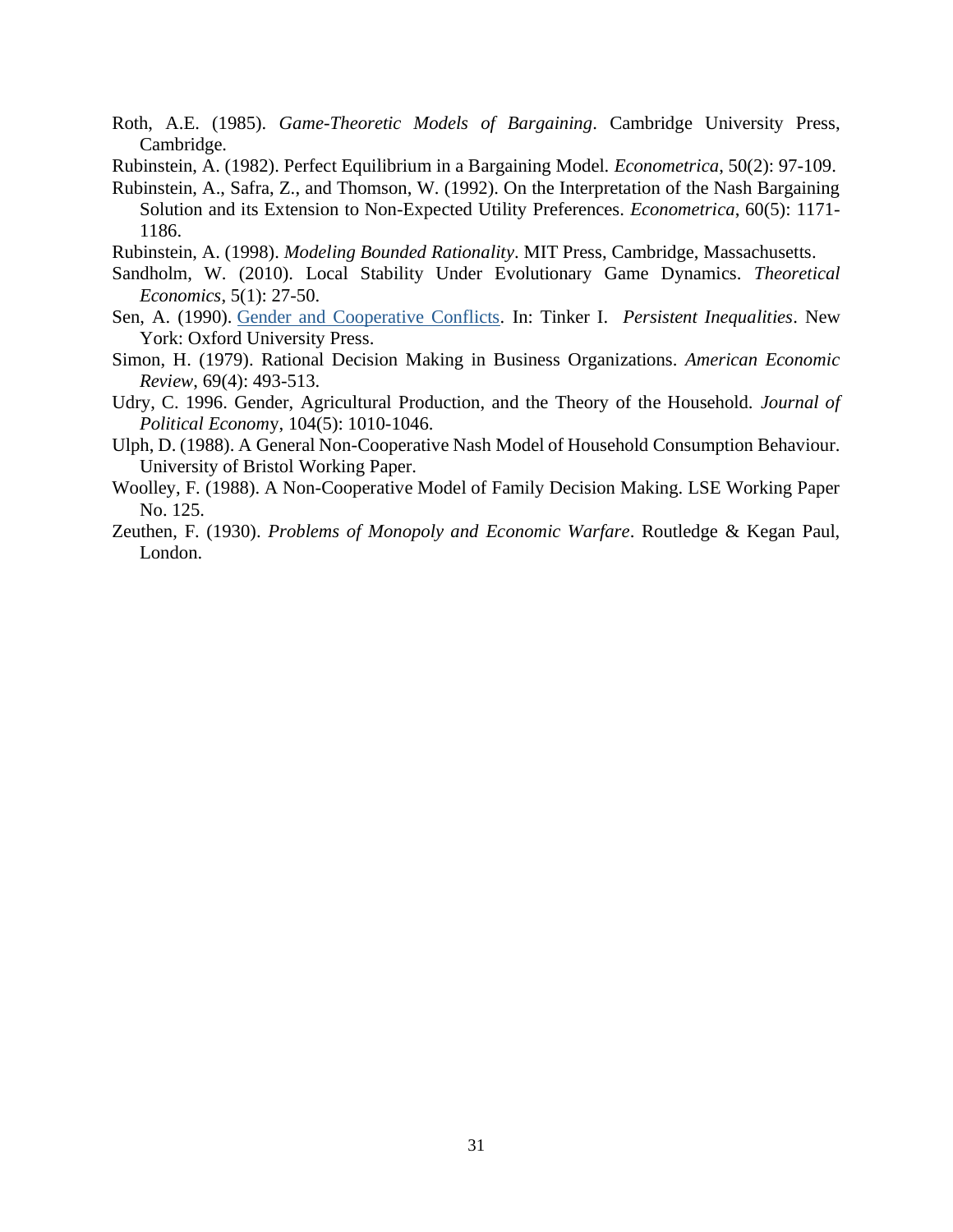## **Figures**





**Figure 2: Representation of the Bargaining Process S E**



Notes: Individual utility at the threat point:  $u_1^t = 6.4$ ,  $u_2^t = 9.6$ , individual utility on the Pareto frontier:  $u_1^E = 7.7$ ,  $u_2^E = 10.9.$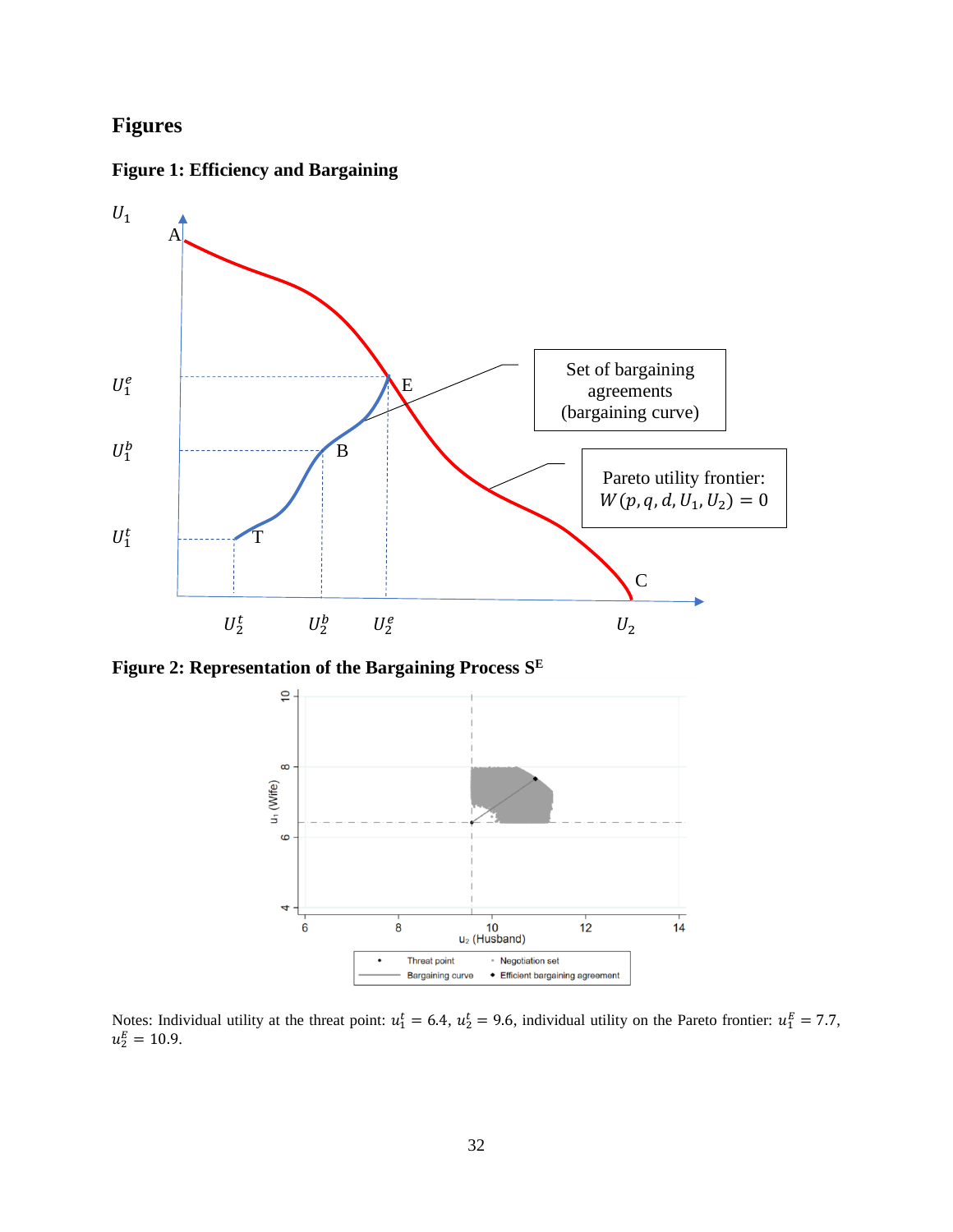## **Figure 3: Threat Point, Bargaining and Intra-Household Inequality**













|         |              | Threat point     | Pareto frontier |                  |  |  |
|---------|--------------|------------------|-----------------|------------------|--|--|
|         | $\sigma_{2}$ | Shannon<br>index | $\sigma_{2}$    | Shannon<br>index |  |  |
| Panel A | 0.486        | 0.693            | 0.493           | 0.693            |  |  |
| Panel B | 0.240        | 0.551            | 0.377           | 0.661            |  |  |
| Panel C | 0.654        | 0.645            | 0.571           | 0.683            |  |  |

 $14$ 

Note:  $\sigma_2$  is the husband resource share. Shannon index =  $-\sum_{i=1}^{2} \sigma_i \ln \sigma_i$ takes values in the range (0,1) and has an inverted U-shape relationship. When resources are equally allocated between the spouses ( $\sigma_1 = \sigma_2$  = 0.5), the associated Shannon index is 0.693.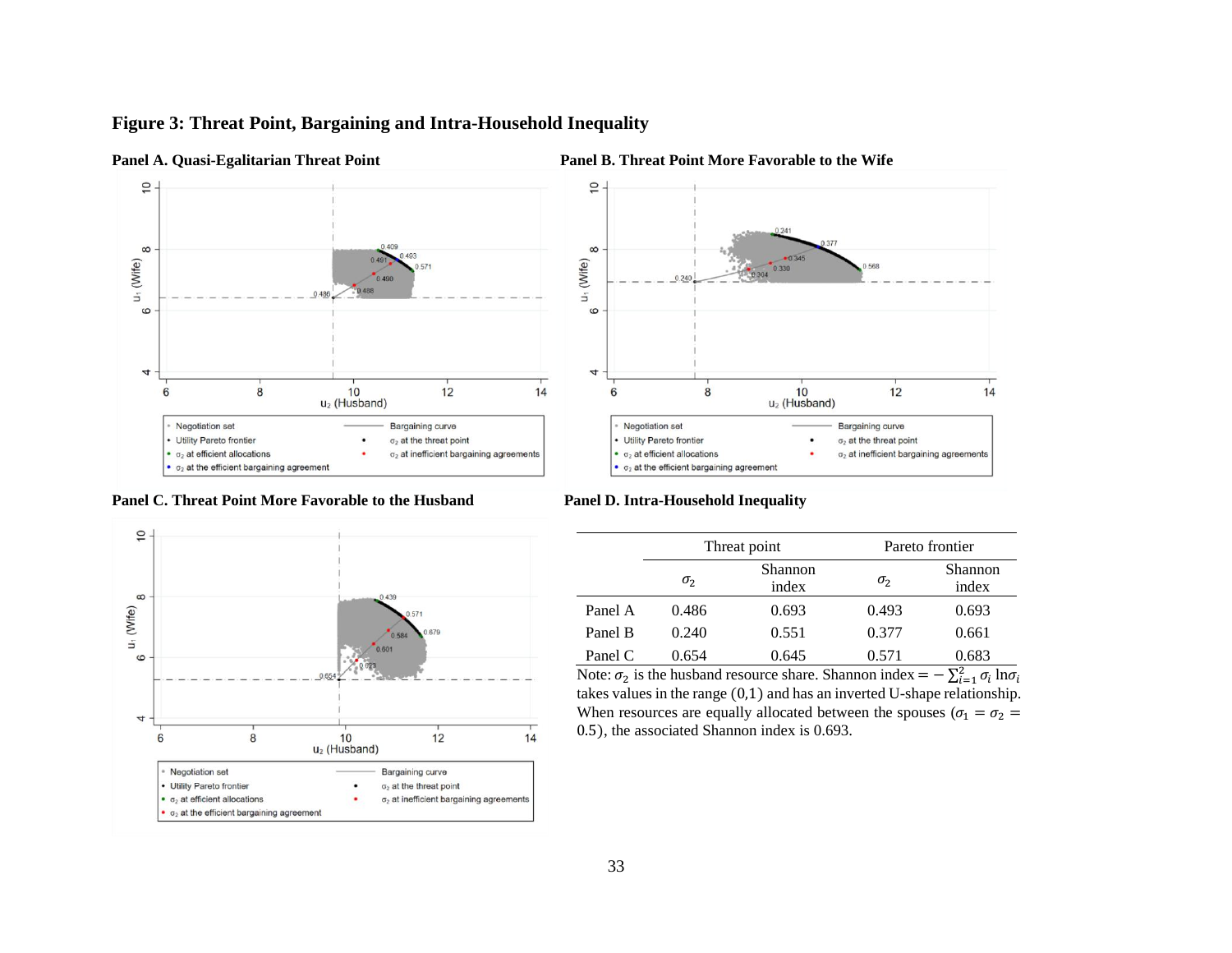## **Tables**

| U,  | $U_2$ |
|-----|-------|
| 7.7 | 10.9  |
| 7.6 | 10.8  |
| 7.5 | 10.7  |
| 7.0 | 10.2  |
| 6.8 | 10.0  |
| 6.4 | 9.6   |
|     |       |

## **Table 1: Bargaining Costs and Individual Utility Levels**

Notes: Bargaining costs are in euro per month.

## **Table 2: Probabilities and Average Marginal Effects of Logit Model (726 Families)**

|                                             |            | Outcome     |             |
|---------------------------------------------|------------|-------------|-------------|
|                                             | Bargaining | Efficient   | Efficient   |
|                                             | agreement  | allocation  | bargaining  |
|                                             |            |             | agreement   |
|                                             | (1)        | (2)         | (3)         |
| <b>Predicted probability</b>                | $0.923***$ | $0.401***$  | $0.079***$  |
|                                             | (0.010)    | (0.037)     | (0.010)     |
| <b>Average marginal effects</b>             |            |             |             |
| Husband's share at the threat point $> 0.5$ | $-0.073**$ | 0.033       | 0.045       |
|                                             | (0.034)    | (0.046)     | (0.033)     |
| Husband's market wage/wife's market wage    | $-0.120$   | 0.131       | $-0.575**$  |
|                                             | (0.239)    | (0.423)     | (0.242)     |
| Husband's decision-making power             | 0.006      | $-0.030**$  | $-0.001$    |
|                                             | (0.007)    | (0.012)     | (0.007)     |
| Husband inherited the farm                  | 0.017      | 0.046       | $-0.002$    |
|                                             | (0.022)    | (0.037)     | (0.021)     |
| Medium-highly educated husband              | 0.027      | $-0.058$    | $-0.024$    |
|                                             | (0.024)    | (0.042)     | (0.023)     |
| Medium-highly educated wife                 | $-0.005$   | $-0.095$    | $-0.035$    |
|                                             | (0.039)    | (0.060)     | (0.028)     |
| Husband aged 35-59                          | $0.078*$   | $-0.045$    | $-0.059$    |
|                                             | (0.044)    | (0.062)     | (0.044)     |
| Husband aged 60 and over                    | $0.057**$  | 0.007       | $-0.041$    |
|                                             | (0.026)    | (0.076)     | (0.031)     |
| Medium propensity to take risks             | 0.022      | $-0.063$    | 0.005       |
|                                             | (0.022)    | (0.042)     | (0.026)     |
| High propensity to take risks               | 0.014      | $-0.072*$   | 0.003       |
|                                             | (0.022)    | (0.041)     | (0.024)     |
| North                                       | 0.037      | $-0.297***$ | $-0.084***$ |
|                                             | (0.026)    | (0.043)     | (0.024)     |
| South                                       | 0.012      | $-0.114***$ | 0.003       |
|                                             | (0.027)    | (0.043)     | (0.026)     |
| Number of wage earners                      | $0.024**$  | $-0.068***$ | 0.001       |
|                                             | (0.011)    | (0.017)     | (0.009)     |

Notes: Reference category for husband's age: younger than 35. Reference category for risk behavior: low propensity to take risks. Reference category for macro-regions: Center. Standard errors are in parenthesis. \*\*\* p<0.01, \*\* p<0.05,  $*$  p<0.10.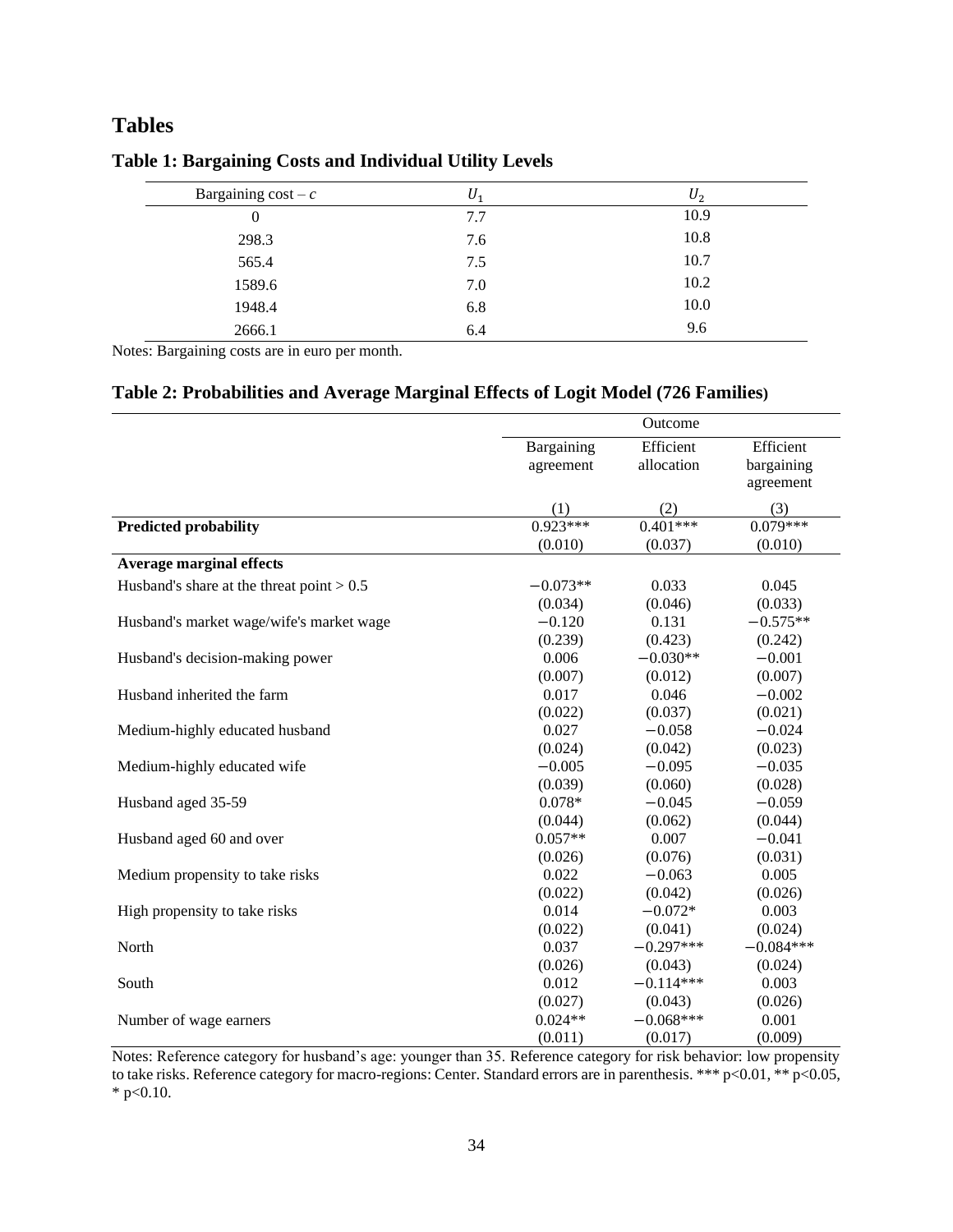| Failed<br>Slow<br>Fast<br>Failed<br>Slow<br>Fast<br>bargaining<br>Families<br>families<br>efficiency<br>families<br>families<br>(2)<br>(3)<br>(1)<br>(4)<br>(5)<br>(6)<br><b>Predicted probabilities</b><br>$0.077***$<br>$0.521***$<br>$0.402***$<br>$0.599***$<br>$0.205***$<br>$0.196***$<br>(0.017)<br>(0.010)<br>(0.018)<br>(0.018)<br>(0.015)<br>(0.014)<br><b>Average marginal effects</b><br>Husband's share at the threat point $> 0.5$<br>$0.074**$<br>$-0.054$<br>$-0.035$<br>$-0.041$<br>$0.076*$<br>$-0.020$<br>(0.047)<br>(0.047)<br>(0.037)<br>(0.034)<br>(0.050)<br>(0.043) |  |
|---------------------------------------------------------------------------------------------------------------------------------------------------------------------------------------------------------------------------------------------------------------------------------------------------------------------------------------------------------------------------------------------------------------------------------------------------------------------------------------------------------------------------------------------------------------------------------------------|--|
|                                                                                                                                                                                                                                                                                                                                                                                                                                                                                                                                                                                             |  |
|                                                                                                                                                                                                                                                                                                                                                                                                                                                                                                                                                                                             |  |
|                                                                                                                                                                                                                                                                                                                                                                                                                                                                                                                                                                                             |  |
|                                                                                                                                                                                                                                                                                                                                                                                                                                                                                                                                                                                             |  |
|                                                                                                                                                                                                                                                                                                                                                                                                                                                                                                                                                                                             |  |
|                                                                                                                                                                                                                                                                                                                                                                                                                                                                                                                                                                                             |  |
|                                                                                                                                                                                                                                                                                                                                                                                                                                                                                                                                                                                             |  |
| 0.335<br>0.117<br>$-0.889*$<br>$0.772*$<br>$-0.152$<br>$-0.183$<br>Husband's market wage/wife's market wage                                                                                                                                                                                                                                                                                                                                                                                                                                                                                 |  |
| (0.239)<br>(0.345)<br>(0.457)<br>(0.450)<br>(0.423)<br>(0.359)                                                                                                                                                                                                                                                                                                                                                                                                                                                                                                                              |  |
| $-0.035***$<br>$-0.006$<br>$-0.008$<br>0.014<br>$0.032***$<br>0.003<br>Husband's decision-making power                                                                                                                                                                                                                                                                                                                                                                                                                                                                                      |  |
| (0.007)<br>(0.013)<br>(0.013)<br>(0.012)<br>(0.011)<br>(0.010)                                                                                                                                                                                                                                                                                                                                                                                                                                                                                                                              |  |
| $0.072*$<br>$-0.055$<br>$-0.047$<br>$0.054*$<br>$-0.007$<br>Husband inherited the farm activity<br>$-0.017$                                                                                                                                                                                                                                                                                                                                                                                                                                                                                 |  |
| (0.022)<br>(0.040)<br>(0.039)<br>(0.037)<br>(0.031)<br>(0.031)                                                                                                                                                                                                                                                                                                                                                                                                                                                                                                                              |  |
| 0.052<br>$-0.025$<br>0.059<br>$-0.061*$<br>0.001<br>Medium-highly educated husband<br>$-0.028$                                                                                                                                                                                                                                                                                                                                                                                                                                                                                              |  |
| (0.024)<br>(0.043)<br>(0.042)<br>(0.036)<br>(0.034)<br>(0.044)                                                                                                                                                                                                                                                                                                                                                                                                                                                                                                                              |  |
| 0.006<br>0.026<br>$-0.033$<br>0.093<br>$-0.035$<br>$-0.058$<br>Medium-highly educated wife                                                                                                                                                                                                                                                                                                                                                                                                                                                                                                  |  |
| (0.066)<br>(0.065)<br>(0.061)<br>(0.046)<br>(0.040)<br>(0.052)                                                                                                                                                                                                                                                                                                                                                                                                                                                                                                                              |  |
| 0.025<br>Husband aged 35-59<br>$-0.078*$<br>$-0.051$<br>$0.129**$<br>0.043<br>$-0.068$                                                                                                                                                                                                                                                                                                                                                                                                                                                                                                      |  |
| (0.044)<br>(0.066)<br>(0.063)<br>(0.054)<br>(0.055)<br>(0.062)                                                                                                                                                                                                                                                                                                                                                                                                                                                                                                                              |  |
| 0.046<br>$-0.057**$<br>0.000<br>0.057<br>$-0.015$<br>$-0.030$<br>Husband aged 60 and over                                                                                                                                                                                                                                                                                                                                                                                                                                                                                                   |  |
| (0.083)<br>(0.083)<br>(0.078)<br>(0.074)<br>(0.057)<br>(0.026)                                                                                                                                                                                                                                                                                                                                                                                                                                                                                                                              |  |
| $-0.022$<br>$-0.072$<br>$0.094**$<br>0.062<br>$-0.015$<br>$-0.048$<br>Medium propensity to take risks                                                                                                                                                                                                                                                                                                                                                                                                                                                                                       |  |
| (0.045)<br>(0.042)<br>(0.036)<br>(0.033)<br>(0.022)<br>(0.045)                                                                                                                                                                                                                                                                                                                                                                                                                                                                                                                              |  |
| $-0.014$<br>$-0.026$<br>0.040<br>$0.071*$<br>$-0.011$<br>$-0.060*$<br>High propensity to take risks                                                                                                                                                                                                                                                                                                                                                                                                                                                                                         |  |
| (0.045)<br>(0.041)<br>(0.035)<br>(0.032)<br>(0.022)<br>(0.045)                                                                                                                                                                                                                                                                                                                                                                                                                                                                                                                              |  |
| $-0.037$<br>$-0.069$<br>$0.106**$<br>$0.295***$<br>$-0.147***$<br>$-0.148***$<br>North                                                                                                                                                                                                                                                                                                                                                                                                                                                                                                      |  |
| (0.026)<br>(0.052)<br>(0.051)<br>(0.043)<br>(0.036)<br>(0.035)                                                                                                                                                                                                                                                                                                                                                                                                                                                                                                                              |  |
| 0.012<br>0.000<br>$0.115***$<br>$-0.089**$<br>$-0.026$<br>South<br>$-0.012$                                                                                                                                                                                                                                                                                                                                                                                                                                                                                                                 |  |
| (0.027)<br>(0.053)<br>(0.052)<br>(0.043)<br>(0.036)<br>(0.036)                                                                                                                                                                                                                                                                                                                                                                                                                                                                                                                              |  |
| $-0.024**$<br>0.009<br>0.015<br>$0.069***$<br>$-0.026*$<br>$-0.044***$<br>Number of wage earners                                                                                                                                                                                                                                                                                                                                                                                                                                                                                            |  |
| (0.011)<br>(0.017)<br>(0.017)<br>(0.017)<br>(0.014)<br>(0.015)                                                                                                                                                                                                                                                                                                                                                                                                                                                                                                                              |  |
| 726<br>726<br>726<br>726<br>726<br>726<br>Observations                                                                                                                                                                                                                                                                                                                                                                                                                                                                                                                                      |  |

|  |  |  | Table 3. Probabilities and Average Marginal Effects of Multinomial Logit Models |
|--|--|--|---------------------------------------------------------------------------------|
|  |  |  |                                                                                 |

Notes: Reference category for husband's age: younger than 35. Reference category for risk behavior: low propensity to take risks. Reference category for macro-regions: Center. Standard errors are in parenthesis. \*\*\* p<0.01, \*\* p<0.05,  $*$  p<0.10.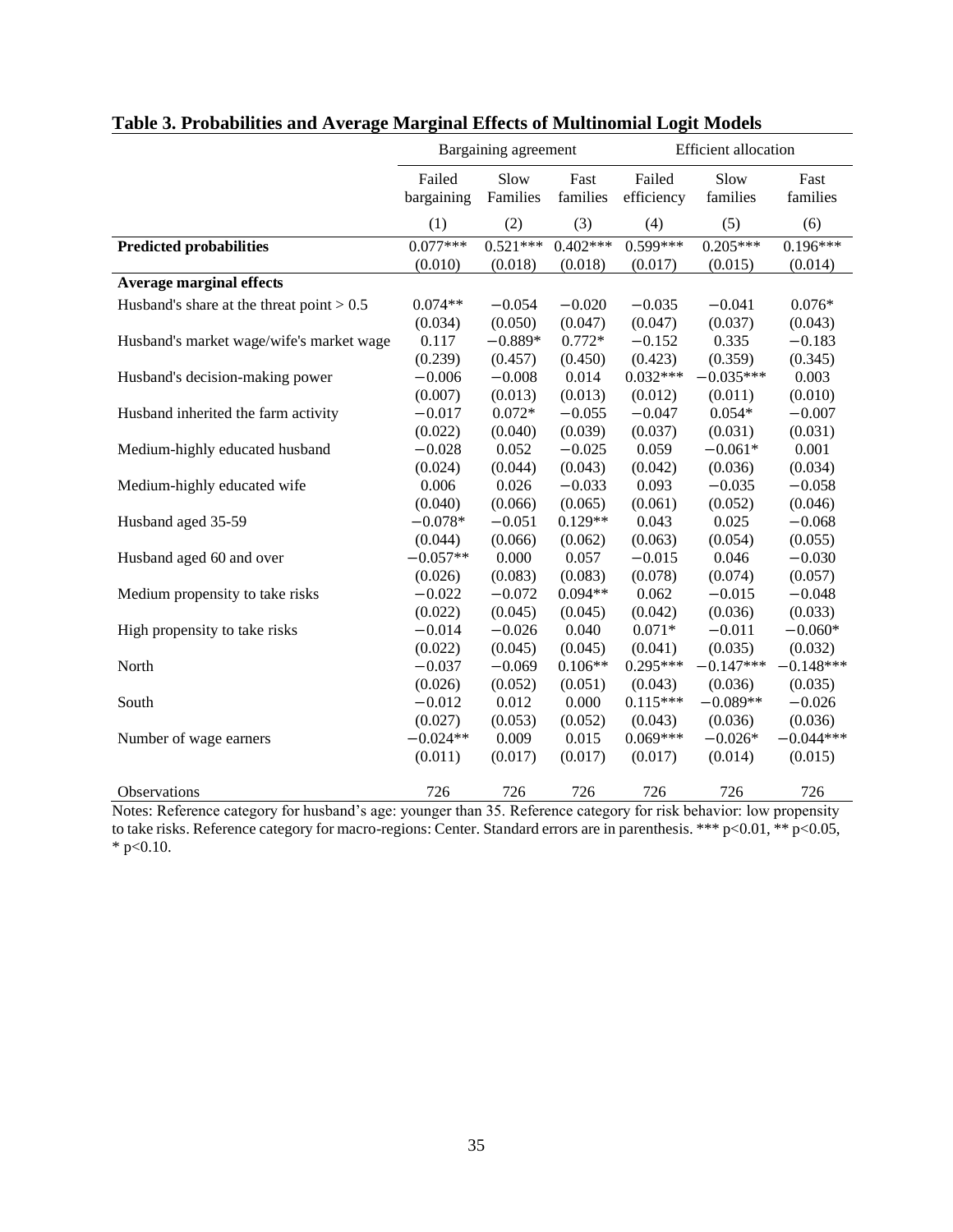|                                             | Bargaining cost |  |
|---------------------------------------------|-----------------|--|
|                                             |                 |  |
| Husband's share at the threat point $> 0.5$ | $-0.944*$       |  |
|                                             | (0.510)         |  |
| Husband's market wage/wife's market wage    | 2.088           |  |
|                                             | (4.737)         |  |
| Husband's decision-making power             | $0.291**$       |  |
|                                             | (0.136)         |  |
| Husband inherited the farm activity         | $-0.218$        |  |
|                                             | (0.413)         |  |
| Medium-highly educated husband              | 0.477           |  |
|                                             | (0.458)         |  |
| Medium-highly educated wife                 | 1.396**         |  |
|                                             | (0.679)         |  |
| Husband aged 35-59                          | 1.995***        |  |
|                                             | (0.676)         |  |
| Husband aged 60 and over                    | 1.057           |  |
|                                             | (0.831)         |  |
| Medium propensity to take risks             | $1.135**$       |  |
|                                             | (0.472)         |  |
| High propensity to take risks               | 0.733           |  |
|                                             | (0.466)         |  |
| North                                       | 3.369***        |  |
|                                             | (0.540)         |  |
| South                                       | 1.148**         |  |
|                                             | (0.544)         |  |
| Number of wage earners                      | $0.912***$      |  |
|                                             | (0.175)         |  |
| Agreement                                   | $-0.091***$     |  |
|                                             | (0.003)         |  |
| Observations                                | 1,255,878       |  |
| Number of groups                            | 726             |  |

## **Table 4. Linear-Mixed Model with Random Intercepts (726 families)**

Notes: Reference category for husband's age: younger than 35. Reference category for risk behavior: low propensity to take risks. Reference category for macro-regions: Center. Standard errors are in parenthesis. \*\*\* p<0.01, \*\* p<0.05,  $*$  p<0.10.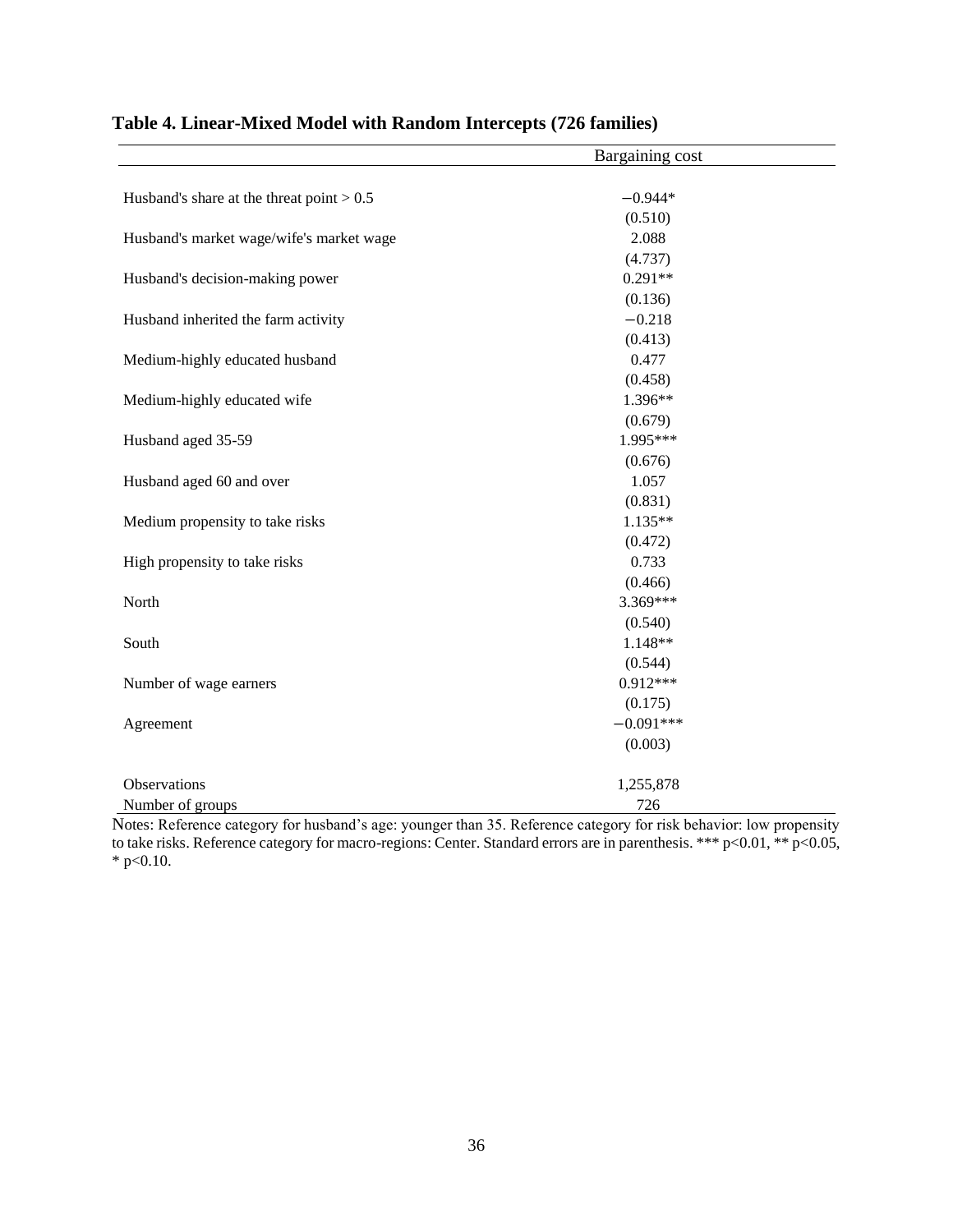#### **Appendix A - Proofs**

Proof of Proposition 1: Consider a point  $(x^*, y^*, z^*, U^*)$  that satisfies equations (2) and (3). Assume that the allocation  $(x^*, y^*, z^*)$  is not efficient. It means that there exists another feasible allocation  $(x^0, y^0, z^0)$  such that  $u_i(x_0^0, x_i^0, z^0) \ge u_i(x_0^*, x_i^*, z^*)$  for all  $i \in N$  and  $u_j(x_0^0, x_j^0, z^0)$  $u_j(x_0^*, x_j^*, z^*)$  for some individual  $j \in N$ . Let  $e_i(p_i, x_0, z, U_i^*) \equiv Min_{x_i} \{p_i x_i : u_i(x_0, x_i, z) \geq$  $U_i^*, x_i \in X_i$ ,  $i \in N$ . Assume that (3) holds. Under assumptions A1 (continuity), A2 (non-satiation) and A4 (no destitution),  $u_i(x_0^0, x_i^0, z^0) \ge U_i^*$  implies that  $e_i(p_i, x_0^0, z^0, U_i^*) \le p_i(x_i^0, i \in N$ , and  $u_j(x_0^0, x_j^0, z^0) > U_j^*$  implies that  $e_j(p_j, x_0^0, z^0, U_j^*) < p_j x_j^0$ . It follows that  $q y^0 - p_0 x_0^0 \sum_{i\in\mathbb{N}}p_i x_i^0 < q y^0 - p_0 x_0^0 - \sum_{i\in\mathbb{N}}e_i (p_i,x_0^0,z^0,U_i^*)$ . But this contradicts (2). Now assume that (2) holds. The feasibility of  $(x^0, y^0, z^0)$  implies that that it satisfies the budget constraint (1):  $q y^0$  –  $p_0 x_0^0 - \sum_{i \in N} p_i x_i^0 \ge 0$ . It follows that  $0 \le q y^0 - p_0 x_0^0 - \sum_{i \in N} p_i x_i^0 < q y^0 - p_0 x_0^0$  $\sum_{i\in\mathbb{N}}e_i(p_i,x_0^0,z^0,U_i^*)\leq Max_{x_0,z}\{q\ y-p_0x_0-\sum_{i\in\mathbb{N}}e_i(p_i,x_0,z,U_i^*) : x_0\in X_0, (y,z)\in F\}=$  $W(p, q, U^*)$ , which contradicts (3). Thus, equations (2) and (3) imply efficiency.

Now consider a feasible allocation  $(x^a, y^a, z^a)$  that is efficient. Assume that it does not satisfy equations (2) and (3). This can happen in two ways. First, it can happen if  $(x^a, y^a, z^a, U^a)$  satisfies equation (3) but not (2), i.e. if conditional on  $U^a$  there exists a feasible allocation  $(x^b, y^b, z^b) \neq$  $(x^a, y^a, z^a)$  such that  $D = [q y^b - p_0 x^b - \sum_{i \in N} p_i x_i^b] - [q y^a - p_0 x^a - \sum_{i \in N} p_i x_i^a] > 0.$ Under assumption A2, redistributing the income  $D > 0$  to the *n* individuals can make at least one person better without making anyone worse off, contradicting efficiency. Second, it can happen if  $(x^a, y^a, z^a, U^a)$  satisfies equation (2) but not (3), i.e. if  $U^a$  satisfies  $W(p, q, U^a)$  =  $[qy^a - p_0x_0^a - \sum_{i \in N} p_i x_i^a] \neq 0$ . The household budget constraint (1) implies that  $W(p,q,U^a) \ge$ 0. But under assumption A2, having  $W(p, q, U^a) > 0$  would mean that the income  $W(p, q, U^a)$ 0 can be redistributed to the  $n$  individuals to make at least one person better off without making anyone worse off, contradicting efficiency. It follows that efficiency implies equations (2) and (3).

Proof of Proposition 2: When  $N^k \neq N$ , equations (12a)-(12b) in S3b imply that  $M^{k+1} < M^k$ , i.e. that the maximum willingness-to-pay to avoid bargaining failure declines across iterations from  $k$ to  $k + 1$ . Thus, the bargaining process given in S moves in the direction of equalizing the willingness to accept a bargaining failure. Upon convergence, from S3a, the iterative scheme in S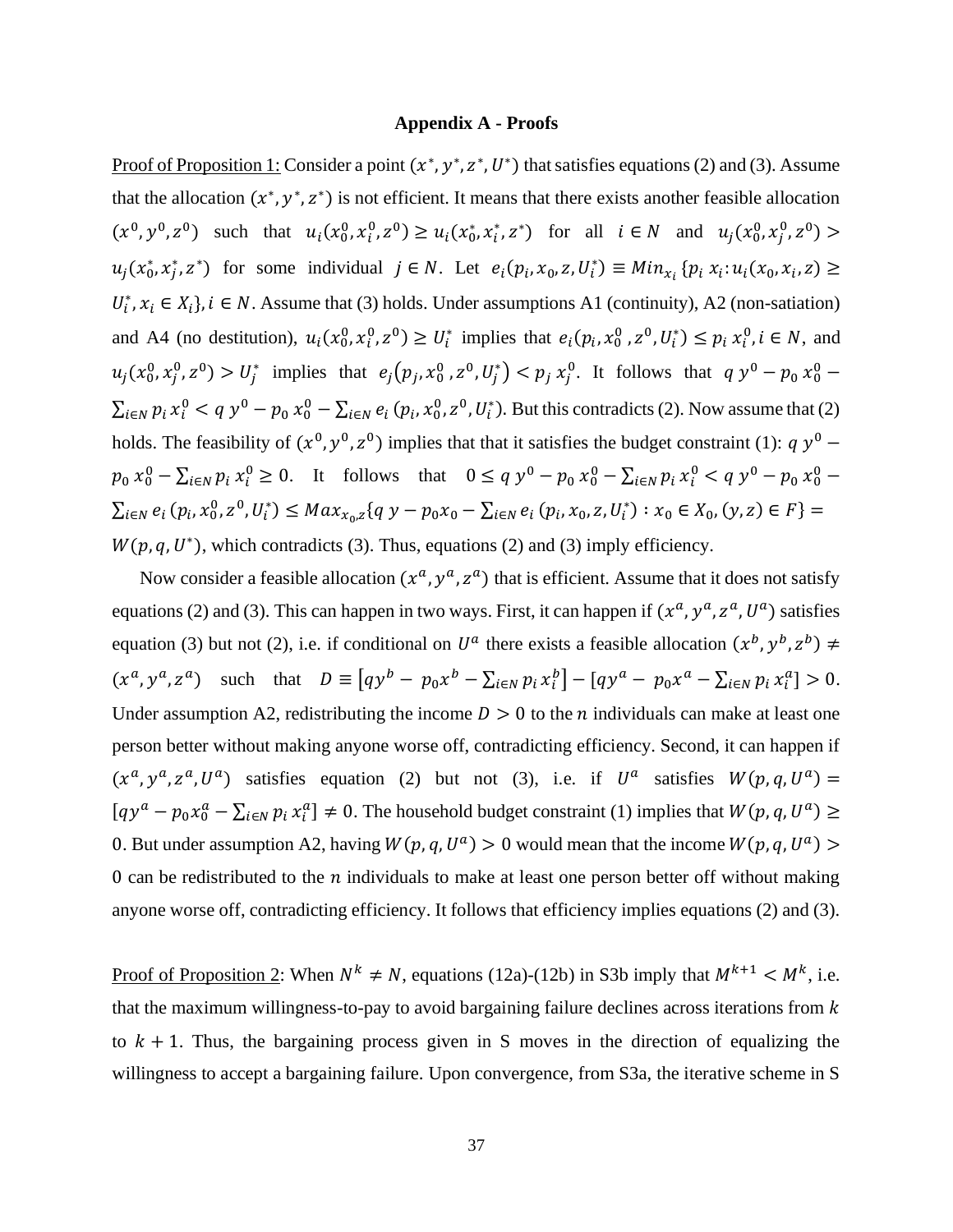leads to a point where  $N^{k^{\#}} = N$ . From Definition 2, this identifies  $(x^{k^{\#}}, y^{k^{\#}}, z^{k^{\#}})$  as a bargaining agreement.

Proof of Proposition 3: From Proposition 2,  $(x^{k^*}, y^{k^*}, z^{k^*})$  is a bargaining agreement. Upon convergence, condition S<sup>E</sup> 3a states that  $W(p,q,U^{k^*})=0$ . Under assumptions A1-A4, Proposition 1 implies that  $U^{k^*}$  is on the Pareto utility frontier. This implies that the allocation  $(x^{k^*}, y^{k^*}, z^{k^*})$ is a bargaining agreement that is Pareto efficient. We now show that this agreement is a unique point on the Pareto utility frontier. Under assumption A2, note that  $W(p, q, U)$  is strictly decreasing in U and  $e_i(p_i, x_0, z, U_i)$  is strictly increasing in  $U_i$ ,  $i \in N$ . Assume that there are two different agreements on the Pareto utility frontier satisfying  $U^a \neq U^b$ , with  $W(p,q,U^a) = 0$  and  $W(p, q, U^b) = 0$ . The function  $W(p, q, U)$  being strictly decreasing in U implies that there exists some  $j \neq i \in N$  such that  $U_i^a > U_i^b$  and  $U_j^a < U_j^b$ . Because the expenditure function  $e_i(p_i, x_0, z, U_i)$  is strictly increasing in  $U_i$ , then  $e_i(p_i, x_0, z, U_i^a) > e_i(p_i, x_0, z, U_i^b)$  and  $e_j(p_j, x_0, z, U_j^a) < e_j(p_j, x_0, z, U_j^b)$ . But this contradicts the definition of a bargaining agreement in equations (8)-(10), implying that only one point on the Pareto utility frontier can be a bargaining agreement.

Proof of Proposition 4: Under assumption A2, maximization with respect to  $U = (U_1, ..., U_n)$ implies that the budget constraint in equation (16) is necessarily binding. In turn, this implies equations (3), (5), (6) and (7). From Corollary 1, it follows that the solution to problem (16) is Pareto efficient and that  $U^e$  is on the Pareto utility frontier:  $U^e \in \{U: W(p,q,U) = 0\}$ . First, consider when  $W(p, q, U^t) = 0$ . Then  $U^t$  is on the Pareto frontier and  $U^e = U^t$ . Second, consider when  $W(p, q, U^t) > 0$ . Then, the maximization problem in (16) can be alternatively written as

$$
\max_{x_0, y, z, U} \{ \sum_{i \in N} \ln \left[ e_i(p_i, x_0, z, U_i) - e_i(p_i, x_0, z_0, U_i^t) \right] : \sum_{i \in N} e_i(p_i, x_0, z, U_i) + p_0 x_0 =
$$
  
qy;  $x_0 \in X_0, (y, z) \in F \}.$  (16')

Under assumption A2,  $e_i(p_i, x_0, z, U_i)$  is strictly increasing in  $U_i, i \in N$ . Denoting by  $\lambda$  the Lagrange multiplier associated with the budget constraint in (16'), the first-order necessary conditions with respect to  $U_i$  in (16<sup>o</sup>) give  $\lambda = 1/[e_i(p_i, x_0, z, U_i) - p_i x_i^t]$ ,  $i \in N$ . This implies that the solution to problem (16') satisfies the convergence criterion in  $S<sup>E</sup>3a$ , i.e., that the solution to problem (16) is a bargaining agreement located on the Pareto utility frontier.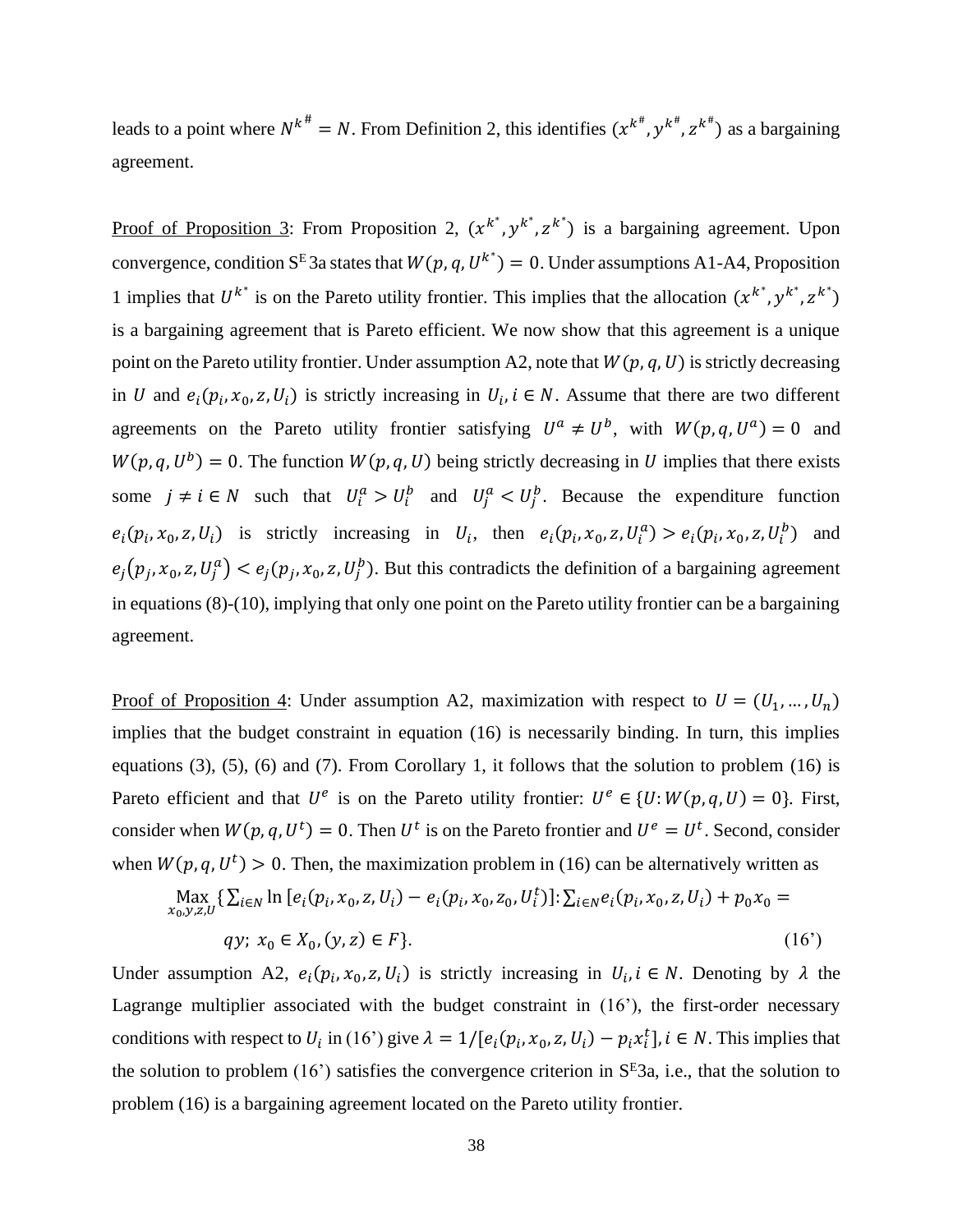#### **Appendix B: Model Specification**

This appendix describes the specification of the collective household model (Matteazzi, Menon and Perali 2017) adopted in the empirical analysis. Family members consume and produce both marketable and non-marketable goods. The set of market inputs is  $v = \{$  chemicals, materials, hired labor}, *H* is family labor treated as a quasi-fixed factor, and the set of outputs is  $s = \{ \text{crop}, \text{ } \}$ livestock, milk, fruits, olives and grapes}. The set of consumption goods is  $k = \{$ leisure, domestic good, food, clothing, other market goods}. Member 1 is the wife and member 2 the husband. Cost Function of Marketable Production

Matteazzi, Menon and Perali (2017) estimate the agricultural production technology from the dual side to account both for the non-homogeneity of family and hired labor and the fact that hired labor is a variable factor with an associated observable market wage, while family labor is a quasi-fixed factor with an associated shadow wage. The total restricted cost function takes a Translog form

$$
\log VC = \alpha_0 + \sum_{s} \alpha_s \log q_s + \sum_{f} \beta_f \log r_f + \chi \log H + \frac{1}{2} \sum_{s} \sum_{u} \delta_{su} \log q_s \log q_u +
$$
  
+ 
$$
\frac{1}{2} \sum_{f} \sum_{v} \gamma_{fv} \log r_f \log r_v + \sum_{s} \sum_{f} \rho_{sf} \log q_s \log r_f + \sum_{f} \xi_f \log H \log r_f \quad (B1)
$$

where *VC* denotes variable production costs,  $r_f$  is the price of market input *f*, *H* is family labor,  $q_s$ is the level of the agricultural output *s*, and  $\alpha_0$ ,  $\alpha_s$ ,  $\beta_f$ ,  $\chi$ ,  $\delta_{su}$ ,  $\gamma_{fv}$ ,  $\rho_{sf}$ ,  $\xi_f$  are parameters. On-farm family labor *H* is a quasi-fixed factor allocable both across activities, when information is available, and between spouses, as in our case. If entrepreneurs are minimizing costs, the quasifixed factor's shadow wage for family labor  $w_{on}^*$  is derived by differentiating total costs with respect to the quasi-fixed factor

$$
w_{on}^* = \left(\chi + \sum_{f=1}^3 \xi_f \log r_f\right) \frac{VC}{H},\tag{B2}
$$

where  $VC$  are the minimum variable costs expressed in level. Farm-household profits are

$$
\pi = \sum_{s=1}^{4} p_{q_s} q_s - VC + TR. \tag{B3}
$$

where  $TR$  are the lump-sum income transfers that farm-households receive from the government. Cost Function of the Nonmarketable Domestic Production

The total cost function for domestic production has a Translog form. The implicit price of the domestic good,  $p_z^*$ , is the exponent of a Translog unit cost function (Apps and Rees, 1997)

$$
p_z^* = \exp (a_0 + \sum_{i=1}^2 a_i \log w_i + \frac{1}{2} \sum_{i=1}^2 \sum_{j=1}^2 a_{ij} \log w_i \log w_j),
$$
 (B4)

where  $w_i$  is spouse *i* market wage and  $a_0$ ,  $a_i$ , and  $a_{ij}$  are parameters.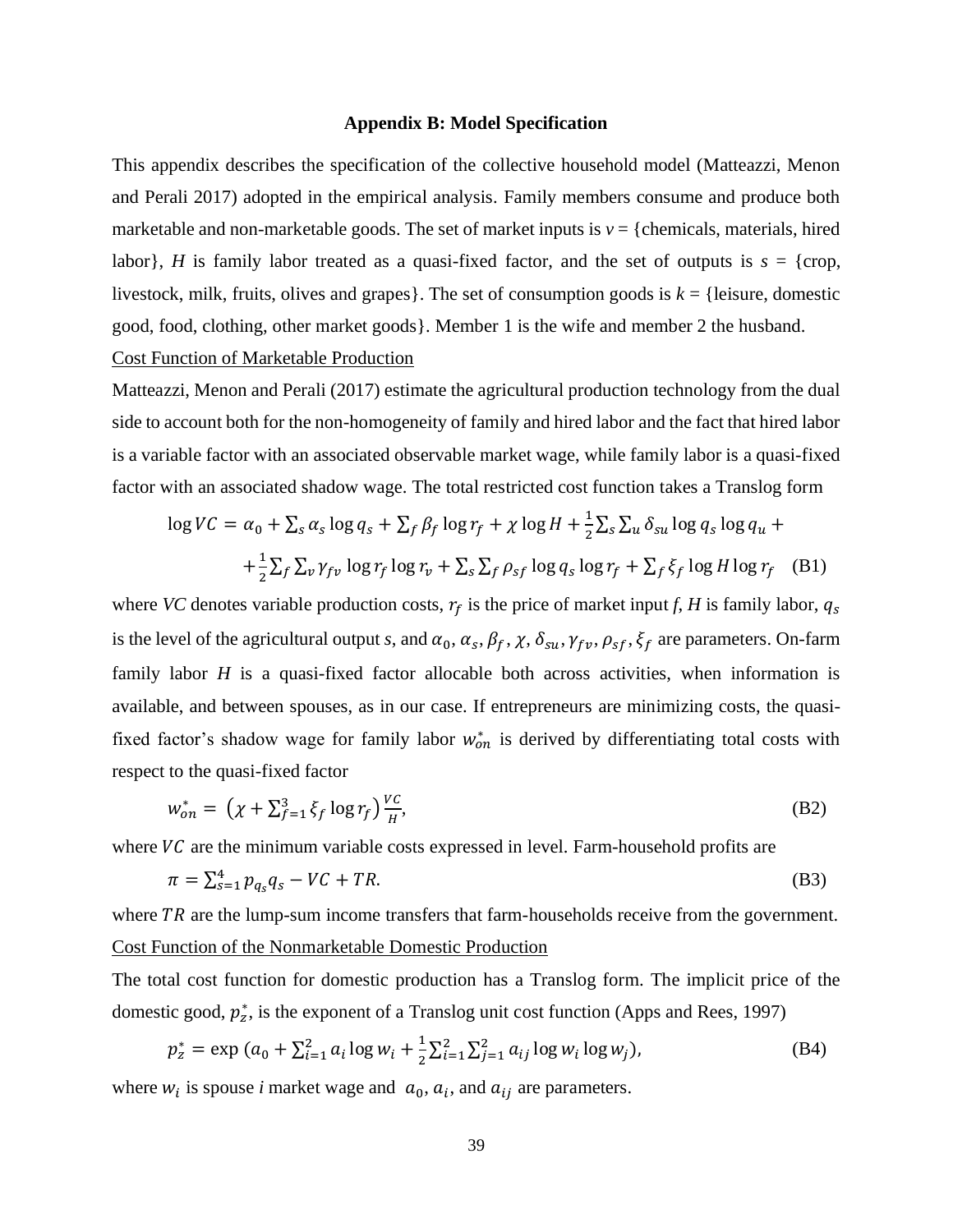#### Individual Preferences

We adopt an AIDS specification for individual preferences

$$
\omega_{ik} = \alpha_{ik} + t_{ik}(d_i) + \sum_n v_{ink} \log P_{ik} + \eta_{ik} \log \left( \frac{I_i}{A_i(P_{ik})} \right)
$$
(B5)

Where  $\omega_{ik}$  are the budget shares of individual *i* for good *k*,  $t_{ik}(d_i) = \sum_i \delta_{ik} \log d_{ik}$  is the *k*-th translating function with  $d_i$  denoting demographic variables,  $P_{ik}$  is the set of prices,  $I_i$  is individual full income, and  $A_i(P_{ik})$  is a Translog price index.  $\alpha_0, \alpha_{ik}, \delta_{ik}, v_{ink}$ , and  $\eta_{ik}$  are parameters. Individual full income is the sum of the value of individual endowment of time with the individual share  $\varphi_i$  of total household nonlabor income including profits from the marketable agricultural production (equation B3) and nonlabor income  $y$ ,

$$
I_i = w_i (l_i + t_i + L_i) + w_{on}^* h_i + \varphi_i,
$$
 (B6)

where  $l_i$ ,  $t_i$ ,  $L_i$  and  $h_i$  are spouse *i*'s time devoted to leisure, domestic work, market work and onfarm work. Spouses' shares of household nonlabor income are

$$
\varphi_1 = \psi(w_1, w_2, p_1, p_2, y, d_f)(\pi + y), \tag{B7}
$$

$$
\varphi_2 = (\pi + y) - \varphi_1,\tag{B8}
$$

where  $(w_1, w_2)$  are the spouses' market wages,  $(p_1, p_2)$  are clothing prices, y is nonlabor income and  $d_f$  distribution factors. The function  $\psi$  is specified as a Cobb-Douglas

$$
\psi = \left( w_1^{\theta_1} w_2^{\theta_2} p_1^{\theta_3} p_2^{\theta_4} y^{\theta_5} d_f^{\theta_6} \right) \in [0,1]
$$
\n(B9)

with  $\theta_5 = -\sum_{n=1}^4 \theta_n$  to have individual income shares homogeneous of degree one in monetary variables and the consumption demands satisfying homogeneity of degree zero in prices and nonlabor income (Matteazzi, Menon and Perali 2017, Chavas *et al*. 2018). The price of the domestic good in equation B5 is derived as in equation B4. The individual private expenditure  $e_i$ cannot exceed individual full income  $e_i = \sum_k P_{ik} x_{ik} \leq I_i$  where  $x_{ik}$  denotes the units of consumption goods. The individual indirect utility function is

$$
V_i = \frac{\log e_i - \sum_k \alpha_{ik} \log P_{ik} - \sum_k t_{ik}(d) \log P_{ik} - 0.5 \sum_k \sum_n v_{ink} \log P_{in} \log P_{ik}}{\prod_k P_{ik}^{\eta_{ik}}}.
$$
(B10)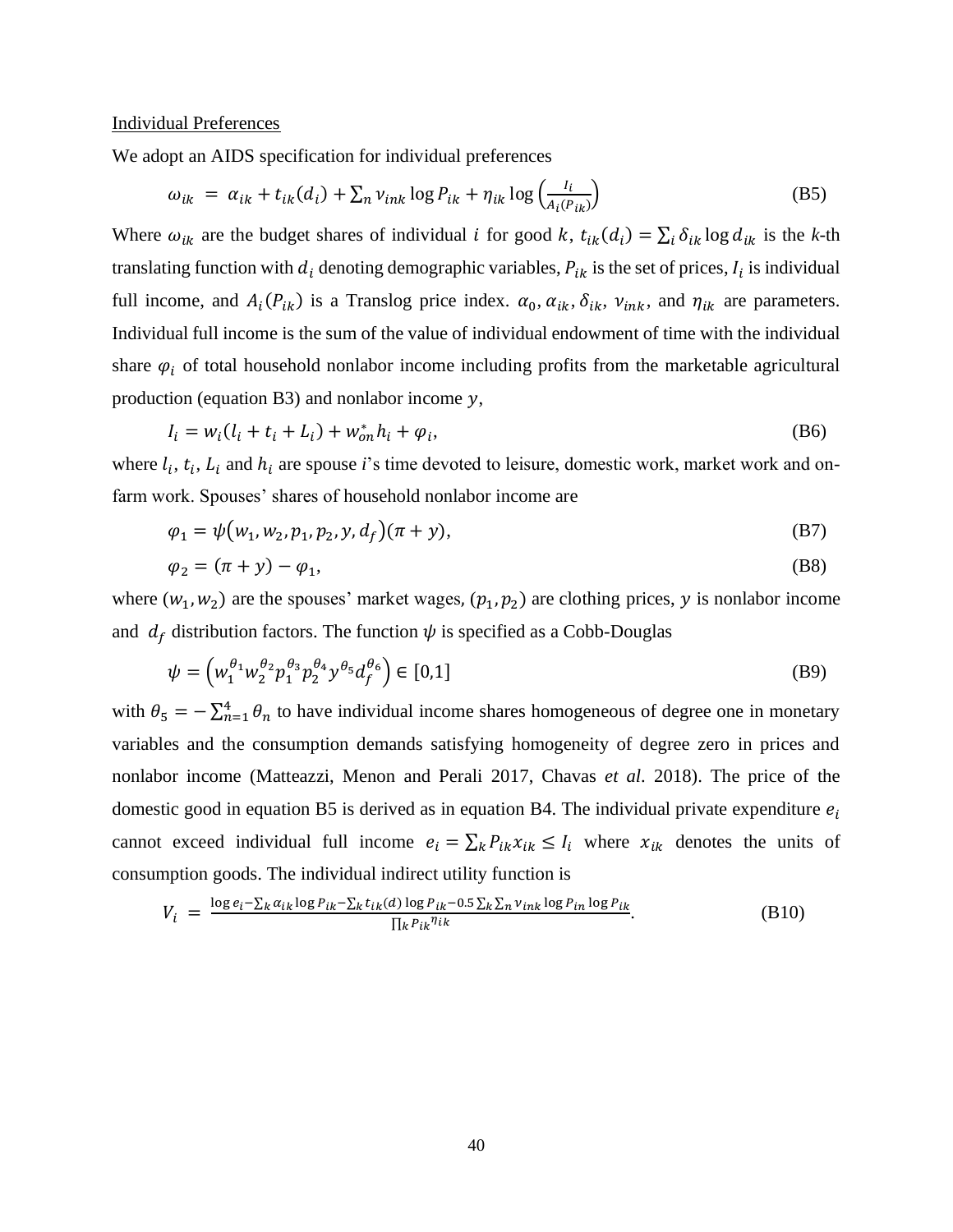### **Appendix C - Implementation of the Bargaining Process S E**

In iterative scheme  $S<sup>E</sup>$ , spouses negotiate the redistribution of household resources conditional on the household optimal production decisions.<sup>1</sup> They bargain over the amount of total household income available for the individual private consumptions of leisure, clothing, the domestically produced good, food and other goods. We mimic the iteration processes in  $S<sup>E</sup>$  using a stochastic simulation to approximate our theoretical analysis. At each iteration, the individual demands for the private goods, with the except of clothing, are randomly generated between a lower and an upper bound corresponding to the minimum and maximum consumption value observed in the dataset. For the individual demand of clothing, the simulation randomly chooses a value between a lower and an upper bound defined by equations  $(12a)$ ,  $(12b)$ <sup>3</sup> and  $(15)$ . Therefore, at each iteration k for each spouse, the individual private expenditure  $e_i^k(p_i, x_0, z, u_i^k(x_0, x_i^k, z))$  is randomly generated to ensure feasibility of the household budget.<sup>5</sup> At each iteration  $k$ , we calculate the willingness-to-pay  $\Delta_i^k = e_i^k(p_i, x_0, z, u_i^k(x_0, x_i^k, z)) - e_i(p_i, x_0, z, U_i^t)$  of each spouse *i*. If the difference between the spouses' willingness-to-pay is sufficiently small,<sup>6</sup> spouses will reach an agreement; otherwise, they continue to negotiate until they reach the contract curve. We randomly generate a total of 1,000,000 feasible allocations.<sup>7</sup>

Table C1 shows the simulations of the bargaining scheme  $S<sup>E</sup>$  for the average family of our sample. Each row of the table represents a  $k$ -th iteration of the negotiation process. The first

<sup>&</sup>lt;sup>1</sup> We predict household profits from the marketable agricultural production and the value of the non-marketable domestic good. With the addition of household non-labor income, we obtain household income  $(\pi = qy)$ .

<sup>&</sup>lt;sup>2</sup> For the household member with the highest willingness-to-pay to avoid the threat allocation, equation (12a) is  $\Delta_i^{k+1}$  <  $\Delta_i^k$ . Given  $\Delta_i^k = e_i^k(p_i, x_0, z, u_i^k(x_0, x_i^k, z)) - e_i(p_i, x_0, z, U_i^t)$ , where  $e_i(p_i, x_0, z, U_i^t)$  is treated as given, from equation (12a) we have  $e_i^{k+1}(p_i, x_0, z, u_i^{k+1}(x_0, x_i^{k+1}, z)) < e_i^k(p_i, x_0, z, u_i^k(x_0, x_i^k, z))$ . Hence, for the member with the highest willingness-to-pay, the expenditure at iteration *k* is an upper bound for her private expenditure at *k* + 1.

<sup>&</sup>lt;sup>3</sup> For the household member with the lowest willingness-to-pay to avoid the bargaining failure, equation (12b) implies that  $e_i^{k+1} (p_i, x_0, z, u_i^{k+1}(x_0, x_i^{k+1}, z)) \le e_j^k (p_j, x_0, z, u_j^k(x_0, x_j^k, z)) - e_j(p_j, x_0, z, U_j^t) + e_i(p_i, x_0, z, U_i^t)$ .

<sup>4</sup> In presence of untapped efficiency gains at iteration *k*, equation (15) sets an increase in household total private expenditure at iteration *k* + 1 entailing a reduction in household welfare losses. For the member with the lowest willingness-to-pay to avoid the threat allocation, equation (15) implies that  $e_i^{k+1}(p_i,x_0,z,u_i^{k+1}(x_0,x_i^{k+1},z)) \geq$  $e_i^k\left( p_j,x_0,z,u_i^k(x_0,x_i^k,z) \right) + \, e_j^k\left( p_j,x_0,z,u_j^k(x_0,x_j^k,z) \right) - e_j^{k+1}\left( p_j,x_0,z,u_j^{k+1}(x_0,x_j^{k+1},z) \right) .$ 

<sup>&</sup>lt;sup>5</sup> Given that the individual willingness-to-pay to avoid the threat allocation must be non-negative, the private expenditure associated with the threat allocation is a lower bound for spouses' expenditure on private goods. This means that, at each iteration and for all household members,  $e_i^k(p_i, x_0, z, u_i^k(x_0, x_i^k, z)) \ge e_i(p_i, x_0, z, U_i^t)$ .

<sup>&</sup>lt;sup>6</sup> The difference  $\Delta_i^k - \Delta_j^k$  is assumed to be sufficiently small if it is between  $-5\epsilon$  and +5 $\epsilon$  corresponding to about 0.06% of average household income.

<sup>7</sup> About 5% of the generated allocations are not feasible because total household expenditures exceed total household income. This event is especially frequent for households with low levels of household income.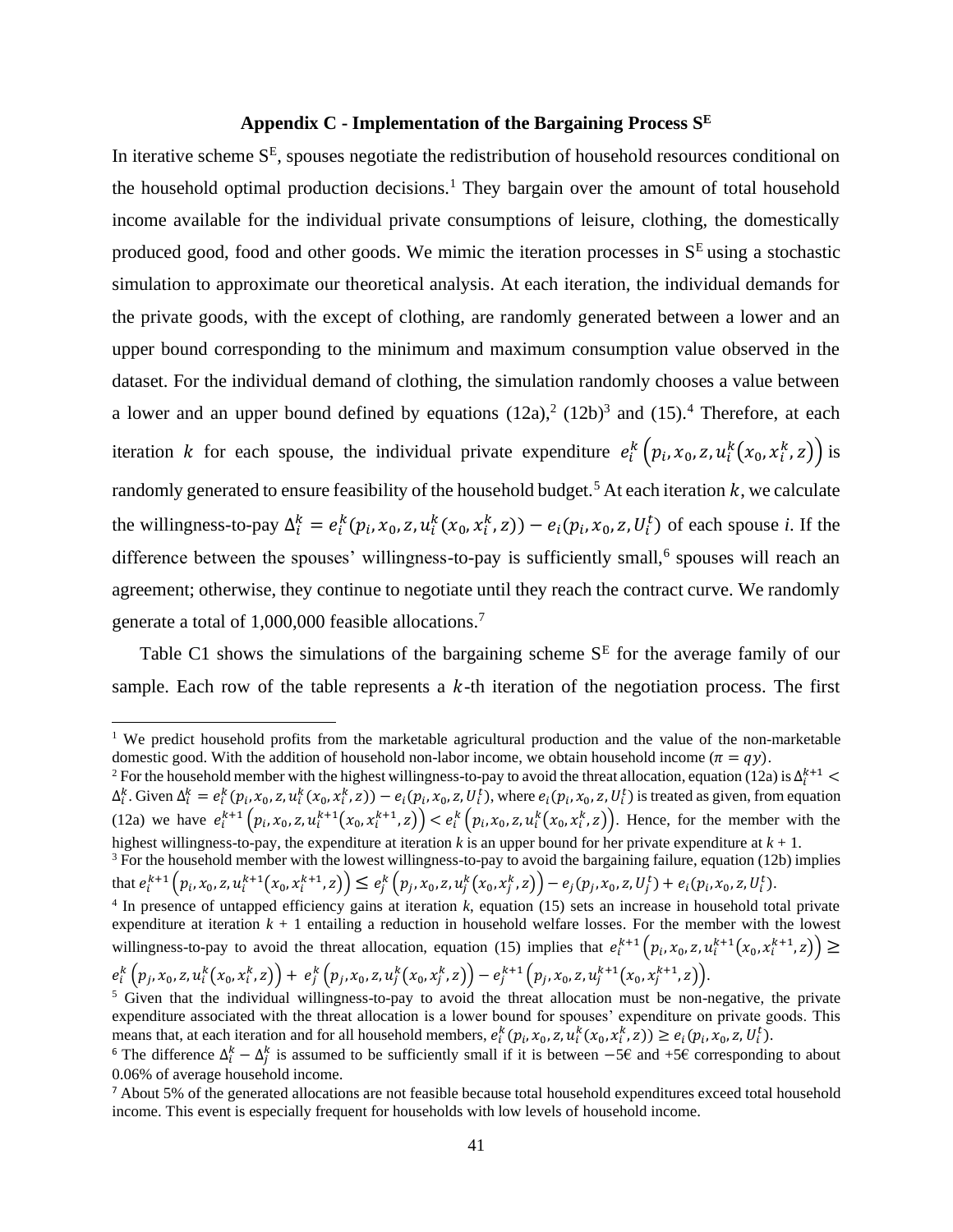iteration,  $k = 1$ , is the starting point of the negotiation processes, which corresponds to the sample average value. As previously mentioned, the threat point is defined as the level of private expenditure of a single person household differentiated by gender. <sup>8</sup> Spouses have a similar purchasing power at the threat point amounting to 1622€ for the wife and 1533€ for the husband. The equality of the individual purchasing power translates into an egalitarian distribution of resources between the spouses (at the threat point  $\sigma_1 = 0.51$  and  $\sigma_2 = 0.49$ ).

At the sample mean and given the threat point, the willingness-to-pay  $\Delta_1^1$  of the wife to avoid the threat allocation is greater than the husband willingness-to-pay  $\Delta_2^1$  (695€ and 657€, respectively). The wife is thus less willing to accept a bargaining failure than her husband and she will be willing to make a concession at  $k = 2$  by reducing her willingness to face a bargaining failure. Comparing the result obtained at  $k = 1$  with those at  $k = 2$ , we note a reduction in the private expenditure  $e_1^k$  of the wife, while the husband private expenditure  $e_2^k$  slightly increases. At  $k = 2$  the wife willingness-to-pay  $\Delta_1^2$  decreases and the willingness-to-pay of the husband  $\Delta_2^2$ increases. Because the spouses have different willingness-to-pay, the negotiation continues until they reach an agreement. For the scheme S, a bargaining agreement is reached at  $k = 54$ , where the difference between the spouse willingness-to-pay is sufficiently small,  $\Delta_1^{54} - \Delta_2^{54} = 4.4$ . Note that the maximized net income  $(W)$  is not entirely allocated among the spouses, the family saves 423€, and this agreement is not Pareto efficient. In general, a Pareto efficient agreement requires more negotiations. As shown in the table, the efficient agreement is reached at  $k = 136,526$ . The difference between spouses' willingness-to-pay is sufficiently small and  $W$  is almost 0.

<sup>&</sup>lt;sup>8</sup> The estimation of the cost of living of a single is based on the notion of indifference scales. Define the indifference scale as the index  $I_i^h = e_i^s(p_i, x_0, z, U_i^T)/\pi(q, z)$  that adjusts the income of member *i* of household *h* to reach the same indifference curve as when living alone, where  $e_i^s(p_i,x_0,z,U_i^T)$  is the income that member *i* would need if living alone (that is at the threat point) to attain the same level of utility, and  $\pi(q, z)$  is the household income (Lewbel, 2003; Chiappori, 2016). The individual income at the threat point for member *i*is obtained from the knowledge of household expenditure  $e^s(p, x_0, z, U^T)$  multiplied by the ratio of the actual share of resources within the couple  $s_i$  with respect to an equal division, that is  $e_i^s(p_i, x_0, z, U_i^T) = e^s(p, x_0, z, U^T) * (s_i/0.5)$ . As an example, suppose that the cost of living of a reference couple is 1000€. Then, the cost of living of an equivalent adult is 500€. Using the estimates in Perali (1999) and Menon and Perali (2010) for Italy, the cost of living of a person living alone is 70% of the cost of living of a couple, then the cost of living of the single is  $700 $\epsilon$ , which is 1.4 times the cost of an adult equivalent. Assume$ further that  $s_1 = 0.6$  and  $s_2 = 1 - s_1 = 0.4$ , then  $e_1^s$  and  $e_2^s$  amount to 840€ and 560€, respectively.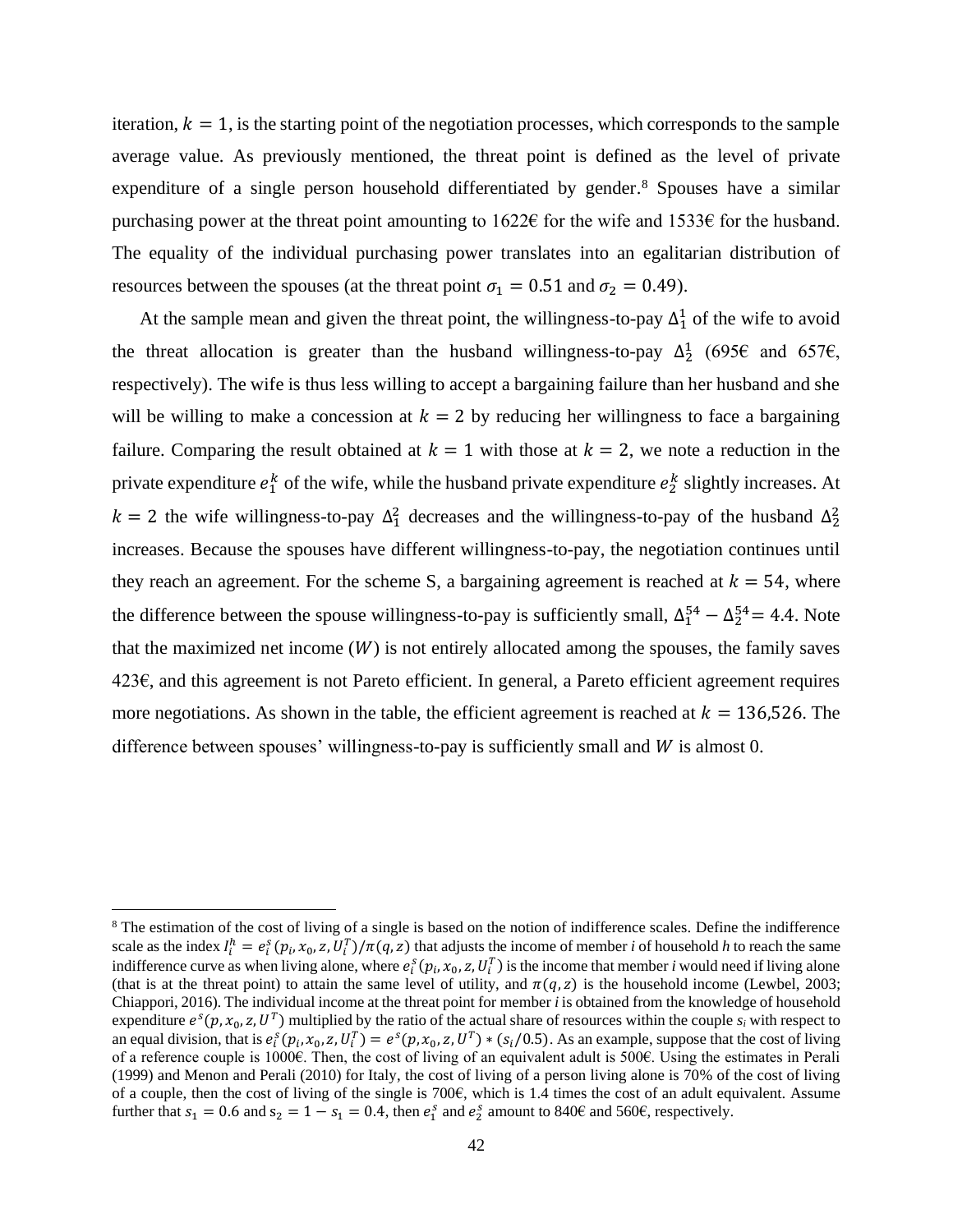|                |         |                  | Wife     |         |         |              |         |                  | Husband  |         |         |              |         |              |
|----------------|---------|------------------|----------|---------|---------|--------------|---------|------------------|----------|---------|---------|--------------|---------|--------------|
|                |         | Expenditure for: |          |         |         |              |         | Expenditure for: |          |         |         |              | W       | $\sigma_{2}$ |
| K              | Leisure | Other goods      | Clothing | $e_1^k$ | $U_1^k$ | $\Delta_1^k$ | Leisure | Other goods      | Clothing | $e_2^k$ | $U_2^k$ | $\Delta_2^k$ |         |              |
|                | 1037.10 | 1272.81          | 7.28     | 2317.19 | 7.16    | 695.41       | 909.70  | 1272.81          | 6.84     | 2189.34 | 10.34   | 656.86       | 1313.87 | 0.49         |
| 2              | 230.21  | 1842.48          | 152.34   | 2225.03 | 7.08    | 603.26       | 185.59  | 1842.48          | 199.82   | 2227.89 | 10.38   | 695.41       | 1367.48 | 0.50         |
| 3              | 1165.07 | 839.24           | 312.87   | 2317.19 | 7.16    | 695.41       | 259.52  | 839.24           | 1021.78  | 2120.55 | 10.27   | 588.06       | 1382.67 | 0.48         |
| $\overline{4}$ | 396.84  | 1840.82          | 9.52     | 2247.18 | 7.10    | 625.40       | 1092.84 | 1840.82          | 0.00     | 2933.66 | 10.98   | 1401.18      | 639.55  | 0.57         |
| 5              | 1432.12 | 988.80           | 33.80    | 2454.72 | 7.28    | 832.94       | 860.87  | 988.80           | 1018.79  | 2868.46 | 10.93   | 1335.98      | 497.22  | 0.54         |
| $\cdots$       |         |                  |          |         |         |              |         |                  |          |         |         |              |         |              |
| 54             | 787.71  | 958.94           | 997.92   | 2744.57 | 7.51    | 1122.79      | 1267.27 | 958.94           | 426.75   | 2652.97 | 10.76   | 120.48       | 422.86  | 0.49         |
| $\cdots$       |         |                  |          |         |         |              |         |                  |          |         |         |              |         |              |
| 136526         | 523.60  | 1148.80          | 1280.94  | 2953.34 | 7.66    | 1331.56      | 321.74  | 1148.80          | 1396.41  | 2866.94 | 10.93   | 1334.46      | 0.12    | 0.49         |

**Table C1: Empirical Implementation of the Bargaining Scheme S<sup>E</sup> (Iterative Process)**

Notes:  $e_i^k$  is the total private expenditure of member *i* at iteration k,  $U_i^k$  is the associated utility level,  $\Delta_i^k$  is the individual willingness-to-pay to avoid the disagreement point allocation, W is the measure of inefficiency, and  $\sigma_2$  is the husband resource share.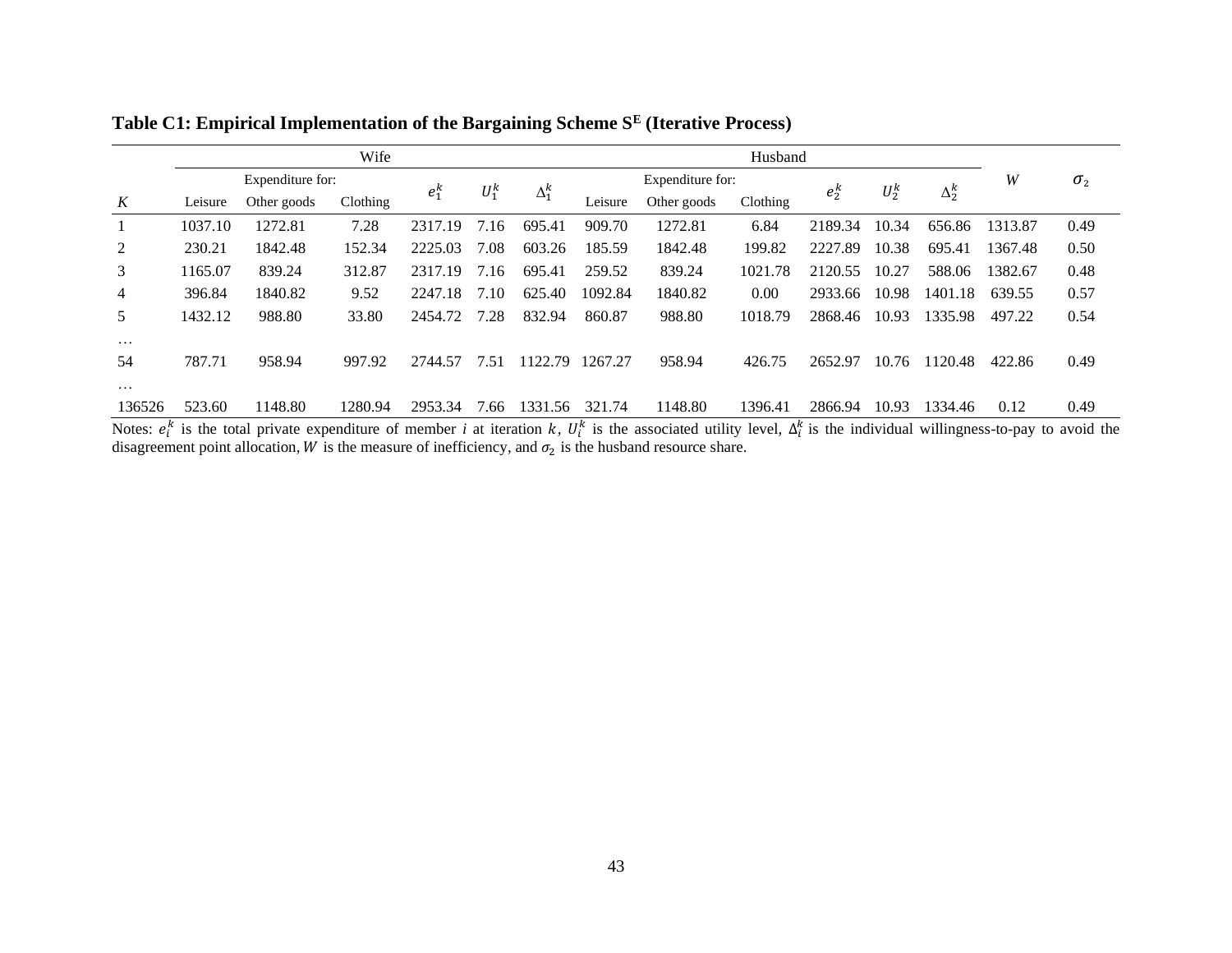**Figure C1: Egalitarian Threat Point**



Note:  $\sigma_2$  is husband resource share.